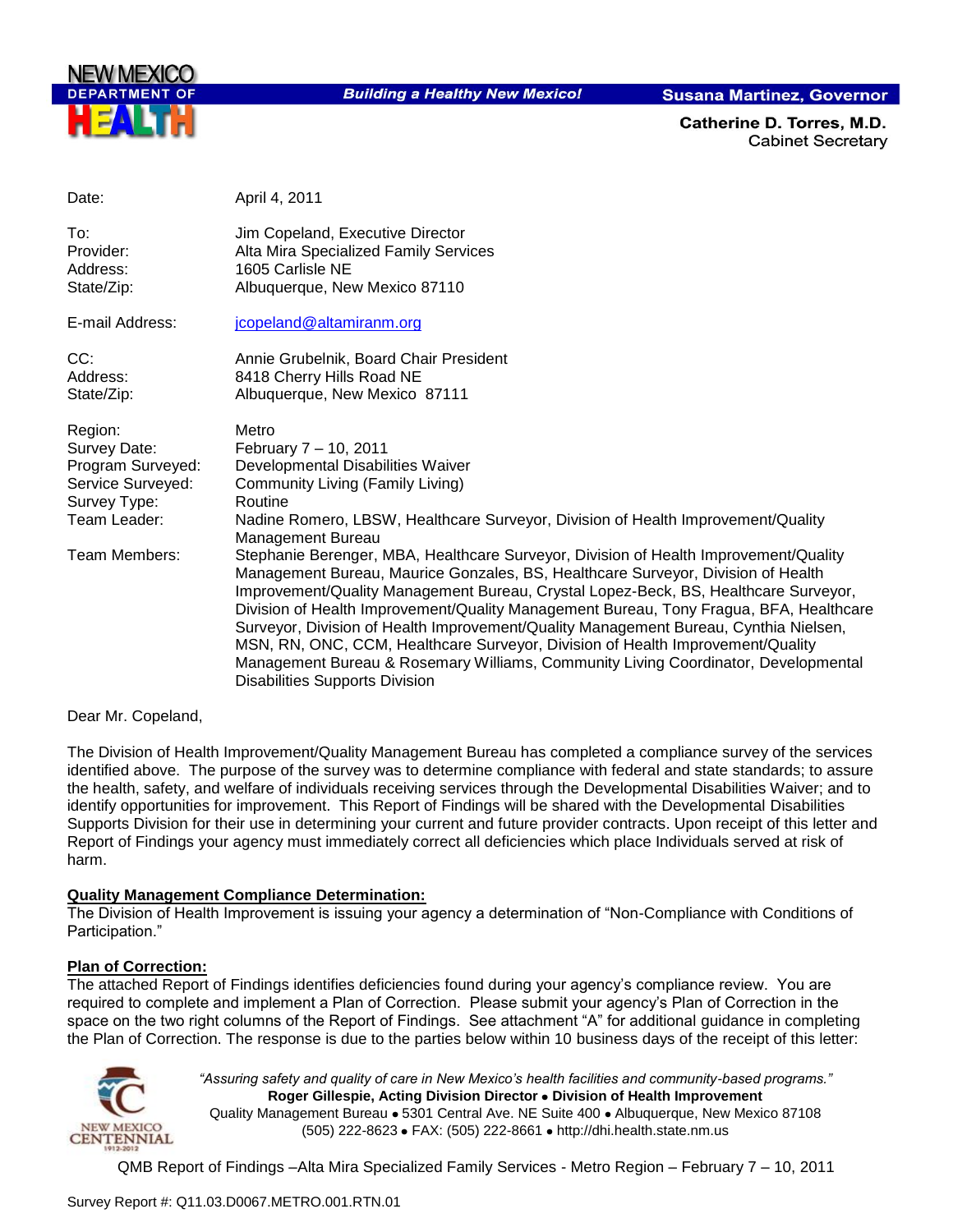#### **1. Quality Management Bureau, Attention: Plan of Correction Coordinator 5301 Central Ave. NE Suite 400 Albuquerque, NM 87108**

#### **2. Developmental Disabilities Supports Division Regional Office for region of service surveyed**

Upon notification from QMB that your Plan of Correction has been approved, you must implement all remedies and corrective actions within 45 business days. If your Plan of Correction is denied, you must resubmit a revised plan as soon as possible for approval, as all remedies must still be completed within 45 business days of the receipt of this letter.

Failure to submit, complete or implement your Plan of Correction within the 45 day required time frames may result in the imposition of a \$200 per day Civil Monetary Penalty until it is received, completed and/or implemented.

#### **Request for Informal Reconsideration of Findings (IRF):**

If you disagree with a finding of deficient practice, you have 10 business days upon receipt of this notice to request an IRF. Submit your request for an IRF in writing to:

> QMB Deputy Bureau Chief 5301 Central Ave NE Suite #400 Albuquerque, NM 87108 Attention: IRF request

See Attachment "C" for additional guidance in completing the request for Informal Reconsideration of Findings. The request for an IRF will not delay the implementation of your Plan of Correction which must be completed within 45 business days. Providers may not appeal the nature or interpretation of the standard or regulation, the team composition or sampling methodology. If the IRF approves the modification or removal of a finding, you will be advised of any changes.

Please call the Plan of Correction Coordinator at 505-222-8647 if you have questions about the Report of Findings or Plan of Correction. Thank you for your cooperation and for the work you perform.

Sincerely,

Nadine Romero, LBSW

Nadine Romero, LBSW Team Lead/Healthcare Surveyor Division of Health Improvement Quality Management Bureau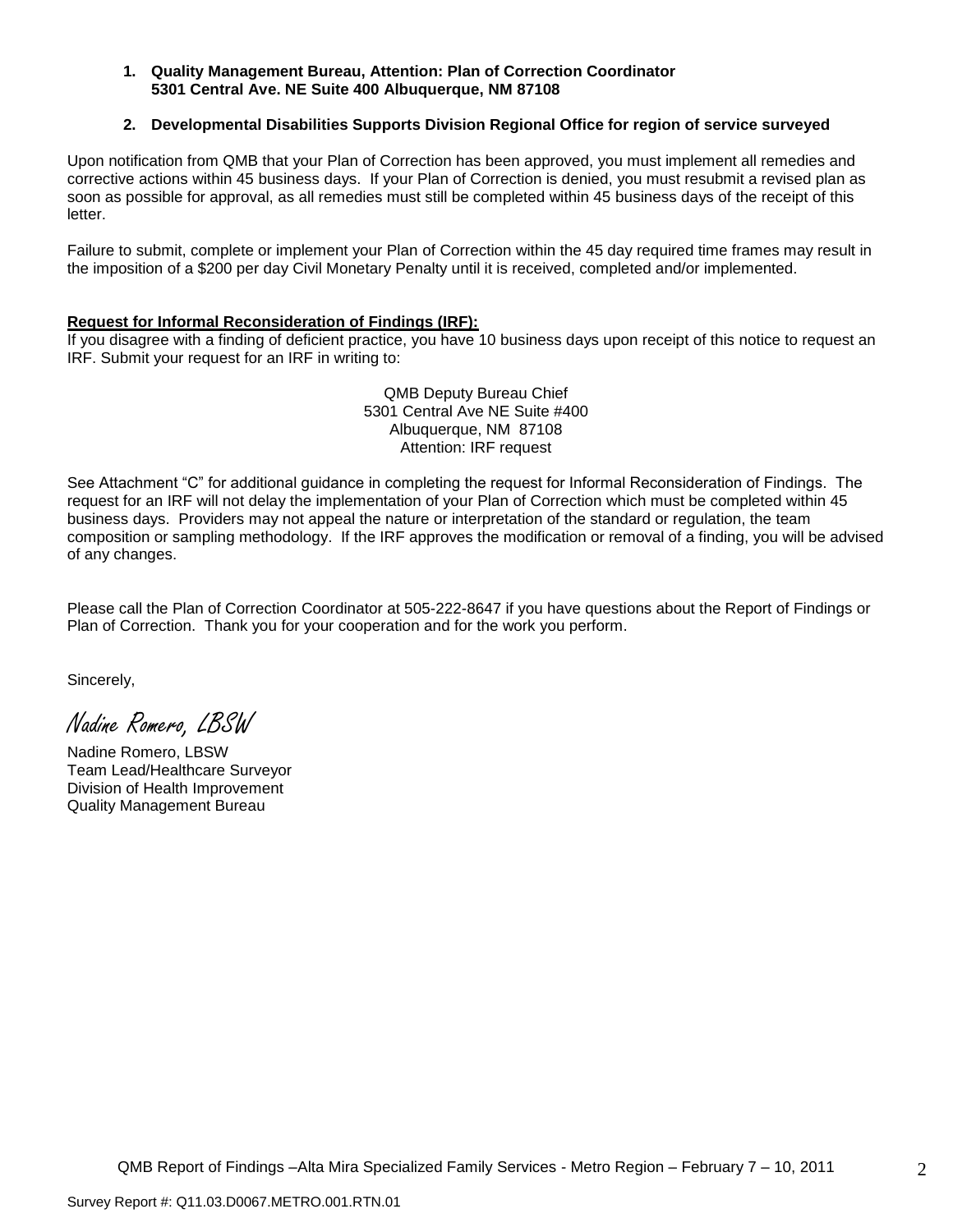|  | <b>Survey Process Employed:</b> |  |  |
|--|---------------------------------|--|--|
|--|---------------------------------|--|--|

| <b>Entrance Conference Date:</b>        | February 7, 2011                                                                                                                                                                                                                                           |                                                                                                                                                                                                          |
|-----------------------------------------|------------------------------------------------------------------------------------------------------------------------------------------------------------------------------------------------------------------------------------------------------------|----------------------------------------------------------------------------------------------------------------------------------------------------------------------------------------------------------|
| Present:                                |                                                                                                                                                                                                                                                            | <b>Alta Mira Specialized Family Services</b><br>Jim Copeland, Executive Director<br>Kari Jo Miller, Family Living Program Manager                                                                        |
|                                         | DOH/DHI/QMB                                                                                                                                                                                                                                                | Nadine Romero, LBSW, Team Lead/Healthcare Surveyor<br>Maurice Gonzales BS Healthcare Surveyor<br>Stephanie Berenger, MBA, Healthcare Surveyor<br>Cynthia Nielsen, MSN, RN, ONC, CCM, Healthcare Surveyor |
|                                         |                                                                                                                                                                                                                                                            | <b>DDSD - Metro Regional Office</b><br>Rosemary Williams, Community Living Coordinator                                                                                                                   |
| Exit Conference Date:                   | February 10, 2011                                                                                                                                                                                                                                          |                                                                                                                                                                                                          |
| Present:                                | <b>Alta Mira Specialized Family Services</b><br>Jim Copeland, Executive Director<br>Kari Jo Miller, Family Living Program Manager<br>Anne Cameron, Clinical Nurse Manager<br>Patty St. George Johnson, Service Coordinator<br>Anna Chimelenko, HR Director |                                                                                                                                                                                                          |
|                                         | DOH/DHI/QMB<br>Nadine Romero, LBSW Team Lead/Healthcare Surveyor<br>Maurice Gonzales, BS, Healthcare Surveyor<br>Stephanie Berenger, MBA, Healthcare Surveyor<br>Cynthia Nielsen, MSN, RN, ONC, CCM, Healthcare Surveyor                                   |                                                                                                                                                                                                          |
|                                         |                                                                                                                                                                                                                                                            | <b>DDSD - Metro Regional Office</b><br>Rosemary Williams, Community Living Coordinator                                                                                                                   |
| <b>Total Homes Visited</b>              | Number:                                                                                                                                                                                                                                                    | 21                                                                                                                                                                                                       |
| ❖ Family Homes Visited                  | Number:                                                                                                                                                                                                                                                    | 21                                                                                                                                                                                                       |
| <b>Administrative Locations Visited</b> | Number:                                                                                                                                                                                                                                                    | 1                                                                                                                                                                                                        |
| <b>Total Sample Size</b>                | Number:                                                                                                                                                                                                                                                    | 21<br>0 - Jackson Class Members<br>21 - Non-Jackson Class Members<br>21 - Family Living                                                                                                                  |
| Persons Served Interviewed              | Number:                                                                                                                                                                                                                                                    | 21                                                                                                                                                                                                       |
| Direct Service Personnel Interviewed    | Number:                                                                                                                                                                                                                                                    | 21                                                                                                                                                                                                       |
| Records Reviewed (Persons Served)       | Number:                                                                                                                                                                                                                                                    | 21                                                                                                                                                                                                       |
| <b>Administrative Files Reviewed</b>    |                                                                                                                                                                                                                                                            |                                                                                                                                                                                                          |
|                                         | Dillia a Daosada                                                                                                                                                                                                                                           |                                                                                                                                                                                                          |

- Billing Records  $\bullet$
- $\bullet$ Medical Records
- Incident Management Records  $\bullet$
- Personnel Files
- Training Records  $\bullet$
- Agency Policy and Procedure  $\bullet$
- Caregiver Criminal History Screening Records  $\bullet$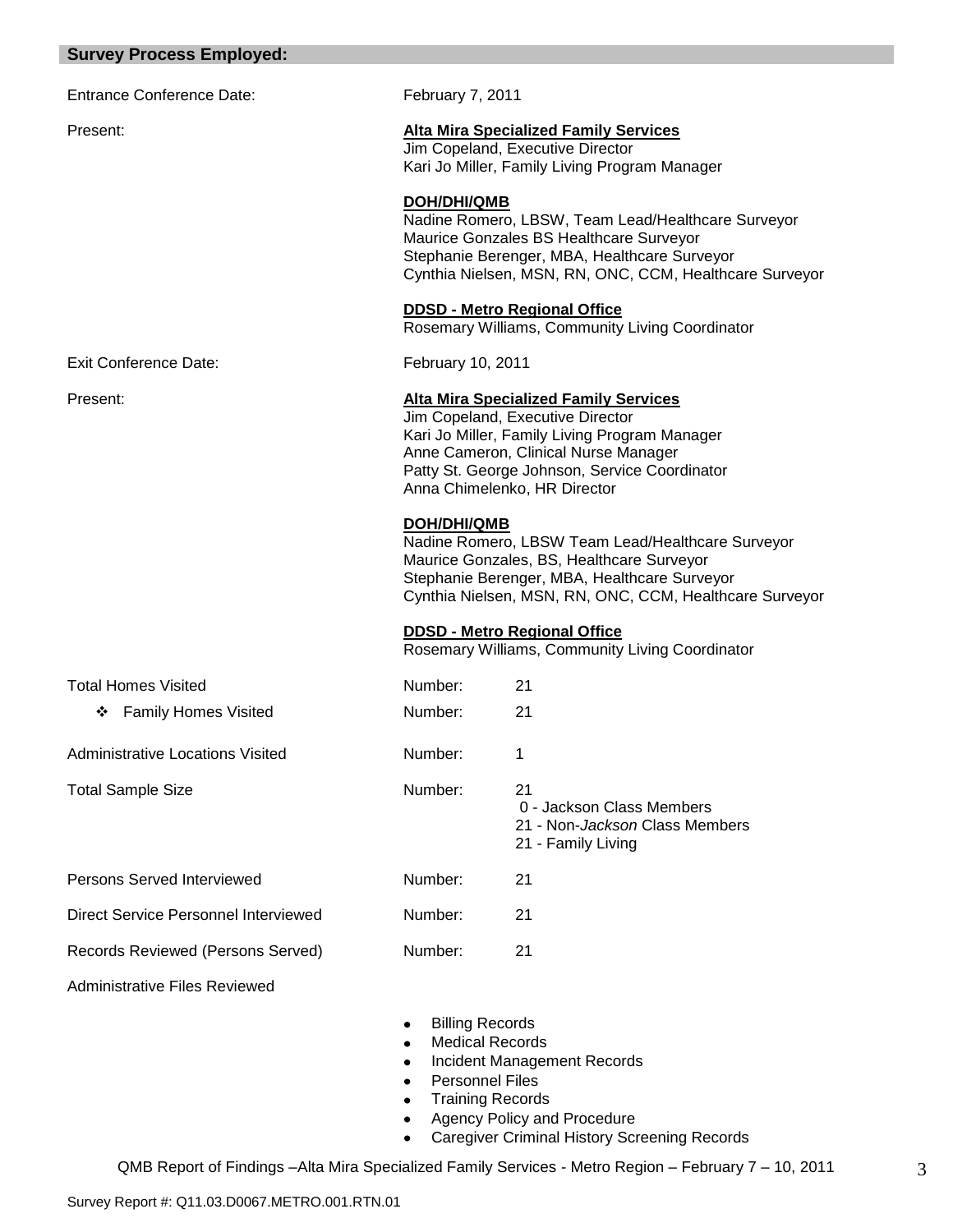- Employee Abuse Registry  $\bullet$
- Human Rights Notes and/or Meeting Minutes  $\bullet$
- Evacuation Drills  $\bullet$
- Quality Assurance / Improvement Plan  $\bullet$
- CC: Distribution List: DOH Division of Health Improvement
	- DOH Developmental Disabilities Supports Division
	- DOH Office of Internal Audit
	- HSD Medical Assistance Division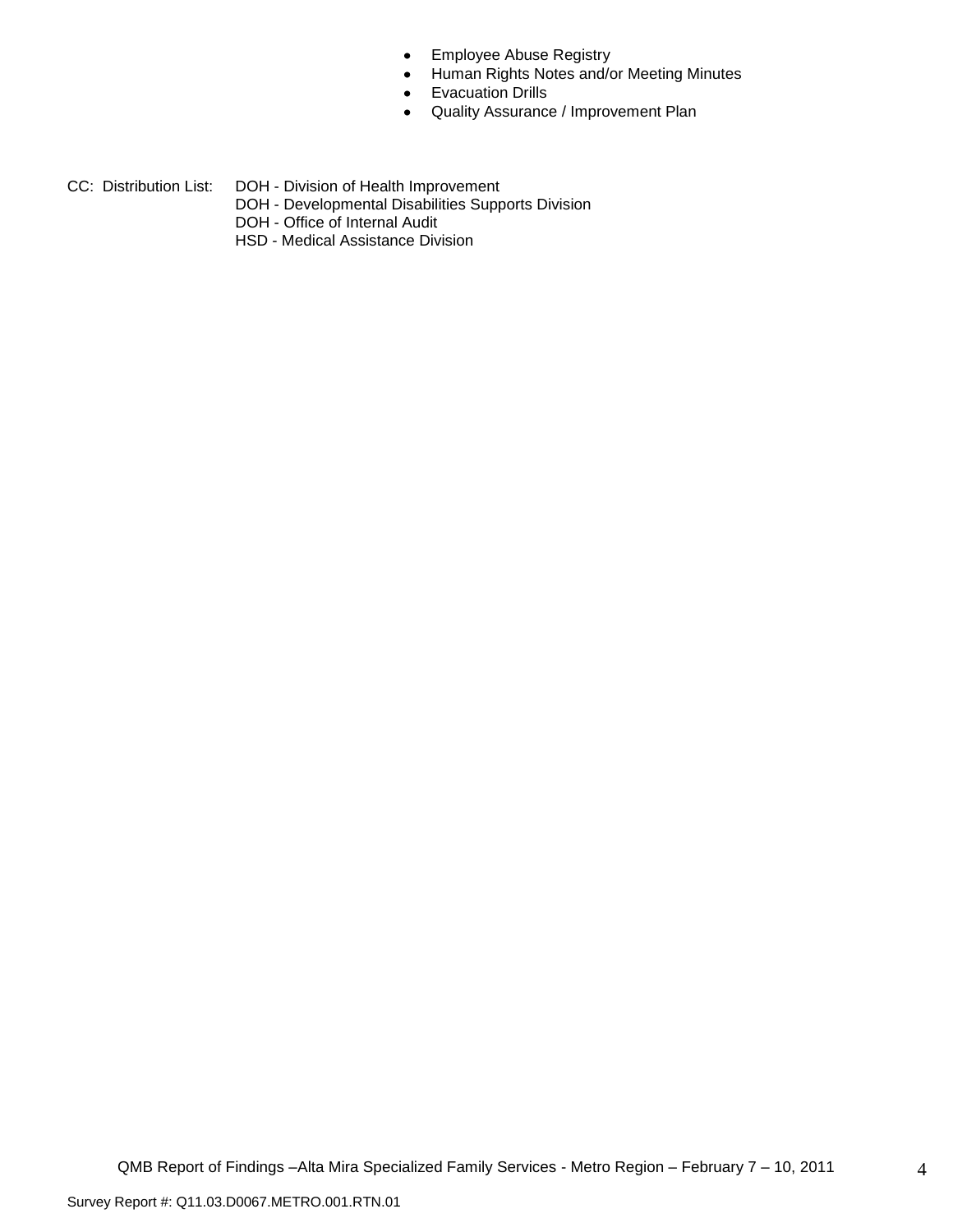#### **Attachment A**

# **Provider Instructions for Completing the QMB Plan of Correction (POC) Process**

## *Introduction:*

After a QMB Compliance Review, your QMB Report of Findings will be sent to you via US mail.

Each provider must develop and implement a Plan of Correction (POC) that identifies specific quality assurance and quality improvement activities the agency will implement to correct deficiencies and prevent continued non compliance.

Agencies must submit their Plan of Correction within 10 business days from the date you receive the QMB Report of Findings. (Providers who do not submit a POC within 10 days will be referred to the Internal Review Committee [IRC] for sanctions).

If you have questions about the Plan of Correction process, call the QMB Plan of Correction Coordinator at 505-222-8647 or email at George.Perrault@state.nm.us Requests for technical assistance must be requested through your DDSD Regional Office.

If you wish to dispute a finding on the official Report of Findings, you must file an Informal Reconsideration of Findings (IRF) request within ten (10) days of receiving your report. The POC process cannot resolve disputes regarding findings. Please note that you must still submit a POC for findings that are in question (see Attachment "C").

## *Instructions for Completing Agency POC:*

### *Required Content*

Your Plan of Correction should provide a step-by-step description of the methods to correct each deficient practice to prevent recurrence and information that ensures the regulation cited is in compliance. The remedies noted in your POC are expected to be added to your Agency"s required, annual Quality Assurance Plan. (see page 3, DDW standards, effective; April 1, 2007, Chapter 1, Section I Continuous Quality Management System)

If a deficiency has already been corrected, the plan should state how it was corrected, the completion date (date the correction was accomplished), and how possible recurrence of the deficiency will be prevented.

The Plan of Correction you submit needs to address *each deficiency* in the two right hand columns with:

- 1. How the corrective action will be accomplished for all cited deficiencies in the report of findings;
- 2. How your Agency will identify all other individuals having the potential to be affected by the same deficient practice;
- 3. What measures will be put into place or what systemic changes will be made to ensure that the deficient practice will not reoccur and corrective action is sustained;
- 4. How your Agency plans to monitor corrective actions utilizing its continuous Quality Assurance/Quality Improvement Plan to assure solutions in the plan of correction are achieved and sustained, including (if appropriate):
	- Details about how and when Consumer, Personnel and Residential files are audited by Agency  $\bullet$ personnel to ensure they contain required documents;
	- Information about how Medication Administration Records are reviewed to verify they contain all  $\bullet$ required information before they are distributed, as they are being used, and after they are completed;
	- Your processes for ensuring that all staff are trained in Core Competencies, Incident Reporting, and Individual-Specific service requirements, etc;
	- How accuracy in Billing documentation is assured;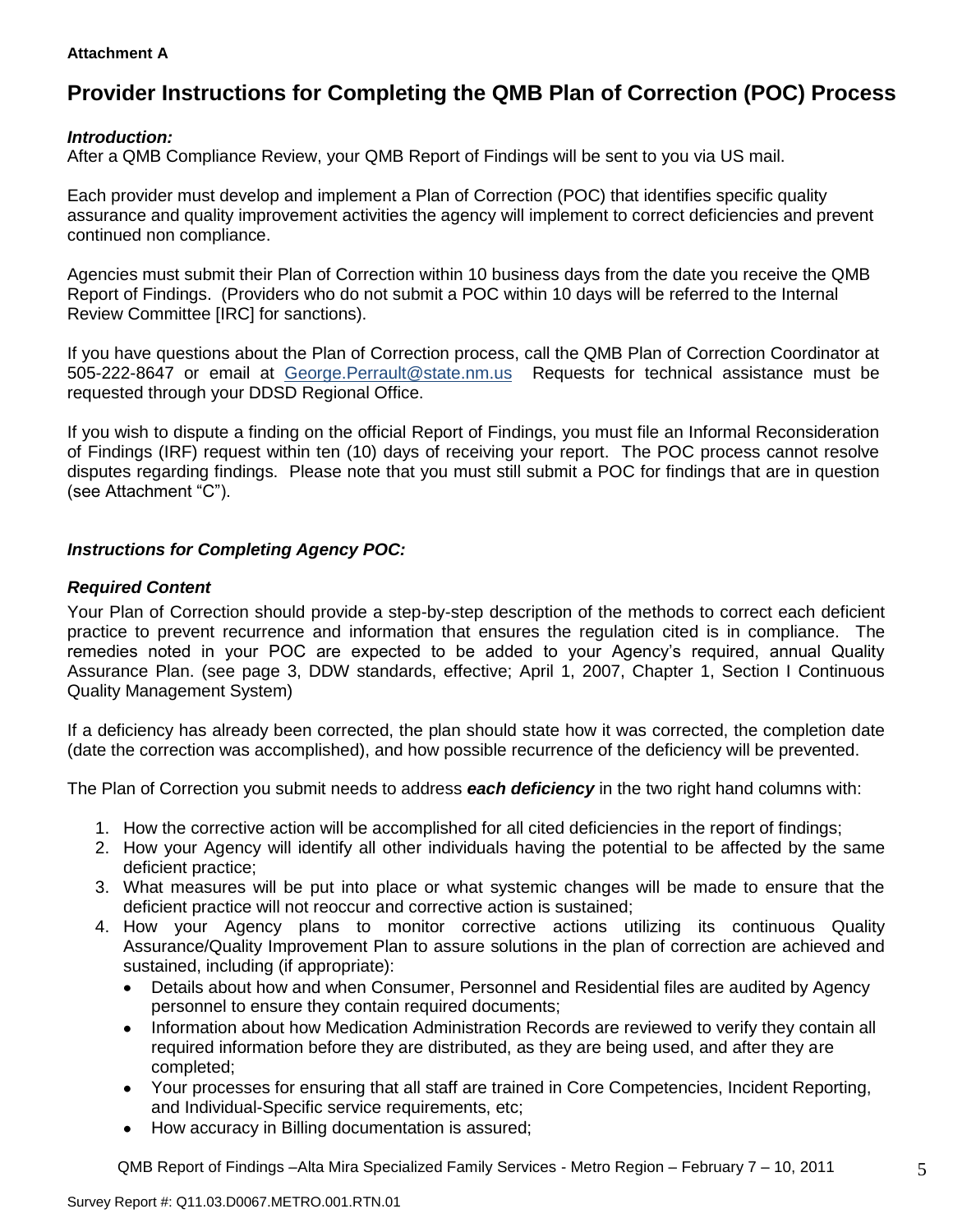- How health, safety is assured;  $\bullet$
- For Case Management Providers, how ISPs are reviewed to verify they meet requirements, how the timeliness of LOC packet submissions and consumer visits are tracked;
- $\bullet$ Your process for gathering, analyzing and responding to Quality data, and
- Details about Quality Targets in various areas, current status, Root Cause Analyses about why Targets were not met, and remedies implemented.
- 5. The individual"s title responsible for the Plan of Correction and completion date.

*Note:* **Instruction or in-service of staff alone may not be a sufficient plan of correction.** This is a good first step toward correction, but additional steps should be taken to ensure the deficiency is corrected and will not recur.

### *Completion Dates*

The plan of correction must include a **completion date** (entered in the far right-hand column). Be sure the date is **realistic** in the amount of time your Agency will need to correct the deficiency; not to exceed 45 days.

Direct care issues should be corrected immediately and monitored appropriately. Some deficiencies may require a staged plan to accomplish total correction. Deficiencies requiring replacement of equipment, etc., may require more time to accomplish correction but should show reasonable time frames.

## *Plan of Correction Submission Requirements*

- 1. Your Plan of Correction must be completed on the official QMB Survey Report of Findings/Plan of Correction Form and received by QMB within ten (10) business days from the date you received the report of findings.
- 2. If you have questions about the POC process, call the POC Coordinator, George Perrault at 505-222- 8647 for assistance.
- 3. For Technical Assistance (TA) in developing or implementing your POC, contact your local DDSD Regional Office.
- 4. Submit your POC to George Perrault, POC Coordinator in any of the following ways:
	- a. Electronically at [George.Perrault@state.nm.us](mailto:George.Perrault@state.nm.us)
	- b. Faxed to 505-222-8661, or
	- c. Mailed to QMB, 5301 Central Avenue SW, Suite 400, Albuquerque, NM 87108
- 5. Do not send supporting documentation to QMB until after your POC has been approved by QMB.
- 6. QMB will notify you when your POC has been "approve" or "denied."
	- a. Whether your POC is "approved," or "denied," you will have a maximum of 45 business days from the date of receipt of your Report of Findings to correct all survey deficiencies.
	- b. If your POC is "Denied" it must be revised and resubmitted as soon as possible, as the 45 business day limit is in effect.
	- c. If your POC is "Denied" a second time your agency may be referred to the Internal Review Committee.
	- d. You will receive written confirmation that your POC has been approved by QMB and a final deadline for completion of your POC.
- 7. Failure to submit your POC within 10 days without prior approval of an extension by QMB will result in a referral to the Internal Review Committee and the possible implementation of monetary penalties and/or sanctions.
- 8. Revisions, Modifications or Extensions to your Plan of Correction (post QMB approval) must be made in writing and submitted to the Plan of Correction Coordinator at QMB, prior to the due date and are approved on a case-by-case basis. No changes may be made to your POC or the timeframes for implementation without written approval of the POC Coordinator.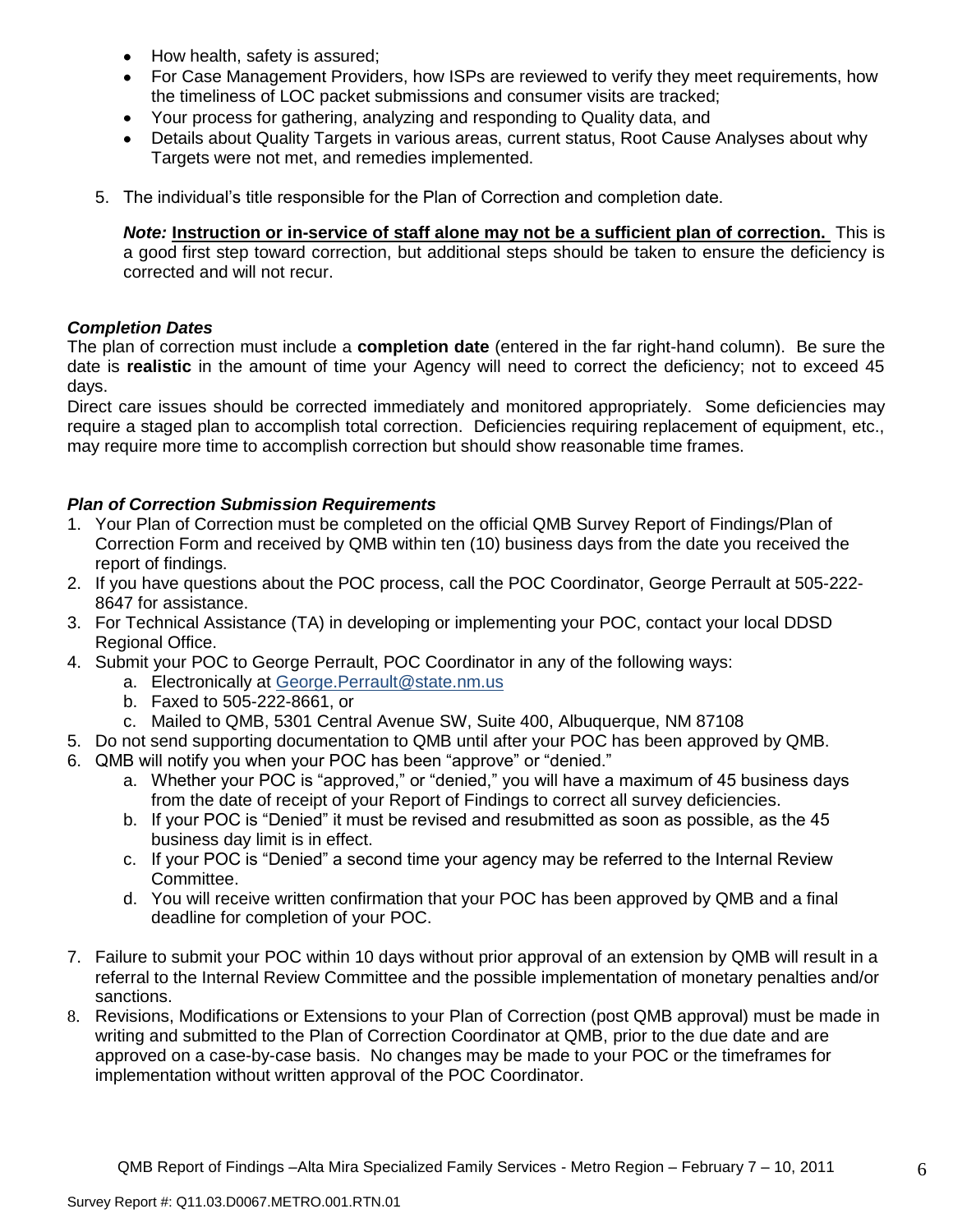## *POC Document Submission Requirements*

Once your POC has been approved by the QMB Plan of Correction Coordinator you must submit copies of documents as evidence that all deficiencies have been corrected, as follows.

- 1. Your internal documents are due within a *maximum* of 45 business days of receipt of your Report of Findings.
- 2. You may submit your documents by postal mail, fax, or electronically on disc or scanned and attached to e-mails.
- 3. All submitted documents *must be annotated*: please be sure the tag numbers and Identification numbers are indicated on each document submitted. Documents which are not annotated with the Tag number and Identification number may not be accepted.
- 4. Do not submit original documents; hard copies or scanned and electronically submitted copies are fine. Originals must be maintained in the agency file(s) per DDSD Standards.
- 5. In lieu of some documents, you may submit copies of file or home audit forms that clearly indicate cited deficiencies have been corrected, other attestations of correction must be approved by the Plan of Correction Coordinator prior to their submission.
- 6. For billing deficiencies, you must submit:
	- a. Evidence of an internal audit of billing documentation for a sample of individuals and timeframes;
	- b. Copies of "void and adjust" forms submitted to correct all over-billed or unjustified units billed identified during your internal audit.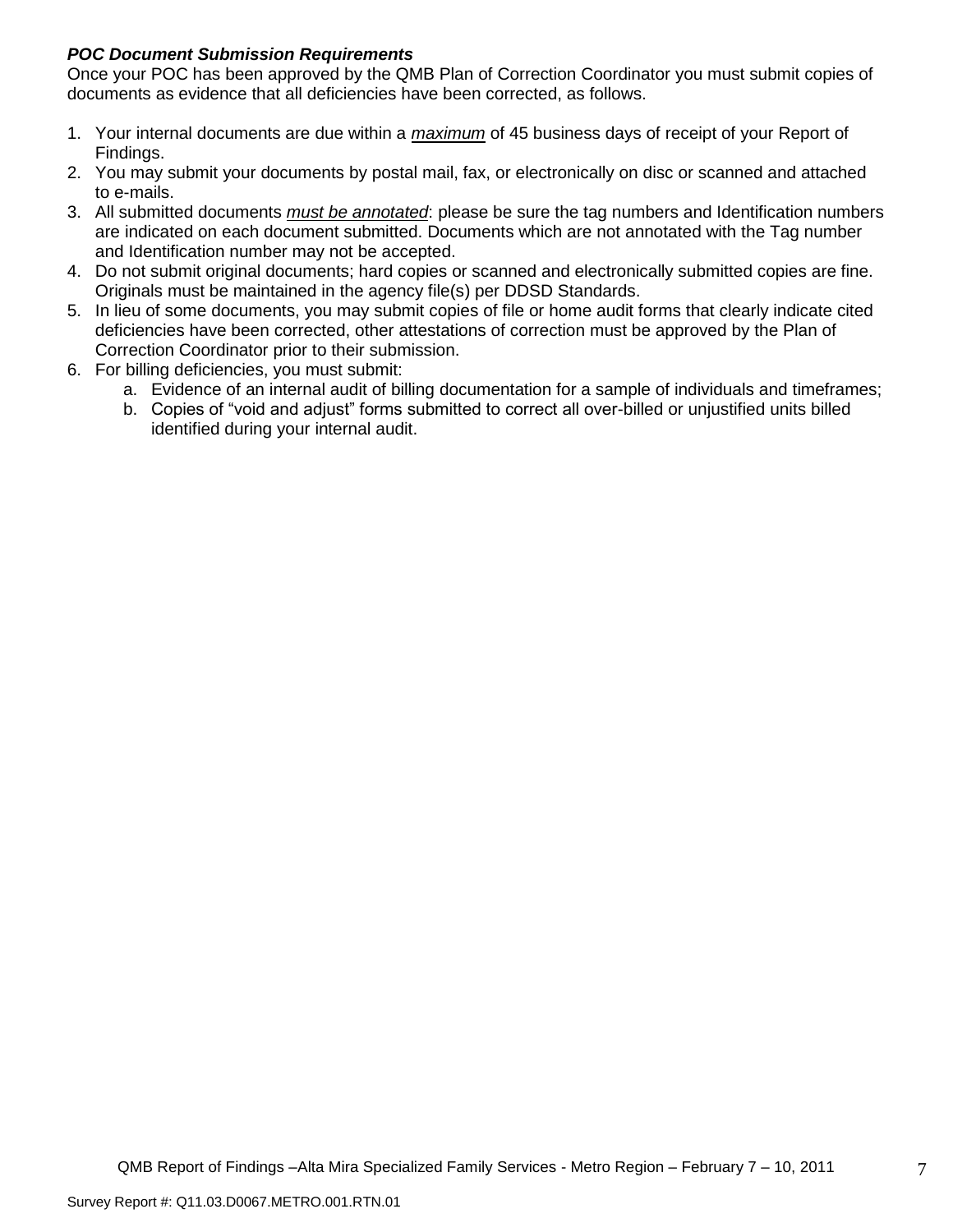Each deficiency in your Report of Findings is scored on a Scope and Severity Scale. The culmination of each deficiency"s Scope and Severity is used to determine degree of compliance to standards and regulations and level of QMB Compliance Determination.

|                 |                      |                                                             |                                  | <b>SCOPE</b>                |                                             |
|-----------------|----------------------|-------------------------------------------------------------|----------------------------------|-----------------------------|---------------------------------------------|
|                 |                      |                                                             | <b>Isolated</b><br>$01\% - 15\%$ | <b>Pattern</b><br>16% - 79% | <b>Widespread</b><br>80% - 100%             |
|                 | High Impact          | Immediate Jeopardy to<br>individual health and or<br>safety | J.                               | Κ.                          | L.                                          |
|                 |                      | <b>Actual harm</b>                                          | G.                               | н.                          | L                                           |
| <b>SEVERITY</b> | Medium<br>Impact     | No Actual Harm<br>Potential for more than                   | D.                               | Ε.                          | $F.$ (3 or<br>more)                         |
|                 |                      | minimal harm                                                | $D.$ (2 or<br>less)              |                             | $F.$ (no<br>conditions of<br>participation) |
|                 | <b>Impact</b><br>Low | No Actual Harm<br>Minimal potential for<br>harm.            | А.                               | <b>B.</b>                   | C.                                          |

## **Scope and Severity Definitions:**

• Isolated:

A deficiency that is limited to 1% to 15% of the sample, usually impacting few individuals in the sample.

• Pattern:

A deficiency that impacts a number or group of individuals from 16% to 79% of the sample is defined as a pattern finding. Pattern findings suggest the need for system wide corrective actions.

• Widespread:

A deficiency that impacts most or all (80% to 100%) of the individuals in the sample is defined as widespread or pervasive. Widespread findings suggest the need for system wide corrective actions as well as the need to implement a Continuous Quality Improvement process to improve or build infrastructure. Widespread findings could be referred to the Internal Review Committee for review and possible actions or sanctions.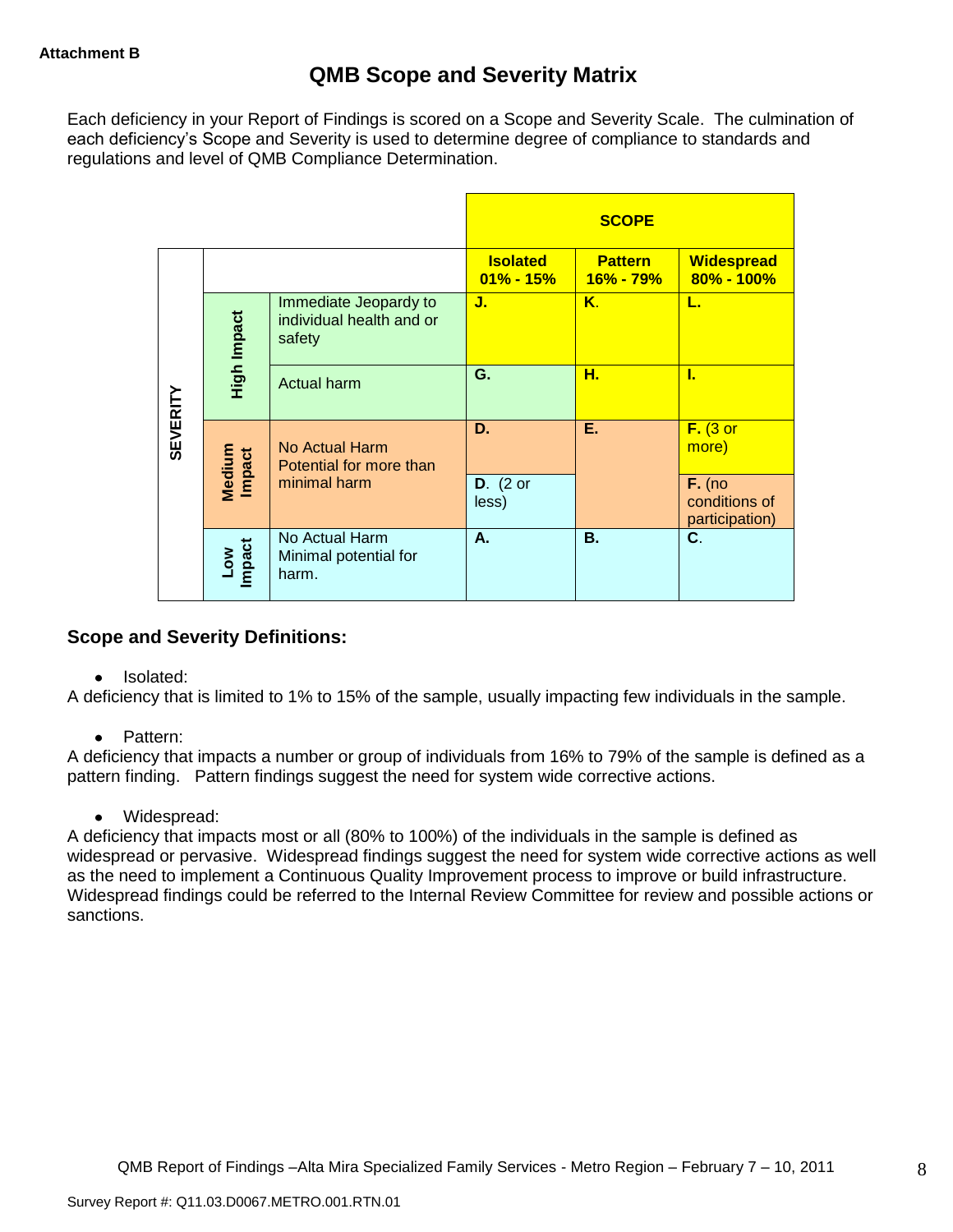# **QMB Determinations of Compliance**

"Substantial Compliance with Conditions of Participation"

The QMB determination of "Substantial Compliance with Conditions of Participation" indicates that a provider is in substantial compliance with all "Conditions of Participation" and other standards and regulations. The agency has obtained a level of compliance such that there is a minimal potential for harm to individuals" health and safety. To qualify for a determination of Substantial Compliance with Conditions of Participation, the provider must be in compliance with all Conditions of Participation.

"Non-Compliance with Conditions of Participation"

The QMB determination of "Non-Compliance with Conditions of Participation" indicates that a provider is out of compliance with one (1) or more "Conditions of Participation." This non-compliance, if not corrected, is likely to result in a serious negative outcome or the potential for more than minimal harm to individuals' health and safety.

Providers receiving a repeat determination of 'Non-Compliance' may be referred by QMB to the Internal Review Committee (IRC) for consideration of remedies and possible actions.

"Sub-Standard Compliance with Conditions of Participation":

The QMB determination of "Sub-Standard Compliance with Conditions of Participation" indicates a provider is significantly out of compliance with Conditions of Participation and/or has:

- Multiple findings of widespread non-compliance with any standard or regulation with a significant potential for more than minimal harm.
- Any finding of actual harm or Immediate Jeopardy.

Providers receiving a repeat determination of 'Substandard Compliance' will be referred by QMB to the Internal Review Committee (IRC) for consideration of remedies and possible actions.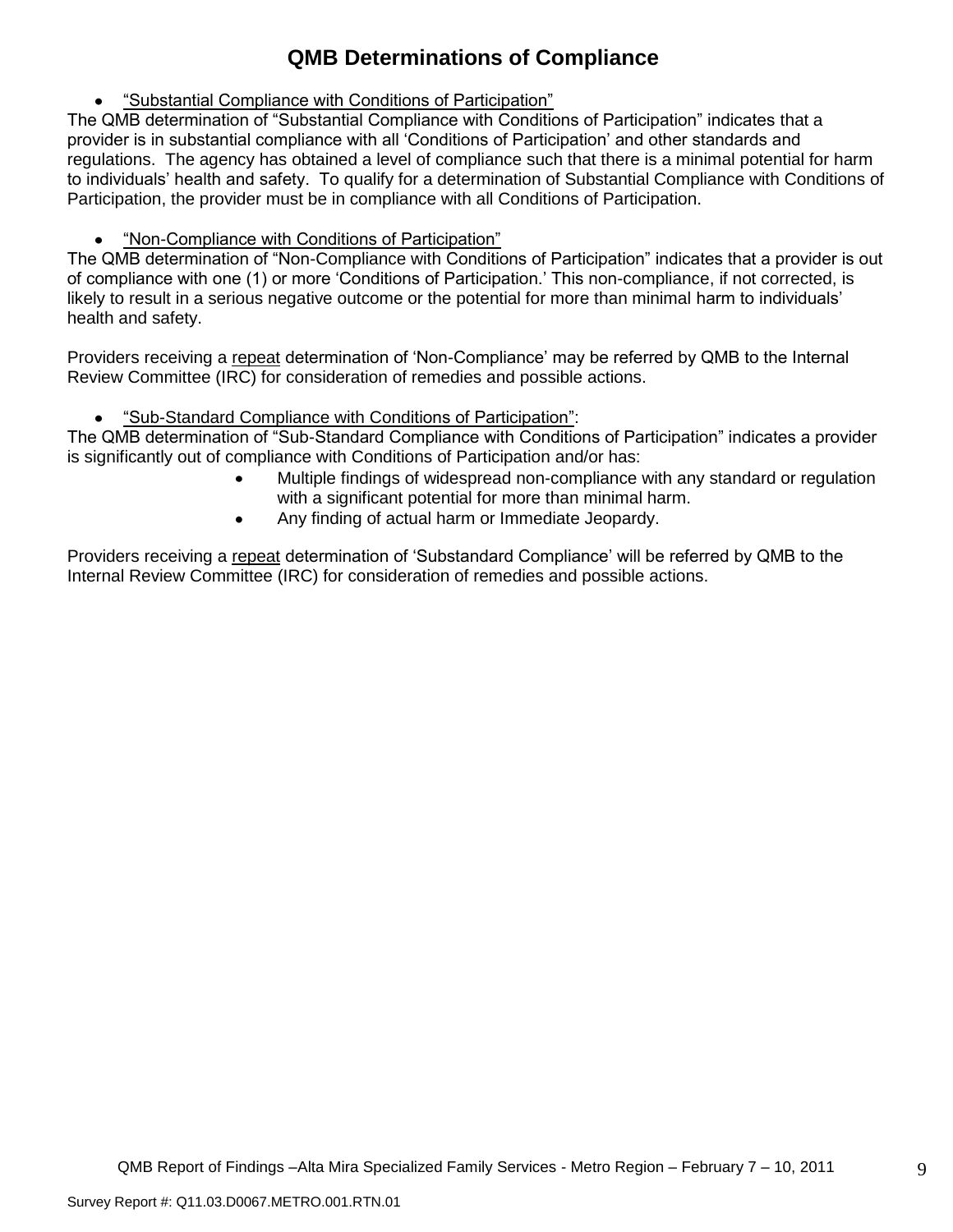## **Guidelines for the Provider Informal Reconsideration of Finding (IRF) Process**

### **Introduction:**

Throughout the QMB Survey process, surveyors are openly communicating with providers. Open communication means that surveyors have clarified issues and/or requested missing information before completing the review. Regardless, there may still be instances where the provider disagrees with a specific finding. Providers may use the following process to informally dispute a finding.

#### **Instructions:**

- 1. The Informal Reconsideration of the Finding (IRF) request must be in writing to the QMB Deputy Bureau Chief **within 10 working days** of receipt of the final report.
- 2. The written request for an IRF must be completed on the QMB Request for Informal Reconsideration of Finding Form available on the QMB website: <http://dhi.health.state.nm.us/qmb>
- 3. The written request for an IRF must specify in detail the request for reconsideration and why the finding is inaccurate.
- 4. The IRF request must include all supporting documentation or evidence.

### **The following limitations apply to the IRF process:**

- The request for an IRF and all supporting evidence must be received within 10 days.
- Findings based on evidence requested during the survey and not provided may not be subject to reconsideration.
- The supporting documentation must be new evidence not previously reviewed or requested by the survey team.
- Providers must continue to complete their Plan of Correction during the IRF process  $\bullet$
- Providers may not request an IRF to challenge the sampling methodology.
- Providers may not request an IRF based on disagreement with the nature of the standard or  $\bullet$ regulation.
- Providers may not request an IRF to challenge the team composition.
- Providers may not request an IRF to challenge the QMB compliance determination or the length of  $\bullet$ their DDSD provider contract.

A Provider forfeits the right to an IRF if the request is not made within 10 working days of receiving the report and/or does not include all supporting documentation or evidence to show compliance with the standards and regulations.

QMB has 30 working days to complete the review and notify the provider of the decision. The request will be reviewed by the IRF committee. The Provider will be notified in writing of the ruling; no face to face meeting will be conducted.

When a Provider requests that a finding be reconsidered, it does not stop or delay the Plan of Correction process. **Providers must continue to complete the Plan of Correction, including the finding in dispute regardless of the IRF status.** If a finding is removed or modified, it will be noted and removed or modified from the Report of Findings. It should be noted that in some cases a Plan of Correction may be completed prior to the IRF process being completed. The provider will be notified in writing on the decisions of the IRF committee.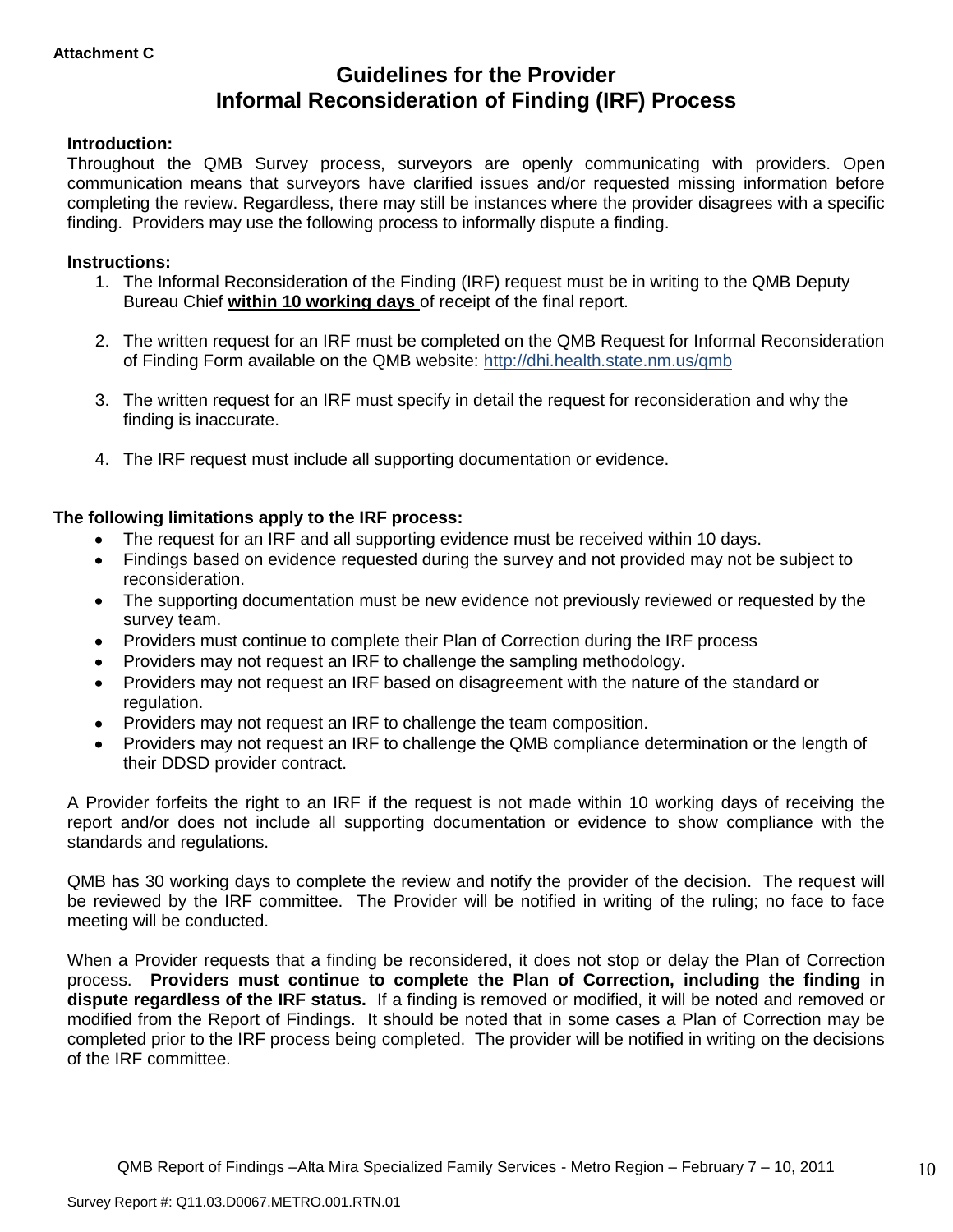| Agency:          | Alta Mira Family Specialized Family Services - Metro Region |
|------------------|-------------------------------------------------------------|
| Program:         | Developmental Disabilities Waiver                           |
| Service:         | Community Living (Family Living)                            |
| Monitoring Type: | <b>Routine Survey</b>                                       |
| Date of Survey:  | February 7 – 10, 2011                                       |

| <b>Standard of Care</b>                                 | <b>Deficiency</b>                                    | <b>Agency Plan of Correction and</b> | <b>Date</b> |
|---------------------------------------------------------|------------------------------------------------------|--------------------------------------|-------------|
|                                                         |                                                      | <b>Responsible Party</b>             | <b>Due</b>  |
| Tag #1A08 Agency Case File                              | <b>Scope and Severity Rating: A</b>                  |                                      |             |
| Developmental Disabilities (DD) Waiver Service          | Based on record review, the Agency failed to         |                                      |             |
| Standards effective 4/1/2007                            | maintain at the administrative office a confidential |                                      |             |
| <b>CHAPTER 1 II. PROVIDER AGENCY</b>                    | case file for 3 of 21 individuals.                   |                                      |             |
| <b>REQUIREMENTS:</b> The objective of these standards   |                                                      |                                      |             |
| is to establish Provider Agency policy, procedure       | Review of the Agency individual case files found the |                                      |             |
| and reporting requirements for DD Medicaid Waiver       | following items were not found, incomplete, and/or   |                                      |             |
| program. These requirements apply to all such           | not current:                                         |                                      |             |
| Provider Agency staff, whether directly employed or     |                                                      |                                      |             |
| subcontracting with the Provider Agency. Additional     | • Speech Therapy Plan (#15)                          |                                      |             |
| Provider Agency requirements and personnel              |                                                      |                                      |             |
| qualifications may be applicable for specific service   | • Occupational Therapy Plan (#18)                    |                                      |             |
| standards.                                              |                                                      |                                      |             |
| D. Provider Agency Case File for the Individual:        | • Physical Therapy Plan (#12 & 18)                   |                                      |             |
| All Provider Agencies shall maintain at the             |                                                      |                                      |             |
| administrative office a confidential case file for each |                                                      |                                      |             |
| individual. Case records belong to the individual       |                                                      |                                      |             |
| receiving services and copies shall be provided to      |                                                      |                                      |             |
| the receiving agency whenever an individual             |                                                      |                                      |             |
| changes providers. The record must also be made         |                                                      |                                      |             |
| available for review when requested by DOH, HSD         |                                                      |                                      |             |
| or federal government representatives for oversight     |                                                      |                                      |             |
| purposes. The individual's case file shall include      |                                                      |                                      |             |
| the following requirements:                             |                                                      |                                      |             |
| (1) Emergency contact information, including the        |                                                      |                                      |             |
| individual's address, telephone number, names           |                                                      |                                      |             |
| and telephone numbers of relatives, or guardian         |                                                      |                                      |             |
| or conservator, physician's name(s) and                 |                                                      |                                      |             |
| telephone number(s), pharmacy name, address             |                                                      |                                      |             |
| and telephone number, and health plan if                |                                                      |                                      |             |
| appropriate;                                            |                                                      |                                      |             |
| (2) The individual's complete and current ISP, with     |                                                      |                                      |             |
| all supplemental plans specific to the individual,      |                                                      |                                      |             |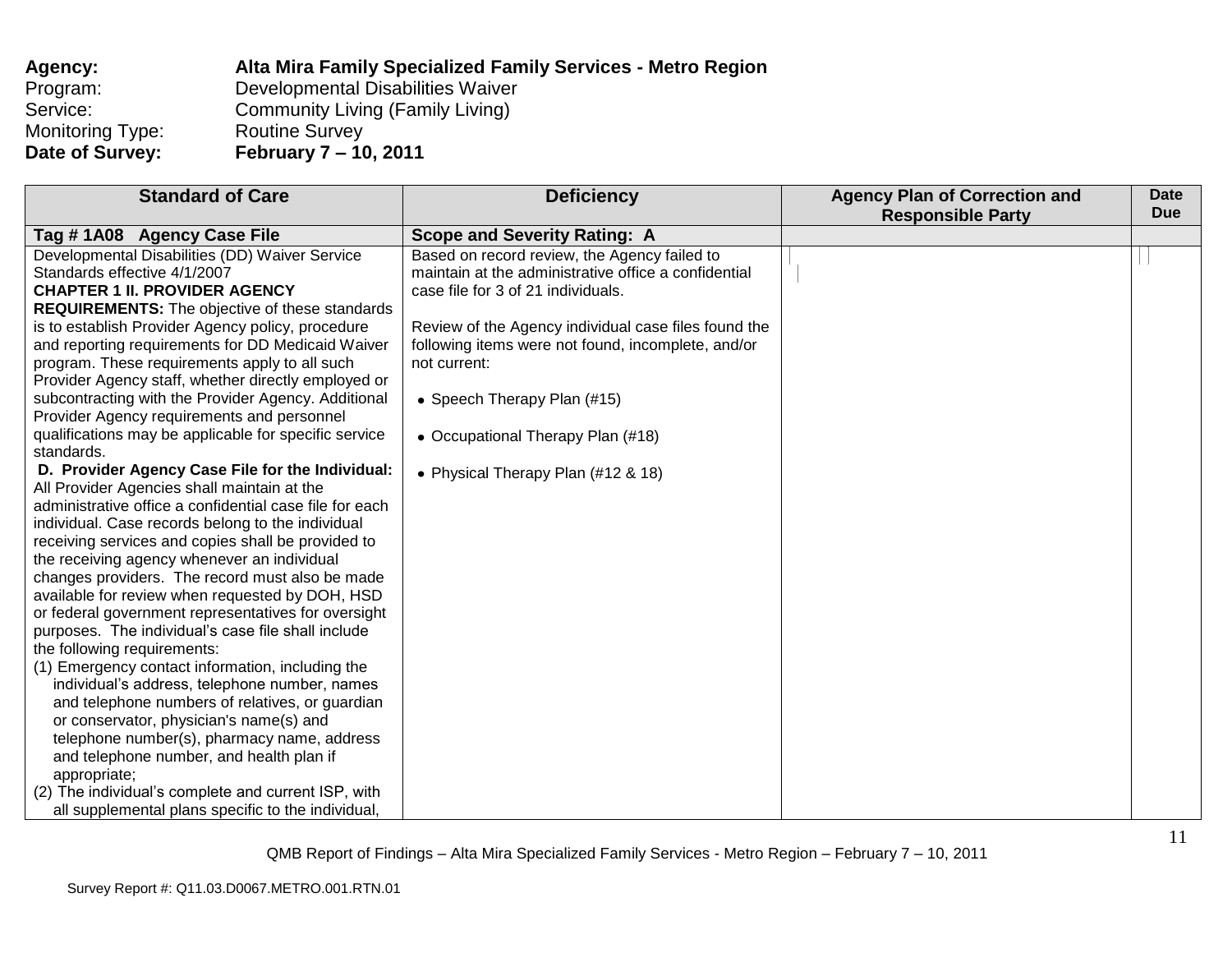| and the most current completed Health<br>Assessment Tool (HAT);<br>(3) Progress notes and other service delivery<br>documentation;<br>(4) Crisis Prevention/Intervention Plans, if there are<br>any for the individual;<br>(5) A medical history, which shall include at least<br>demographic data, current and past medical<br>diagnoses including the cause (if known) of the<br>developmental disability, psychiatric diagnoses,<br>allergies (food, environmental, medications),<br>immunizations, and most recent physical exam;<br>(6) When applicable, transition plans completed for<br>individuals at the time of discharge from Fort<br>Stanton Hospital or Los Lunas Hospital and<br>Training School; and<br>(7) Case records belong to the individual receiving<br>services and copies shall be provided to the<br>individual upon request.<br>(8) The receiving Provider Agency shall be provided<br>at a minimum the following records whenever an<br>individual changes provider agencies:<br>(a) Complete file for the past 12 months;<br>(b) ISP and quarterly reports from the current<br>and prior ISP year;<br>(c) Intake information from original admission to<br>services; and<br>(d) When applicable, the Individual Transition<br>Plan at the time of discharge from Los Lunas<br>Hospital and Training School or Ft. Stanton<br>Hospital. |  |  |
|---------------------------------------------------------------------------------------------------------------------------------------------------------------------------------------------------------------------------------------------------------------------------------------------------------------------------------------------------------------------------------------------------------------------------------------------------------------------------------------------------------------------------------------------------------------------------------------------------------------------------------------------------------------------------------------------------------------------------------------------------------------------------------------------------------------------------------------------------------------------------------------------------------------------------------------------------------------------------------------------------------------------------------------------------------------------------------------------------------------------------------------------------------------------------------------------------------------------------------------------------------------------------------------------------------------------------------------------------------------------|--|--|
|                                                                                                                                                                                                                                                                                                                                                                                                                                                                                                                                                                                                                                                                                                                                                                                                                                                                                                                                                                                                                                                                                                                                                                                                                                                                                                                                                                     |  |  |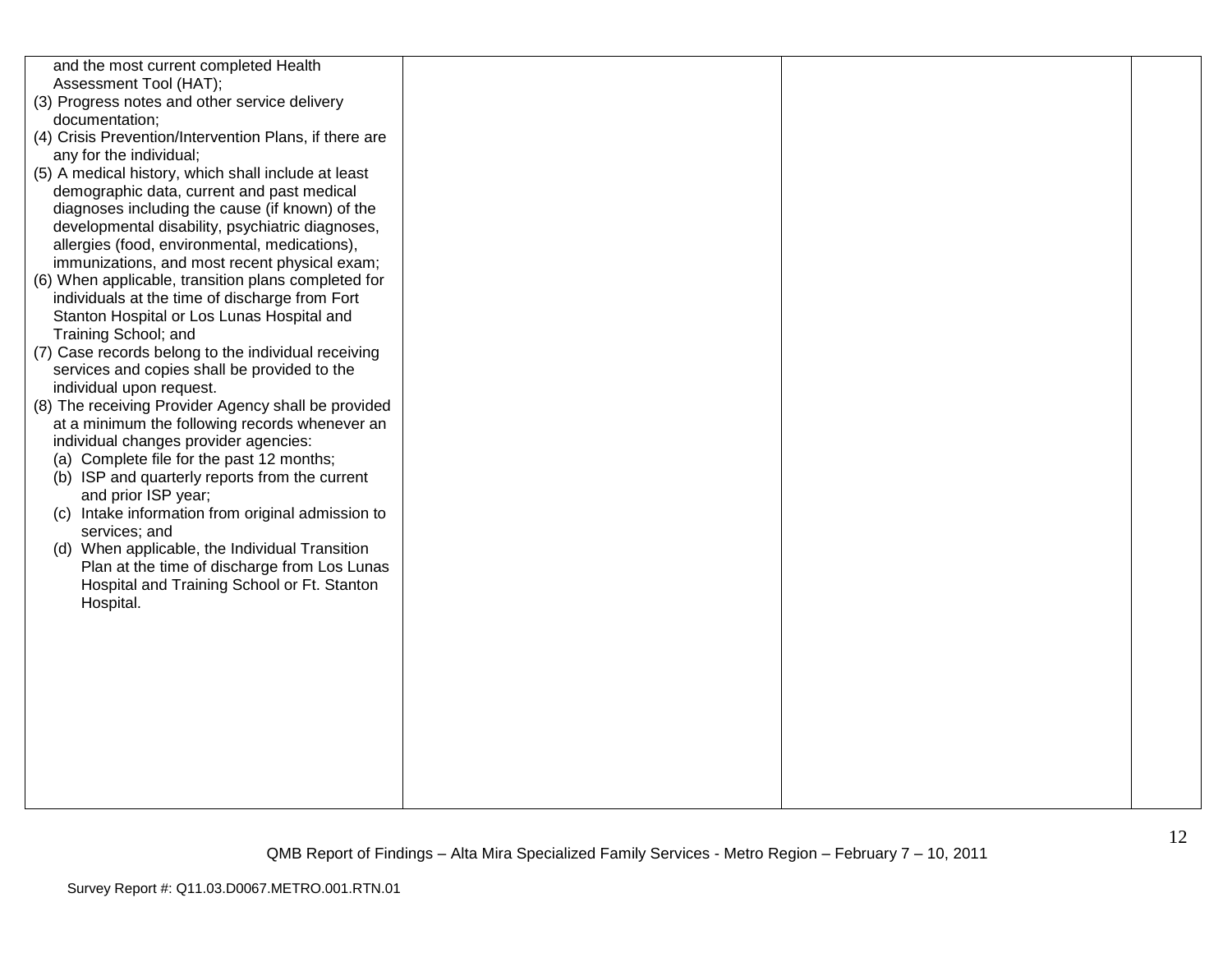| Tag #1A09 Medication Delivery (MAR) -                                 | <b>Scope and Severity Rating: E</b>                                                              |  |
|-----------------------------------------------------------------------|--------------------------------------------------------------------------------------------------|--|
| <b>Routine Medication</b>                                             |                                                                                                  |  |
| Developmental Disabilities (DD) Waiver Service                        | Based on record review, 5 of 21 individuals had                                                  |  |
| Standards effective 4/1/2007                                          | Medication Administration Records, which contained                                               |  |
| <b>CHAPTER 1 II. PROVIDER AGENCY</b>                                  | missing medications entries and/or other errors:                                                 |  |
| <b>REQUIREMENTS:</b> The objective of these standards                 |                                                                                                  |  |
| is to establish Provider Agency policy, procedure                     | Medication Administration Records (MAR) were                                                     |  |
| and reporting requirements for DD Medicaid Waiver                     | reviewed for the months of October, November, and                                                |  |
| program. These requirements apply to all such                         | December 2010.                                                                                   |  |
| Provider Agency staff, whether directly employed or                   |                                                                                                  |  |
| subcontracting with the Provider Agency. Additional                   |                                                                                                  |  |
| Provider Agency requirements and personnel                            | Individual #1                                                                                    |  |
| qualifications may be applicable for specific service                 | October 2010                                                                                     |  |
| standards.                                                            | During on-site survey Medication Administration                                                  |  |
| Е.<br><b>Medication Delivery: Provider Agencies</b>                   | Records were requested for months of October,                                                    |  |
| that provide Community Living, Community                              | November and December 2010. As of February                                                       |  |
| Inclusion or Private Duty Nursing services shall                      | 10, 2011 Medication Administration Records for                                                   |  |
| have written policies and procedures regarding                        | October had not been provided.                                                                   |  |
| medication(s) delivery and tracking and reporting of                  |                                                                                                  |  |
| medication errors in accordance with DDSD                             | November 2010                                                                                    |  |
| Medication Assessment and Delivery Policy and                         | During on-site survey Medication Administration                                                  |  |
| Procedures, the Board of Nursing Rules and Board                      | Records were requested for months of October,                                                    |  |
| of Pharmacy standards and regulations.                                | November and December 2010. As of February                                                       |  |
|                                                                       | 10, 2011 Medication Administration Records for                                                   |  |
| (2) When required by the DDSD Medication                              | November had not been provided.                                                                  |  |
| Assessment and Delivery Policy, Medication                            |                                                                                                  |  |
| Administration Records (MAR) shall be maintained                      | December 2010                                                                                    |  |
| and include:                                                          | During on-site survey Medication Administration                                                  |  |
| (a) The name of the individual, a transcription of                    | Records were requested for months of October,                                                    |  |
| the physician's written or licensed health care                       | November and December 2010. As of February                                                       |  |
| provider's prescription including the brand                           | 10, 2011 Medication Administration Records for                                                   |  |
| and generic name of the medication,                                   | December had not been provided.                                                                  |  |
| diagnosis for which the medication is                                 | Individual #2                                                                                    |  |
| prescribed;                                                           | October 2010                                                                                     |  |
| (b) Prescribed dosage, frequency and                                  |                                                                                                  |  |
| method/route of administration, times and<br>dates of administration; | During on-site survey Medication Administration<br>Records were requested for months of October, |  |
| (c) Initials of the individual administering or                       | November and December 2010. As of February                                                       |  |
| assisting with the medication;                                        | 10, 2011 Medication Administration Records for                                                   |  |
| (d) Explanation of any medication irregularity;                       | October had not been provided.                                                                   |  |
| (e) Documentation of any allergic reaction or                         |                                                                                                  |  |
| adverse medication effect; and                                        | November 2010                                                                                    |  |
|                                                                       |                                                                                                  |  |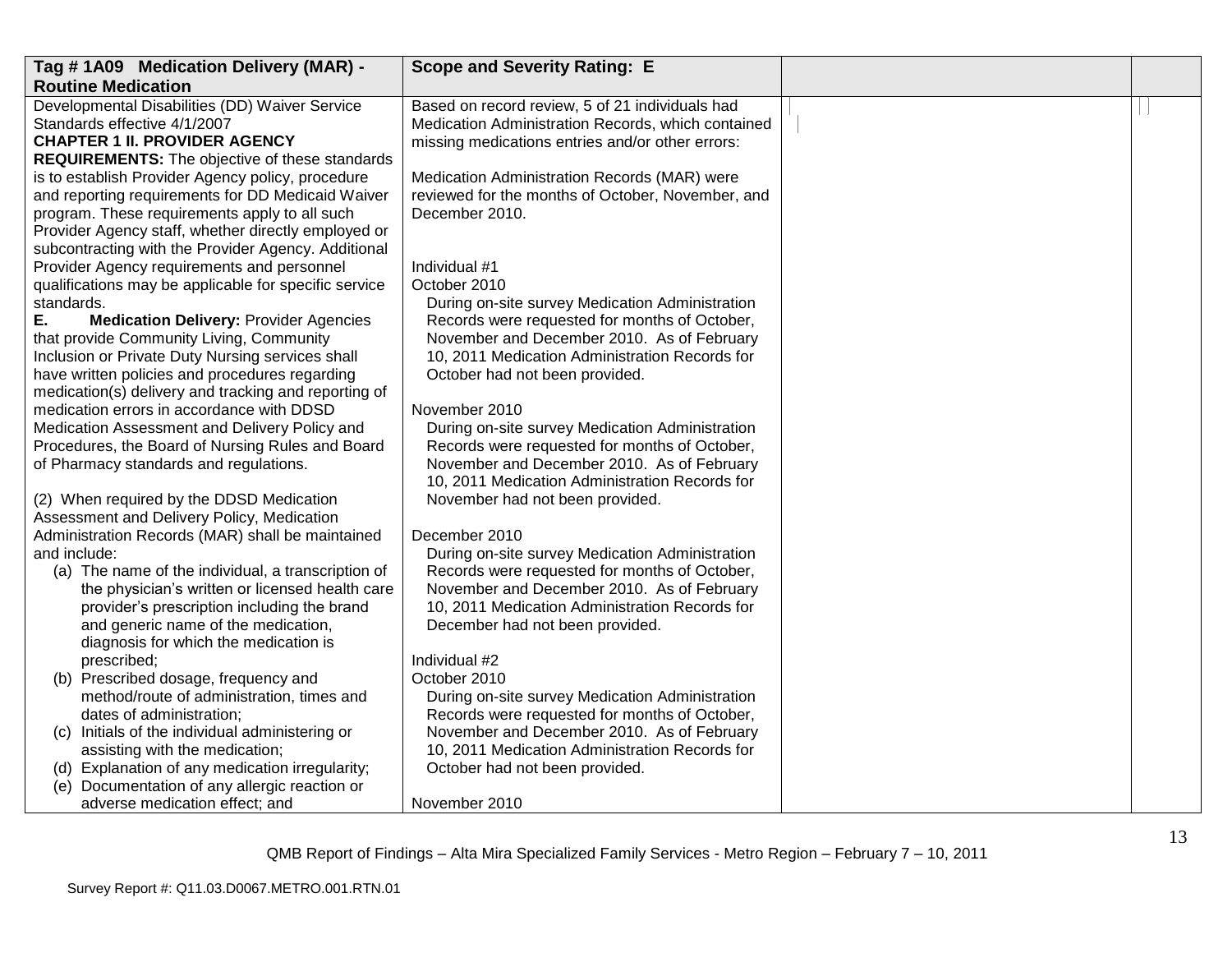| (f)<br>For PRN medication, an explanation for the   | During on-site survey Medication Administration                                           |  |
|-----------------------------------------------------|-------------------------------------------------------------------------------------------|--|
| use of the PRN medication shall include             | Records were requested for months of October,                                             |  |
| observable signs/symptoms or                        | November and December 2010. As of February                                                |  |
| circumstances in which the medication is to         | 10, 2011 Medication Administration Records for                                            |  |
| be used, and documentation of effectiveness         | November had not been provided.                                                           |  |
| of PRN medication administered.                     |                                                                                           |  |
| (3) The Provider Agency shall also maintain a       | December 2010                                                                             |  |
| signature page that designates the full name that   | During on-site survey Medication Administration                                           |  |
| corresponds to each initial used to document        | Records were requested for months of October,                                             |  |
| administered or assisted delivery of each dose;     | November and December 2010. As of February                                                |  |
| (4) MARs are not required for individuals           | 10, 2011 Medication Administration Records for                                            |  |
| participating in Independent Living who self-       | December had not been provided.                                                           |  |
| administer their own medications;                   |                                                                                           |  |
| (5) Information from the prescribing pharmacy       | Individual #3                                                                             |  |
| regarding medications shall be kept in the home and | October 2010                                                                              |  |
| community inclusion service locations and shall     | Medication Administration Records contain the                                             |  |
| include the expected desired outcomes of            | following medications. No Physician's Orders                                              |  |
| administrating the medication, signs and symptoms   | were found for the following medications:                                                 |  |
| of adverse events and interactions with other       | • Alendrenate 70 mg (1 time daily)                                                        |  |
| medications:                                        |                                                                                           |  |
|                                                     | November 2010                                                                             |  |
| NMAC 16.19.11.8 MINIMUM STANDARDS:                  | Medication Administration Records contain the                                             |  |
| A. MINIMUM STANDARDS FOR THE                        | following medications. No Physician's Orders                                              |  |
| DISTRIBUTION, STORAGE, HANDLING AND                 | were found for the following medications:                                                 |  |
| <b>RECORD KEEPING OF DRUGS:</b>                     | • Alendrenate 70 mg (1 time daily)                                                        |  |
| (d) The facility shall have a Medication            | December 2010                                                                             |  |
| Administration Record (MAR) documenting             | Medication Administration Records contain the                                             |  |
| medication administered to residents, including     |                                                                                           |  |
| over-the-counter medications. This                  | following medications. No Physician's Orders<br>were found for the following medications: |  |
| documentation shall include:                        |                                                                                           |  |
| Name of resident;<br>(i)                            | • Alendrenate 70 mg (1 time daily)                                                        |  |
| Date given;<br>(ii)                                 | Individual #7                                                                             |  |
| Drug product name;<br>(iii)                         | October 2010                                                                              |  |
| Dosage and form;<br>(iv)                            | Medication Administration Records did not                                                 |  |
| Strength of drug;<br>(v)                            | contain the route of administration for the                                               |  |
| (vi) Route of administration;                       | following medications:                                                                    |  |
| (vii) How often medication is to be taken;          | • Clonazepan 0.5 mg (2 times daily)                                                       |  |
| (viii) Time taken and staff initials;               |                                                                                           |  |
| Dates when the medication is discontinued<br>(ix)   |                                                                                           |  |
| or changed;                                         | • Depekata 500 mg (1 time daily)                                                          |  |
| The name and initials of all staff<br>(x)           |                                                                                           |  |
|                                                     | • Mirtazapine 45 mg (1 time daily)                                                        |  |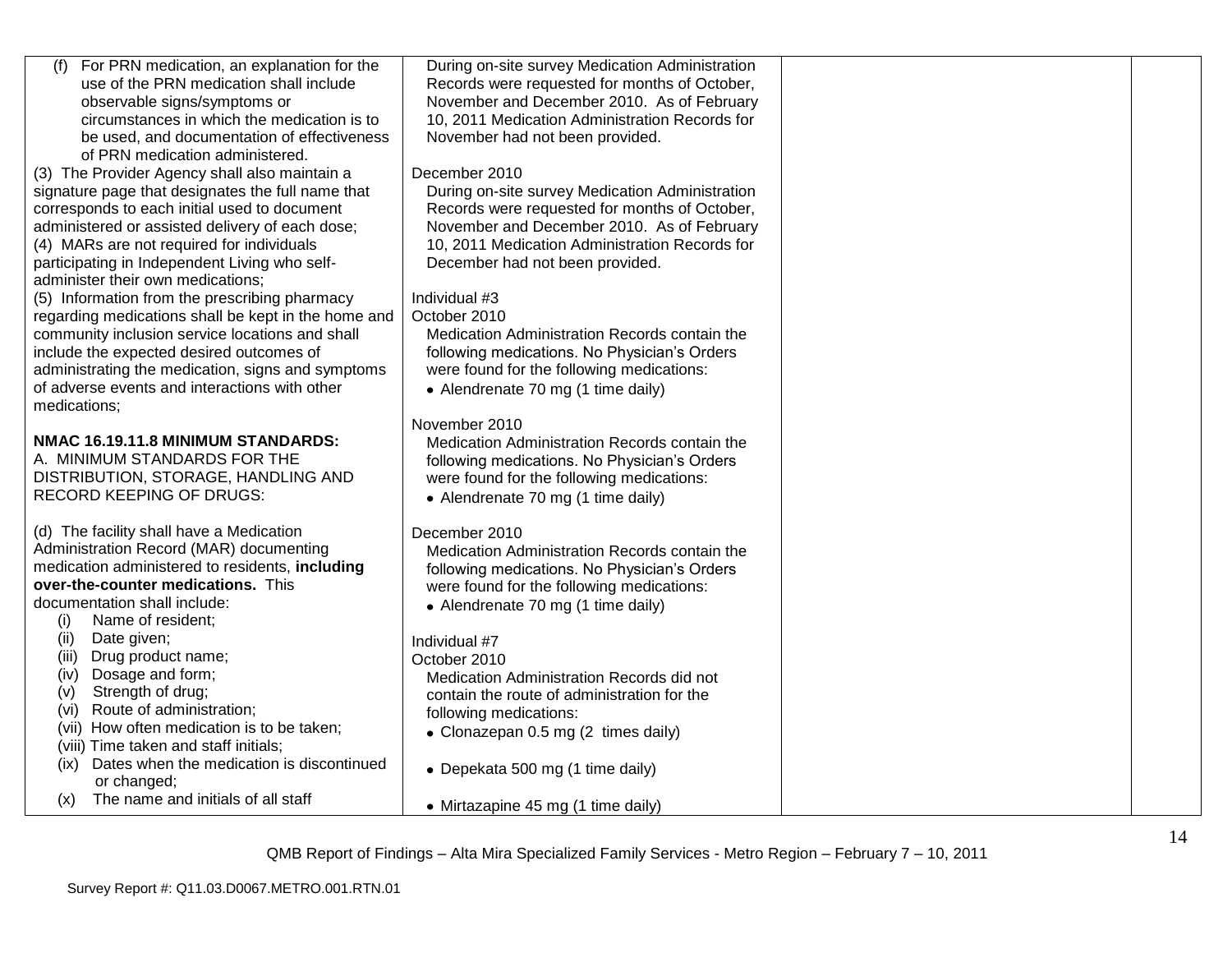| administering medications.                                                                                                                                                                                                                                                                                                         | • Seroquel 200 mg (2 times daily)                                                                                                                                                                                                                                                         |  |
|------------------------------------------------------------------------------------------------------------------------------------------------------------------------------------------------------------------------------------------------------------------------------------------------------------------------------------|-------------------------------------------------------------------------------------------------------------------------------------------------------------------------------------------------------------------------------------------------------------------------------------------|--|
| <b>Model Custodial Procedure Manual</b>                                                                                                                                                                                                                                                                                            |                                                                                                                                                                                                                                                                                           |  |
| <b>D. Administration of Drugs</b><br>Unless otherwise stated by practitioner, patients will                                                                                                                                                                                                                                        | • Premarin 0.635 mg (1 time daily)                                                                                                                                                                                                                                                        |  |
| not be allowed to administer their own medications.<br>Document the practitioner's order authorizing the                                                                                                                                                                                                                           | • Lisinopril 10 mg (1 time daily)                                                                                                                                                                                                                                                         |  |
| self-administration of medications.                                                                                                                                                                                                                                                                                                | • Levothyroid .05 mg (1 time daily)                                                                                                                                                                                                                                                       |  |
| All PRN (As needed) medications shall have<br>complete detail instructions regarding the<br>administering of the medication. This shall include:<br>symptoms that indicate the use of the<br>≻<br>medication,<br>exact dosage to be used, and<br>➤<br>the exact amount to be used in a 24 hour<br>$\blacktriangleright$<br>period. | November 2010<br>Medication Administration Records did not<br>contain the route of administration for the<br>following medications:<br>• Clonazepan 0.5 mg (2 times daily)<br>• Depekata 500 mg (1 time daily)<br>• Mirtazapine 45 mg (1 time daily)<br>• Seroquel 200 mg (2 times daily) |  |
|                                                                                                                                                                                                                                                                                                                                    | • Premarin 0.635 mg (1 time daily)                                                                                                                                                                                                                                                        |  |
|                                                                                                                                                                                                                                                                                                                                    | • Lisinopril 10 mg (1 time daily)                                                                                                                                                                                                                                                         |  |
|                                                                                                                                                                                                                                                                                                                                    | • Levothyroid .05 mg (1 time daily)                                                                                                                                                                                                                                                       |  |
|                                                                                                                                                                                                                                                                                                                                    | December 2010<br>Medication Administration Records did not<br>contain the route of administration for the<br>following medications:<br>• Clonazepan 0.5 mg (2 times daily)                                                                                                                |  |
|                                                                                                                                                                                                                                                                                                                                    | • Depekata 500 mg (1 time daily)                                                                                                                                                                                                                                                          |  |
|                                                                                                                                                                                                                                                                                                                                    | • Mirtazapine 45 mg (1 time daily)                                                                                                                                                                                                                                                        |  |
|                                                                                                                                                                                                                                                                                                                                    | • Seroquel 200 mg (2 times daily)                                                                                                                                                                                                                                                         |  |
|                                                                                                                                                                                                                                                                                                                                    | • Premarin 0.635 mg (1 time daily)                                                                                                                                                                                                                                                        |  |
|                                                                                                                                                                                                                                                                                                                                    |                                                                                                                                                                                                                                                                                           |  |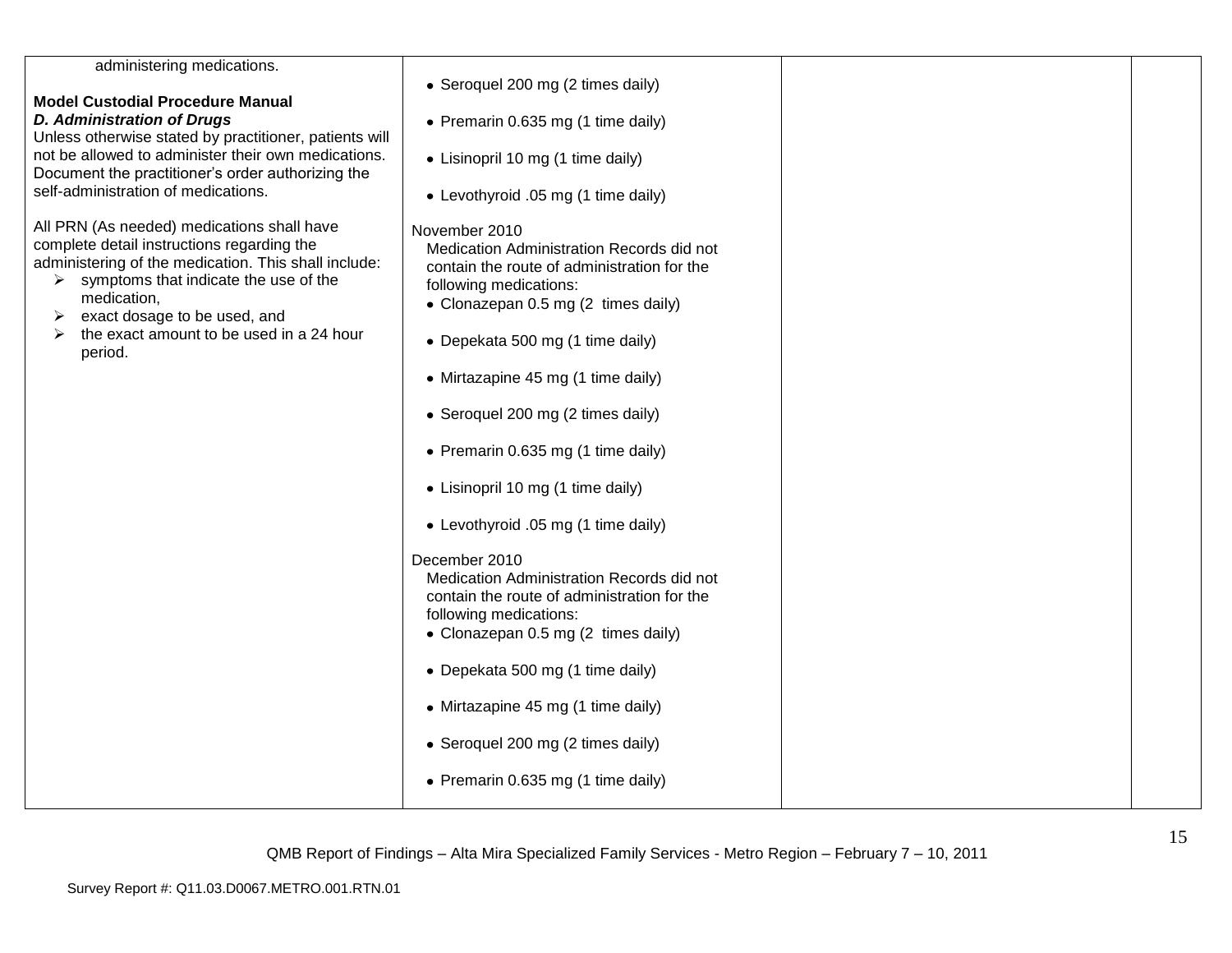| · Lisinopril 10 mg (1 time daily)              |  |
|------------------------------------------------|--|
| • Levothyroid .05 mg (1 time daily)            |  |
| Individual #12                                 |  |
| December 2010                                  |  |
| Medication Administration Records contained    |  |
| missing entries. No documentation found        |  |
| indicating reason for missing entries:         |  |
| • Baclofen 20 mg (3 times daily) - Blank 12/19 |  |
| (8:00 P M)                                     |  |
|                                                |  |
|                                                |  |
|                                                |  |
|                                                |  |
|                                                |  |
|                                                |  |
|                                                |  |
|                                                |  |
|                                                |  |
|                                                |  |
|                                                |  |
|                                                |  |
|                                                |  |
|                                                |  |
|                                                |  |
|                                                |  |
|                                                |  |
|                                                |  |
|                                                |  |
|                                                |  |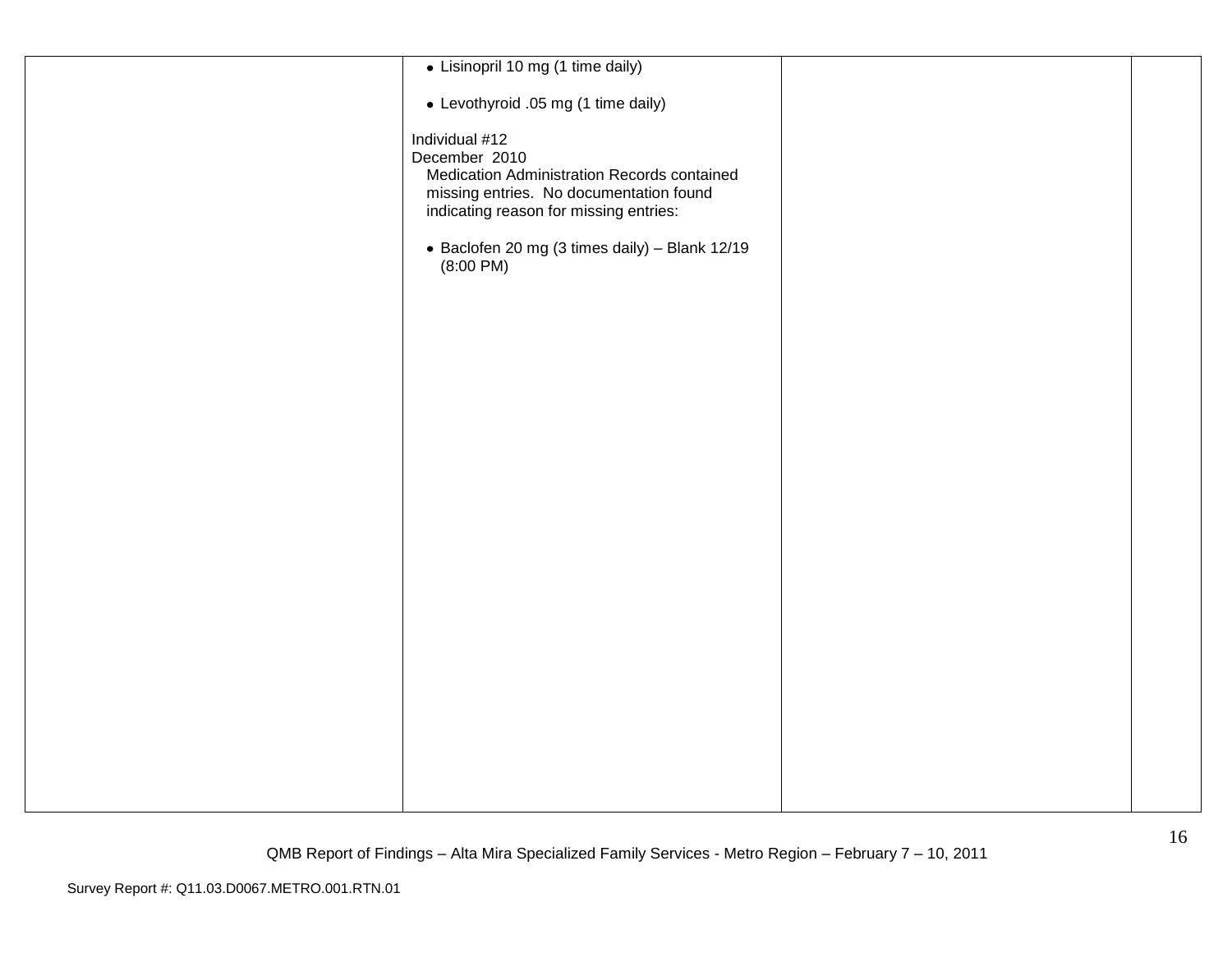| Tag #1A09.1 Medication Delivery - PRN                 | <b>Scope and Severity Rating: E</b>                     |  |
|-------------------------------------------------------|---------------------------------------------------------|--|
| <b>Medication</b>                                     |                                                         |  |
| Developmental Disabilities (DD) Waiver Service        | Based on record review, the Agency failed to            |  |
| Standards effective 4/1/2007                          | maintain PRN Medication Administration Records          |  |
| <b>CHAPTER 1 II. PROVIDER AGENCY</b>                  | which contained all elements required by standard       |  |
| <b>REQUIREMENTS:</b> The objective of these standards | for 8 of 21 Individuals.                                |  |
| is to establish Provider Agency policy, procedure     |                                                         |  |
| and reporting requirements for DD Medicaid Waiver     | Individual #6                                           |  |
| program. These requirements apply to all such         | October 2010                                            |  |
| Provider Agency staff, whether directly employed or   | No Effectiveness was noted on the Medication            |  |
| subcontracting with the Provider Agency. Additional   | Administration Record for the following PRN             |  |
| Provider Agency requirements and personnel            | medication:                                             |  |
| qualifications may be applicable for specific service | • Loratadine 10 mg - PRN - 10/5 & 14 (given 1           |  |
| standards.                                            | time).                                                  |  |
| E. Medication Delivery: Provider Agencies that        |                                                         |  |
| provide Community Living, Community Inclusion or      | • Ibuprofen 600 mg – PRN –10/5, 14, 15, 20, 26          |  |
| Private Duty Nursing services shall have written      | (given 1 time)                                          |  |
| policies and procedures regarding medication(s)       |                                                         |  |
| delivery and tracking and reporting of medication     | November 2010                                           |  |
| errors in accordance with DDSD Medication             | No Effectiveness was noted on the Medication            |  |
| Assessment and Delivery Policy and Procedures,        | Administration Record for the following PRN             |  |
| the Board of Nursing Rules and Board of Pharmacy      | medication:                                             |  |
| standards and regulations.                            | $\bullet$ Loratadine 10 mg - PRN -11/5, 14, & 15 (given |  |
|                                                       | 1 time).                                                |  |
| (2) When required by the DDSD Medication              |                                                         |  |
| Assessment and Delivery Policy, Medication            | • Ibuprofen 600 mg - PRN -11/5, 6, 8, 10, 14, &         |  |
| Administration Records (MAR) shall be maintained      | 15 (given 1 time)                                       |  |
| and include:                                          |                                                         |  |
| (a) The name of the individual, a transcription of    | December 2010                                           |  |
| the physician's written or licensed health care       | No Effectiveness was noted on the Medication            |  |
| provider's prescription including the brand           | Administration Record for the following PRN             |  |
| and generic name of the medication,                   | medication:                                             |  |
| diagnosis for which the medication is                 | • Loratadine 10 mg - PRN - 12/18 & 30 (given 1          |  |
| prescribed;                                           | time).                                                  |  |
| (b) Prescribed dosage, frequency and                  |                                                         |  |
| method/route of administration, times and             | • Ibuprofen 600 mg - PRN - 12/18 & 30 (given 1          |  |
| dates of administration;                              | time).                                                  |  |
| (c) Initials of the individual administering or       |                                                         |  |
| assisting with the medication;                        | Individual #7                                           |  |
| (d) Explanation of any medication irregularity;       | October 2010                                            |  |
| (e) Documentation of any allergic reaction or         | Medication Administration Records did not               |  |
| adverse medication effect; and                        | contain the route of administration for the             |  |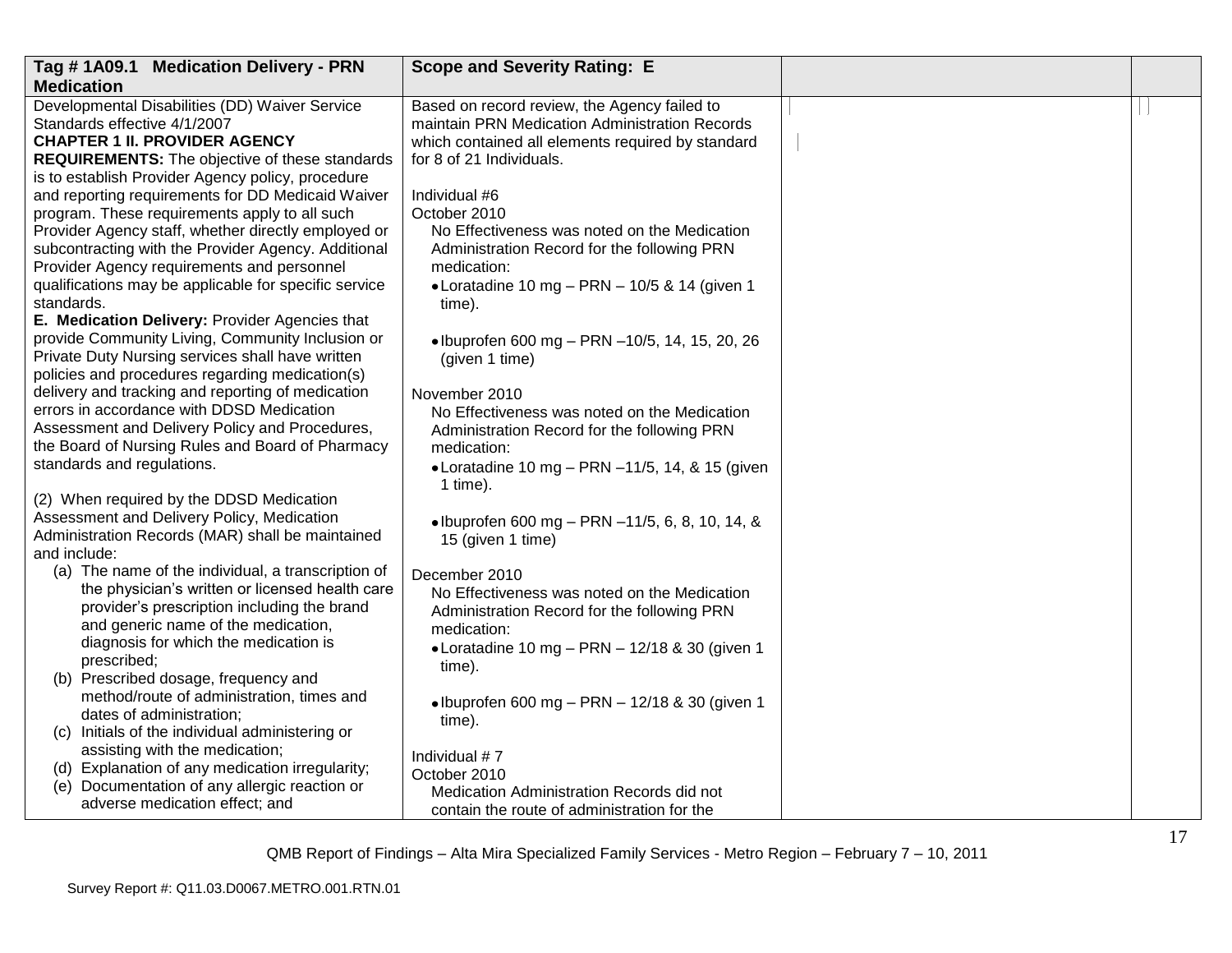| use of the PRN medication shall include<br>• Lorazpam 2 mg (PRN)<br>observable signs/symptoms or<br>circumstances in which the medication is to<br>Individual #8<br>be used, and documentation of effectiveness<br>October 2010<br>of PRN medication administered.<br>No Effectiveness was noted on the Medication<br>Administration Record for the following PRN<br>(3) The Provider Agency shall also maintain a<br>medication:<br>signature page that designates the full name that<br>• Tylenol 500 mg $-$ PRN $-$ 12/30 (given 1 time).<br>corresponds to each initial used to document<br>administered or assisted delivery of each dose;<br>Individual #9<br>October 2010<br>(4) MARs are not required for individuals<br>No Effectiveness was noted on the Medication<br>participating in Independent Living who self-<br>Administration Record for the following PRN<br>administer their own medications;<br>medication:<br>• Tylenol - PRN -10/16, 29, 30, & 31 (given 1<br>(5) Information from the prescribing pharmacy<br>time).<br>regarding medications shall be kept in the home and<br>community inclusion service locations and shall<br>• Pepto Bismol - PRN - 10/19, 23, 24, 26, 27 &<br>include the expected desired outcomes of<br>29 (given 1 time).<br>administrating the medication, signs and symptoms<br>of adverse events and interactions with other<br>December 2010<br>No Effectiveness was noted on the Medication<br>Administration Record for the following PRN<br>medication:<br>· Pepto Bismol - PRN - 12/3, 9, 13 & 14 (given 1<br>time).<br>Individual #16<br>Administration Record (MAR) documenting<br>October 2010<br>medication administered to residents, including<br>No Effectiveness was noted on the Medication<br>Administration Record for the following PRN<br>documentation shall include:<br>medication:<br>Name of resident;<br>(i)<br>• Qpap 5 ml - PRN - 10/26 & 27 (given 1 time).<br>(ii)<br>Date given;<br>Drug product name;<br>(iii)<br>November 2010<br>Dosage and form;<br>(iv)<br>No Effectiveness was noted on the Medication<br>Strength of drug;<br>(v)<br>Administration Record for the following PRN<br>Route of administration;<br>(vi)<br>medication:<br>(vii) How often medication is to be taken;<br>• Qpap 5 ml - PRN - 11/25 & 26 (given 1 time).<br>(viii) Time taken and staff initials;<br>Dates when the medication is discontinued<br>(ix)<br>December 2010 |                                            |                        |  |
|--------------------------------------------------------------------------------------------------------------------------------------------------------------------------------------------------------------------------------------------------------------------------------------------------------------------------------------------------------------------------------------------------------------------------------------------------------------------------------------------------------------------------------------------------------------------------------------------------------------------------------------------------------------------------------------------------------------------------------------------------------------------------------------------------------------------------------------------------------------------------------------------------------------------------------------------------------------------------------------------------------------------------------------------------------------------------------------------------------------------------------------------------------------------------------------------------------------------------------------------------------------------------------------------------------------------------------------------------------------------------------------------------------------------------------------------------------------------------------------------------------------------------------------------------------------------------------------------------------------------------------------------------------------------------------------------------------------------------------------------------------------------------------------------------------------------------------------------------------------------------------------------------------------------------------------------------------------------------------------------------------------------------------------------------------------------------------------------------------------------------------------------------------------------------------------------------------------------------------------------------------------------------------------------------------------------------------------------------------------------------------------------------------------------------------------------|--------------------------------------------|------------------------|--|
|                                                                                                                                                                                                                                                                                                                                                                                                                                                                                                                                                                                                                                                                                                                                                                                                                                                                                                                                                                                                                                                                                                                                                                                                                                                                                                                                                                                                                                                                                                                                                                                                                                                                                                                                                                                                                                                                                                                                                                                                                                                                                                                                                                                                                                                                                                                                                                                                                                            | For PRN medication, an explanation for the | following medications: |  |
|                                                                                                                                                                                                                                                                                                                                                                                                                                                                                                                                                                                                                                                                                                                                                                                                                                                                                                                                                                                                                                                                                                                                                                                                                                                                                                                                                                                                                                                                                                                                                                                                                                                                                                                                                                                                                                                                                                                                                                                                                                                                                                                                                                                                                                                                                                                                                                                                                                            |                                            |                        |  |
|                                                                                                                                                                                                                                                                                                                                                                                                                                                                                                                                                                                                                                                                                                                                                                                                                                                                                                                                                                                                                                                                                                                                                                                                                                                                                                                                                                                                                                                                                                                                                                                                                                                                                                                                                                                                                                                                                                                                                                                                                                                                                                                                                                                                                                                                                                                                                                                                                                            |                                            |                        |  |
|                                                                                                                                                                                                                                                                                                                                                                                                                                                                                                                                                                                                                                                                                                                                                                                                                                                                                                                                                                                                                                                                                                                                                                                                                                                                                                                                                                                                                                                                                                                                                                                                                                                                                                                                                                                                                                                                                                                                                                                                                                                                                                                                                                                                                                                                                                                                                                                                                                            |                                            |                        |  |
|                                                                                                                                                                                                                                                                                                                                                                                                                                                                                                                                                                                                                                                                                                                                                                                                                                                                                                                                                                                                                                                                                                                                                                                                                                                                                                                                                                                                                                                                                                                                                                                                                                                                                                                                                                                                                                                                                                                                                                                                                                                                                                                                                                                                                                                                                                                                                                                                                                            |                                            |                        |  |
|                                                                                                                                                                                                                                                                                                                                                                                                                                                                                                                                                                                                                                                                                                                                                                                                                                                                                                                                                                                                                                                                                                                                                                                                                                                                                                                                                                                                                                                                                                                                                                                                                                                                                                                                                                                                                                                                                                                                                                                                                                                                                                                                                                                                                                                                                                                                                                                                                                            |                                            |                        |  |
|                                                                                                                                                                                                                                                                                                                                                                                                                                                                                                                                                                                                                                                                                                                                                                                                                                                                                                                                                                                                                                                                                                                                                                                                                                                                                                                                                                                                                                                                                                                                                                                                                                                                                                                                                                                                                                                                                                                                                                                                                                                                                                                                                                                                                                                                                                                                                                                                                                            |                                            |                        |  |
|                                                                                                                                                                                                                                                                                                                                                                                                                                                                                                                                                                                                                                                                                                                                                                                                                                                                                                                                                                                                                                                                                                                                                                                                                                                                                                                                                                                                                                                                                                                                                                                                                                                                                                                                                                                                                                                                                                                                                                                                                                                                                                                                                                                                                                                                                                                                                                                                                                            |                                            |                        |  |
|                                                                                                                                                                                                                                                                                                                                                                                                                                                                                                                                                                                                                                                                                                                                                                                                                                                                                                                                                                                                                                                                                                                                                                                                                                                                                                                                                                                                                                                                                                                                                                                                                                                                                                                                                                                                                                                                                                                                                                                                                                                                                                                                                                                                                                                                                                                                                                                                                                            |                                            |                        |  |
|                                                                                                                                                                                                                                                                                                                                                                                                                                                                                                                                                                                                                                                                                                                                                                                                                                                                                                                                                                                                                                                                                                                                                                                                                                                                                                                                                                                                                                                                                                                                                                                                                                                                                                                                                                                                                                                                                                                                                                                                                                                                                                                                                                                                                                                                                                                                                                                                                                            |                                            |                        |  |
|                                                                                                                                                                                                                                                                                                                                                                                                                                                                                                                                                                                                                                                                                                                                                                                                                                                                                                                                                                                                                                                                                                                                                                                                                                                                                                                                                                                                                                                                                                                                                                                                                                                                                                                                                                                                                                                                                                                                                                                                                                                                                                                                                                                                                                                                                                                                                                                                                                            |                                            |                        |  |
|                                                                                                                                                                                                                                                                                                                                                                                                                                                                                                                                                                                                                                                                                                                                                                                                                                                                                                                                                                                                                                                                                                                                                                                                                                                                                                                                                                                                                                                                                                                                                                                                                                                                                                                                                                                                                                                                                                                                                                                                                                                                                                                                                                                                                                                                                                                                                                                                                                            |                                            |                        |  |
|                                                                                                                                                                                                                                                                                                                                                                                                                                                                                                                                                                                                                                                                                                                                                                                                                                                                                                                                                                                                                                                                                                                                                                                                                                                                                                                                                                                                                                                                                                                                                                                                                                                                                                                                                                                                                                                                                                                                                                                                                                                                                                                                                                                                                                                                                                                                                                                                                                            |                                            |                        |  |
|                                                                                                                                                                                                                                                                                                                                                                                                                                                                                                                                                                                                                                                                                                                                                                                                                                                                                                                                                                                                                                                                                                                                                                                                                                                                                                                                                                                                                                                                                                                                                                                                                                                                                                                                                                                                                                                                                                                                                                                                                                                                                                                                                                                                                                                                                                                                                                                                                                            |                                            |                        |  |
|                                                                                                                                                                                                                                                                                                                                                                                                                                                                                                                                                                                                                                                                                                                                                                                                                                                                                                                                                                                                                                                                                                                                                                                                                                                                                                                                                                                                                                                                                                                                                                                                                                                                                                                                                                                                                                                                                                                                                                                                                                                                                                                                                                                                                                                                                                                                                                                                                                            |                                            |                        |  |
|                                                                                                                                                                                                                                                                                                                                                                                                                                                                                                                                                                                                                                                                                                                                                                                                                                                                                                                                                                                                                                                                                                                                                                                                                                                                                                                                                                                                                                                                                                                                                                                                                                                                                                                                                                                                                                                                                                                                                                                                                                                                                                                                                                                                                                                                                                                                                                                                                                            |                                            |                        |  |
|                                                                                                                                                                                                                                                                                                                                                                                                                                                                                                                                                                                                                                                                                                                                                                                                                                                                                                                                                                                                                                                                                                                                                                                                                                                                                                                                                                                                                                                                                                                                                                                                                                                                                                                                                                                                                                                                                                                                                                                                                                                                                                                                                                                                                                                                                                                                                                                                                                            |                                            |                        |  |
|                                                                                                                                                                                                                                                                                                                                                                                                                                                                                                                                                                                                                                                                                                                                                                                                                                                                                                                                                                                                                                                                                                                                                                                                                                                                                                                                                                                                                                                                                                                                                                                                                                                                                                                                                                                                                                                                                                                                                                                                                                                                                                                                                                                                                                                                                                                                                                                                                                            |                                            |                        |  |
|                                                                                                                                                                                                                                                                                                                                                                                                                                                                                                                                                                                                                                                                                                                                                                                                                                                                                                                                                                                                                                                                                                                                                                                                                                                                                                                                                                                                                                                                                                                                                                                                                                                                                                                                                                                                                                                                                                                                                                                                                                                                                                                                                                                                                                                                                                                                                                                                                                            |                                            |                        |  |
|                                                                                                                                                                                                                                                                                                                                                                                                                                                                                                                                                                                                                                                                                                                                                                                                                                                                                                                                                                                                                                                                                                                                                                                                                                                                                                                                                                                                                                                                                                                                                                                                                                                                                                                                                                                                                                                                                                                                                                                                                                                                                                                                                                                                                                                                                                                                                                                                                                            |                                            |                        |  |
|                                                                                                                                                                                                                                                                                                                                                                                                                                                                                                                                                                                                                                                                                                                                                                                                                                                                                                                                                                                                                                                                                                                                                                                                                                                                                                                                                                                                                                                                                                                                                                                                                                                                                                                                                                                                                                                                                                                                                                                                                                                                                                                                                                                                                                                                                                                                                                                                                                            |                                            |                        |  |
|                                                                                                                                                                                                                                                                                                                                                                                                                                                                                                                                                                                                                                                                                                                                                                                                                                                                                                                                                                                                                                                                                                                                                                                                                                                                                                                                                                                                                                                                                                                                                                                                                                                                                                                                                                                                                                                                                                                                                                                                                                                                                                                                                                                                                                                                                                                                                                                                                                            |                                            |                        |  |
|                                                                                                                                                                                                                                                                                                                                                                                                                                                                                                                                                                                                                                                                                                                                                                                                                                                                                                                                                                                                                                                                                                                                                                                                                                                                                                                                                                                                                                                                                                                                                                                                                                                                                                                                                                                                                                                                                                                                                                                                                                                                                                                                                                                                                                                                                                                                                                                                                                            |                                            |                        |  |
|                                                                                                                                                                                                                                                                                                                                                                                                                                                                                                                                                                                                                                                                                                                                                                                                                                                                                                                                                                                                                                                                                                                                                                                                                                                                                                                                                                                                                                                                                                                                                                                                                                                                                                                                                                                                                                                                                                                                                                                                                                                                                                                                                                                                                                                                                                                                                                                                                                            | medications;                               |                        |  |
|                                                                                                                                                                                                                                                                                                                                                                                                                                                                                                                                                                                                                                                                                                                                                                                                                                                                                                                                                                                                                                                                                                                                                                                                                                                                                                                                                                                                                                                                                                                                                                                                                                                                                                                                                                                                                                                                                                                                                                                                                                                                                                                                                                                                                                                                                                                                                                                                                                            |                                            |                        |  |
|                                                                                                                                                                                                                                                                                                                                                                                                                                                                                                                                                                                                                                                                                                                                                                                                                                                                                                                                                                                                                                                                                                                                                                                                                                                                                                                                                                                                                                                                                                                                                                                                                                                                                                                                                                                                                                                                                                                                                                                                                                                                                                                                                                                                                                                                                                                                                                                                                                            | NMAC 16.19.11.8 MINIMUM STANDARDS:         |                        |  |
|                                                                                                                                                                                                                                                                                                                                                                                                                                                                                                                                                                                                                                                                                                                                                                                                                                                                                                                                                                                                                                                                                                                                                                                                                                                                                                                                                                                                                                                                                                                                                                                                                                                                                                                                                                                                                                                                                                                                                                                                                                                                                                                                                                                                                                                                                                                                                                                                                                            | A. MINIMUM STANDARDS FOR THE               |                        |  |
|                                                                                                                                                                                                                                                                                                                                                                                                                                                                                                                                                                                                                                                                                                                                                                                                                                                                                                                                                                                                                                                                                                                                                                                                                                                                                                                                                                                                                                                                                                                                                                                                                                                                                                                                                                                                                                                                                                                                                                                                                                                                                                                                                                                                                                                                                                                                                                                                                                            | DISTRIBUTION, STORAGE, HANDLING AND        |                        |  |
|                                                                                                                                                                                                                                                                                                                                                                                                                                                                                                                                                                                                                                                                                                                                                                                                                                                                                                                                                                                                                                                                                                                                                                                                                                                                                                                                                                                                                                                                                                                                                                                                                                                                                                                                                                                                                                                                                                                                                                                                                                                                                                                                                                                                                                                                                                                                                                                                                                            | <b>RECORD KEEPING OF DRUGS:</b>            |                        |  |
|                                                                                                                                                                                                                                                                                                                                                                                                                                                                                                                                                                                                                                                                                                                                                                                                                                                                                                                                                                                                                                                                                                                                                                                                                                                                                                                                                                                                                                                                                                                                                                                                                                                                                                                                                                                                                                                                                                                                                                                                                                                                                                                                                                                                                                                                                                                                                                                                                                            | (d) The facility shall have a Medication   |                        |  |
|                                                                                                                                                                                                                                                                                                                                                                                                                                                                                                                                                                                                                                                                                                                                                                                                                                                                                                                                                                                                                                                                                                                                                                                                                                                                                                                                                                                                                                                                                                                                                                                                                                                                                                                                                                                                                                                                                                                                                                                                                                                                                                                                                                                                                                                                                                                                                                                                                                            |                                            |                        |  |
|                                                                                                                                                                                                                                                                                                                                                                                                                                                                                                                                                                                                                                                                                                                                                                                                                                                                                                                                                                                                                                                                                                                                                                                                                                                                                                                                                                                                                                                                                                                                                                                                                                                                                                                                                                                                                                                                                                                                                                                                                                                                                                                                                                                                                                                                                                                                                                                                                                            |                                            |                        |  |
|                                                                                                                                                                                                                                                                                                                                                                                                                                                                                                                                                                                                                                                                                                                                                                                                                                                                                                                                                                                                                                                                                                                                                                                                                                                                                                                                                                                                                                                                                                                                                                                                                                                                                                                                                                                                                                                                                                                                                                                                                                                                                                                                                                                                                                                                                                                                                                                                                                            | over-the-counter medications. This         |                        |  |
|                                                                                                                                                                                                                                                                                                                                                                                                                                                                                                                                                                                                                                                                                                                                                                                                                                                                                                                                                                                                                                                                                                                                                                                                                                                                                                                                                                                                                                                                                                                                                                                                                                                                                                                                                                                                                                                                                                                                                                                                                                                                                                                                                                                                                                                                                                                                                                                                                                            |                                            |                        |  |
|                                                                                                                                                                                                                                                                                                                                                                                                                                                                                                                                                                                                                                                                                                                                                                                                                                                                                                                                                                                                                                                                                                                                                                                                                                                                                                                                                                                                                                                                                                                                                                                                                                                                                                                                                                                                                                                                                                                                                                                                                                                                                                                                                                                                                                                                                                                                                                                                                                            |                                            |                        |  |
|                                                                                                                                                                                                                                                                                                                                                                                                                                                                                                                                                                                                                                                                                                                                                                                                                                                                                                                                                                                                                                                                                                                                                                                                                                                                                                                                                                                                                                                                                                                                                                                                                                                                                                                                                                                                                                                                                                                                                                                                                                                                                                                                                                                                                                                                                                                                                                                                                                            |                                            |                        |  |
|                                                                                                                                                                                                                                                                                                                                                                                                                                                                                                                                                                                                                                                                                                                                                                                                                                                                                                                                                                                                                                                                                                                                                                                                                                                                                                                                                                                                                                                                                                                                                                                                                                                                                                                                                                                                                                                                                                                                                                                                                                                                                                                                                                                                                                                                                                                                                                                                                                            |                                            |                        |  |
|                                                                                                                                                                                                                                                                                                                                                                                                                                                                                                                                                                                                                                                                                                                                                                                                                                                                                                                                                                                                                                                                                                                                                                                                                                                                                                                                                                                                                                                                                                                                                                                                                                                                                                                                                                                                                                                                                                                                                                                                                                                                                                                                                                                                                                                                                                                                                                                                                                            |                                            |                        |  |
|                                                                                                                                                                                                                                                                                                                                                                                                                                                                                                                                                                                                                                                                                                                                                                                                                                                                                                                                                                                                                                                                                                                                                                                                                                                                                                                                                                                                                                                                                                                                                                                                                                                                                                                                                                                                                                                                                                                                                                                                                                                                                                                                                                                                                                                                                                                                                                                                                                            |                                            |                        |  |
|                                                                                                                                                                                                                                                                                                                                                                                                                                                                                                                                                                                                                                                                                                                                                                                                                                                                                                                                                                                                                                                                                                                                                                                                                                                                                                                                                                                                                                                                                                                                                                                                                                                                                                                                                                                                                                                                                                                                                                                                                                                                                                                                                                                                                                                                                                                                                                                                                                            |                                            |                        |  |
|                                                                                                                                                                                                                                                                                                                                                                                                                                                                                                                                                                                                                                                                                                                                                                                                                                                                                                                                                                                                                                                                                                                                                                                                                                                                                                                                                                                                                                                                                                                                                                                                                                                                                                                                                                                                                                                                                                                                                                                                                                                                                                                                                                                                                                                                                                                                                                                                                                            |                                            |                        |  |
|                                                                                                                                                                                                                                                                                                                                                                                                                                                                                                                                                                                                                                                                                                                                                                                                                                                                                                                                                                                                                                                                                                                                                                                                                                                                                                                                                                                                                                                                                                                                                                                                                                                                                                                                                                                                                                                                                                                                                                                                                                                                                                                                                                                                                                                                                                                                                                                                                                            |                                            |                        |  |
|                                                                                                                                                                                                                                                                                                                                                                                                                                                                                                                                                                                                                                                                                                                                                                                                                                                                                                                                                                                                                                                                                                                                                                                                                                                                                                                                                                                                                                                                                                                                                                                                                                                                                                                                                                                                                                                                                                                                                                                                                                                                                                                                                                                                                                                                                                                                                                                                                                            |                                            |                        |  |
|                                                                                                                                                                                                                                                                                                                                                                                                                                                                                                                                                                                                                                                                                                                                                                                                                                                                                                                                                                                                                                                                                                                                                                                                                                                                                                                                                                                                                                                                                                                                                                                                                                                                                                                                                                                                                                                                                                                                                                                                                                                                                                                                                                                                                                                                                                                                                                                                                                            |                                            |                        |  |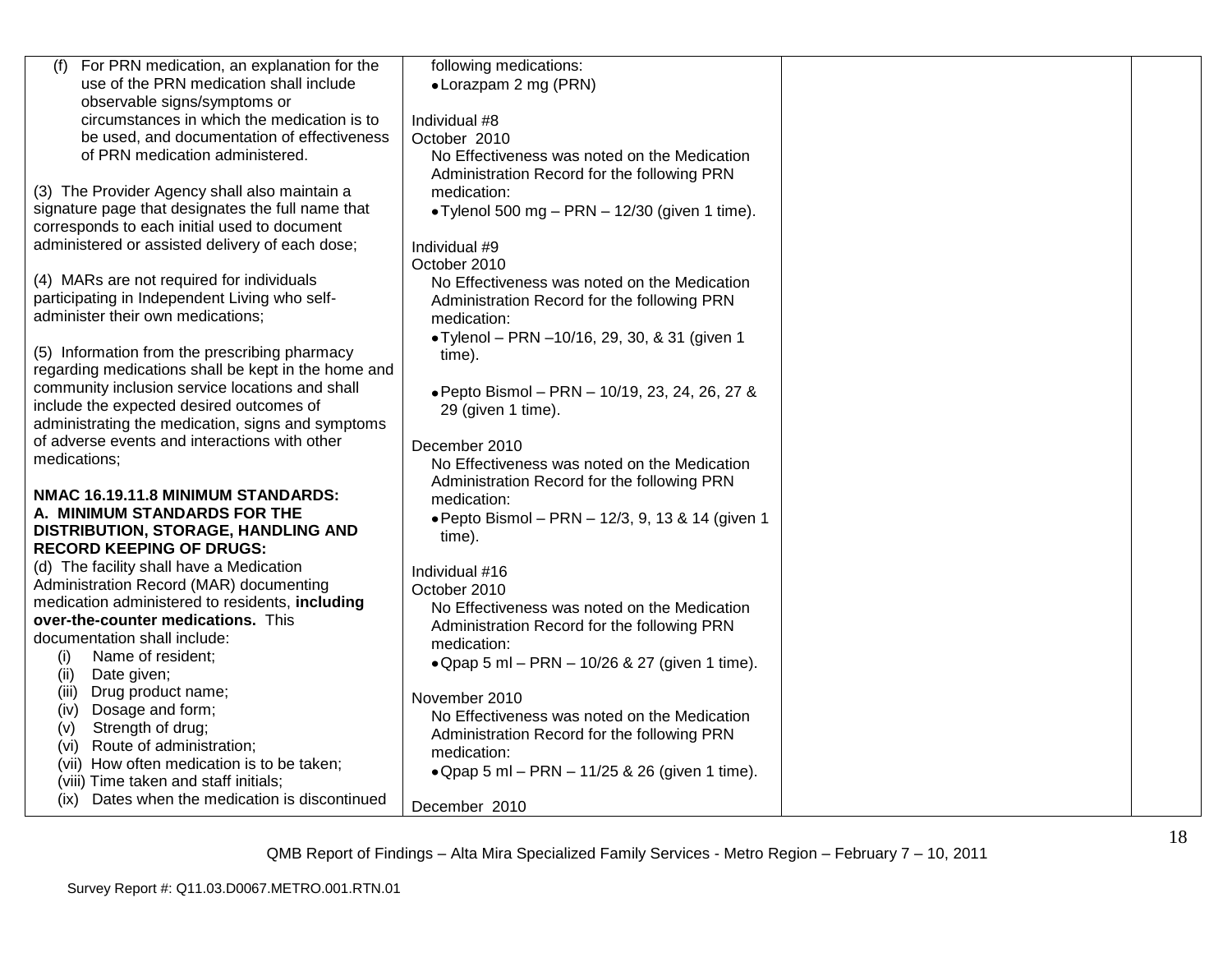| or changed;                                                                        | No Effectiveness was noted on the Medication     |  |
|------------------------------------------------------------------------------------|--------------------------------------------------|--|
| The name and initials of all staff<br>(x)                                          | Administration Record for the following PRN      |  |
| administering medications.                                                         | medication:                                      |  |
|                                                                                    | • Qpap 5 ml – PRN – 12/17 (given 1 time).        |  |
| <b>Model Custodial Procedure Manual</b>                                            |                                                  |  |
| <b>D. Administration of Drugs</b>                                                  | Individual #18                                   |  |
| Unless otherwise stated by practitioner, patients will                             | November 2010                                    |  |
| not be allowed to administer their own medications.                                | No Effectiveness was noted on the Medication     |  |
| Document the practitioner's order authorizing the                                  | Administration Record for the following PRN      |  |
| self-administration of medications.                                                | medication:                                      |  |
|                                                                                    | • Tylenol - PRN - 11/12, 13, 14, 16, 17, 18, 19, |  |
| All PRN (As needed) medications shall have                                         | 22, 24 & 25 (given 1 time).                      |  |
| complete detail instructions regarding the                                         |                                                  |  |
| administering of the medication. This shall include:                               | • Ibuprofen 600 mg - PRN -11/30 (given 1 time)   |  |
| symptoms that indicate the use of the                                              |                                                  |  |
| medication,                                                                        | • Children's Sudafed - PRN - 11/29 & 30 (given   |  |
| exact dosage to be used, and<br>➤                                                  | 1 time).                                         |  |
| the exact amount to be used in a 24 hour                                           |                                                  |  |
| period.                                                                            | December 2010                                    |  |
|                                                                                    | No Effectiveness was noted on the Medication     |  |
| <b>Department of Health</b><br><b>Developmental Disabilities Supports Division</b> | Administration Record for the following PRN      |  |
| (DDSD) Medication Assessment and Delivery                                          | medication:                                      |  |
| Policy - Eff. November 1, 2006                                                     | • Tylenol - PRN - 12/1, 2, 3, 23, 24, 25 & 26    |  |
| <b>F. PRN Medication</b>                                                           | (given 1 time).                                  |  |
| 3. Prior to self-administration, self-administration                               |                                                  |  |
| with physical assist or assisting with delivery of PRN                             | • Maalox 10 mg - PRN - 12/23, 24, 25 & 26        |  |
| medications, the direct support staff must contact                                 | (given 1 time).                                  |  |
| the agency nurse to describe observed symptoms                                     |                                                  |  |
| and thus assure that the PRN medication is being                                   | No Signs/Symptoms were noted on the              |  |
| used according to instructions given by the ordering                               | Medication Administration Record for the         |  |
| PCP. In cases of fever, respiratory distress                                       | following PRN medication:                        |  |
| (including coughing), severe pain, vomiting,                                       | • Tylenol - PRN - 12/1, 2, 3, 23, 24, 25 & 26    |  |
| diarrhea, change in responsiveness/level of                                        | (given 1 time).                                  |  |
| consciousness, the nurse must strongly consider                                    |                                                  |  |
| the need to conduct a face-to-face assessment to                                   | Individual #19                                   |  |
| assure that the PRN does not mask a condition                                      | October 2010                                     |  |
| better treated by seeking medical attention. This                                  | Medication Administration Records did not        |  |
| does not apply to home based/family living settings                                | contain the exact amount to be used in a 24 hour |  |
| where the provider is related by affinity or by                                    | period:                                          |  |
| consanguinity to the individual.                                                   | • Albuterol (PRN)                                |  |
|                                                                                    |                                                  |  |
|                                                                                    | November 2010                                    |  |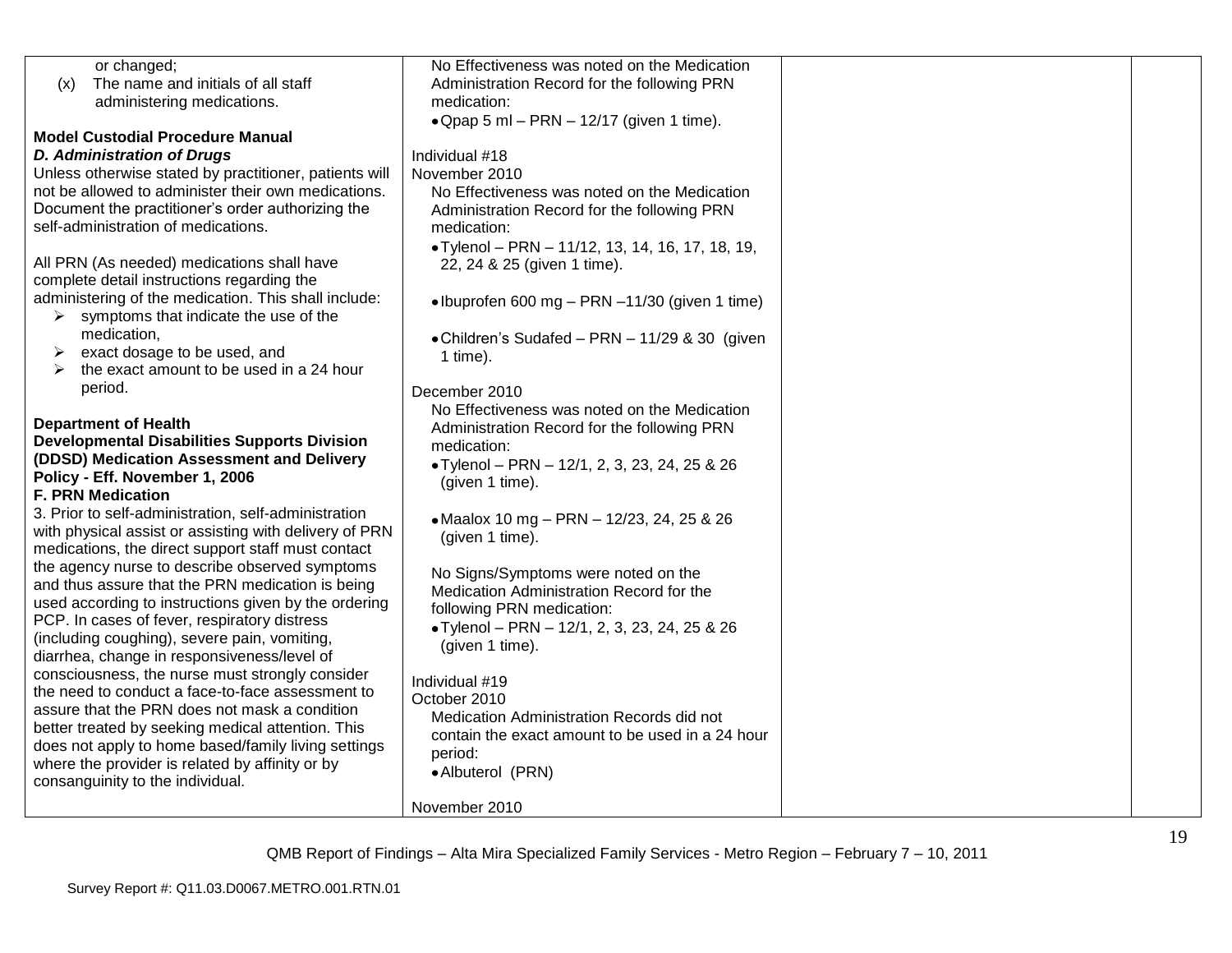| 4. The agency nurse shall review the utilization of    | Medication Administration Records did not                                    |  |
|--------------------------------------------------------|------------------------------------------------------------------------------|--|
| PRN medications routinely. Frequent or escalating      | contain the exact amount to be used in a 24 hour                             |  |
| use of PRN medications must be reported to the         | period:                                                                      |  |
| PCP and discussed by the Interdisciplinary for         | • Albuterol (PRN)                                                            |  |
| changes to the overall support plan (see Section H     |                                                                              |  |
| of this policy).                                       | December 2010                                                                |  |
|                                                        | Medication Administration Records did not                                    |  |
| <b>H. Agency Nurse Monitoring</b>                      | contain the exact amount to be used in a 24 hour                             |  |
| 1. Regardless of the level of assistance with          | period:                                                                      |  |
| medication delivery that is required by the individual | • Albuterol (PRN)                                                            |  |
| or the route through which the medication is           |                                                                              |  |
| delivered, the agency nurses must monitor the          | Individual #20                                                               |  |
| individual's response to the effects of their routine  | November 2010                                                                |  |
| and PRN medications. The frequency and type of         | No Effectiveness was noted on the Medication                                 |  |
| monitoring must be based on the nurse's                | Administration Record for the following PRN                                  |  |
| assessment of the individual and consideration of      | medication:                                                                  |  |
| the individual's diagnoses, health status, stability,  | • Melatonin- PRN - 11/1, 2, 3, 4, 5, 6, 7, 8, 9, 10,                         |  |
| utilization of PRN medications and level of support    | 11, 12, 13, 14, 15, 17, 20, 22, 23, 24, 25, 28, 29                           |  |
| required by the individual's condition and the skill   | & 30 (given 1 time)                                                          |  |
| level and needs of the direct care staff. Nursing      |                                                                              |  |
| monitoring should be based on prudent nursing          | December 2010                                                                |  |
| practice and should support the safety and             | Medication Administration Records did not contain                            |  |
| independence of the individual in the community        | the strength of the medication which is to be                                |  |
| setting. The health care plan shall reflect the        | given:                                                                       |  |
| planned monitoring of the individual's response to     | • Amoxicillin (PRN)                                                          |  |
| medication.                                            |                                                                              |  |
| <b>Department of Health Developmental Disabilities</b> | As indicated by the Medication Administration                                |  |
| <b>Supports Division (DDSD) - Procedure Title:</b>     | Records the individual is to take Amoxicillin                                |  |
| <b>Medication Assessment and Delivery Procedure</b>    | (PRN). According to the Physician's Orders,                                  |  |
| Eff Date: November 1, 2006                             | Amoxicillin is to be taken 3 times daily for 10                              |  |
| C. 3. Prior to delivery of the PRN, direct support     | days. Medication Administration Record &<br>Physician's Orders do not match. |  |
| staff must contact the agency nurse to describe        |                                                                              |  |
| observed symptoms and thus assure that the PRN         |                                                                              |  |
| is being used according to instructions given by the   |                                                                              |  |
| ordering PCP. In cases of fever, respiratory distress  |                                                                              |  |
| (including coughing), severe pain, vomiting,           |                                                                              |  |
| diarrhea, change in responsiveness/level of            |                                                                              |  |
| consciousness, the nurse must strongly consider        |                                                                              |  |
| the need to conduct a face-to-face assessment to       |                                                                              |  |
| assure that the PRN does not mask a condition          |                                                                              |  |
| better treated by seeking medical attention.           |                                                                              |  |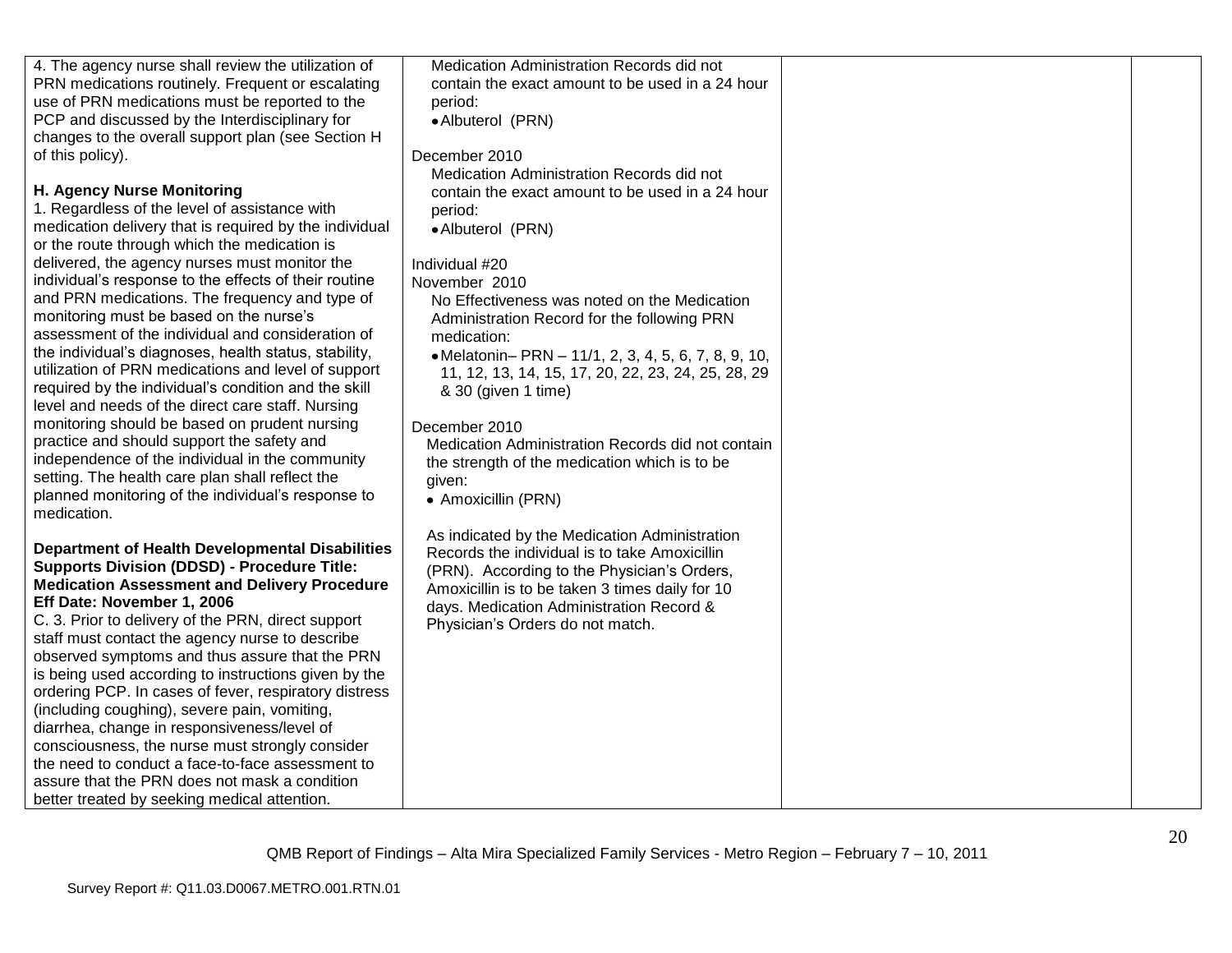| (References: Psychotropic Medication Use Policy,<br>Section D, page 5 Use of PRN Psychotropic<br>Medications; and, Human Rights Committee<br>Requirements Policy, Section B, page 4<br>Interventions Requiring Review and Approval - Use<br>of PRN Medications). |  |  |
|------------------------------------------------------------------------------------------------------------------------------------------------------------------------------------------------------------------------------------------------------------------|--|--|
| a. Document conversation with nurse including all<br>reported signs and symptoms, advice given and<br>action taken by staff.                                                                                                                                     |  |  |
| 4. Document on the MAR each time a PRN<br>medication is used and describe its effect on the<br>individual (e.g., temperature down, vomiting<br>lessened, anxiety increased, the condition is the<br>same, improved, or worsened, etc.).                          |  |  |
|                                                                                                                                                                                                                                                                  |  |  |
|                                                                                                                                                                                                                                                                  |  |  |
|                                                                                                                                                                                                                                                                  |  |  |
|                                                                                                                                                                                                                                                                  |  |  |
|                                                                                                                                                                                                                                                                  |  |  |
|                                                                                                                                                                                                                                                                  |  |  |
|                                                                                                                                                                                                                                                                  |  |  |
|                                                                                                                                                                                                                                                                  |  |  |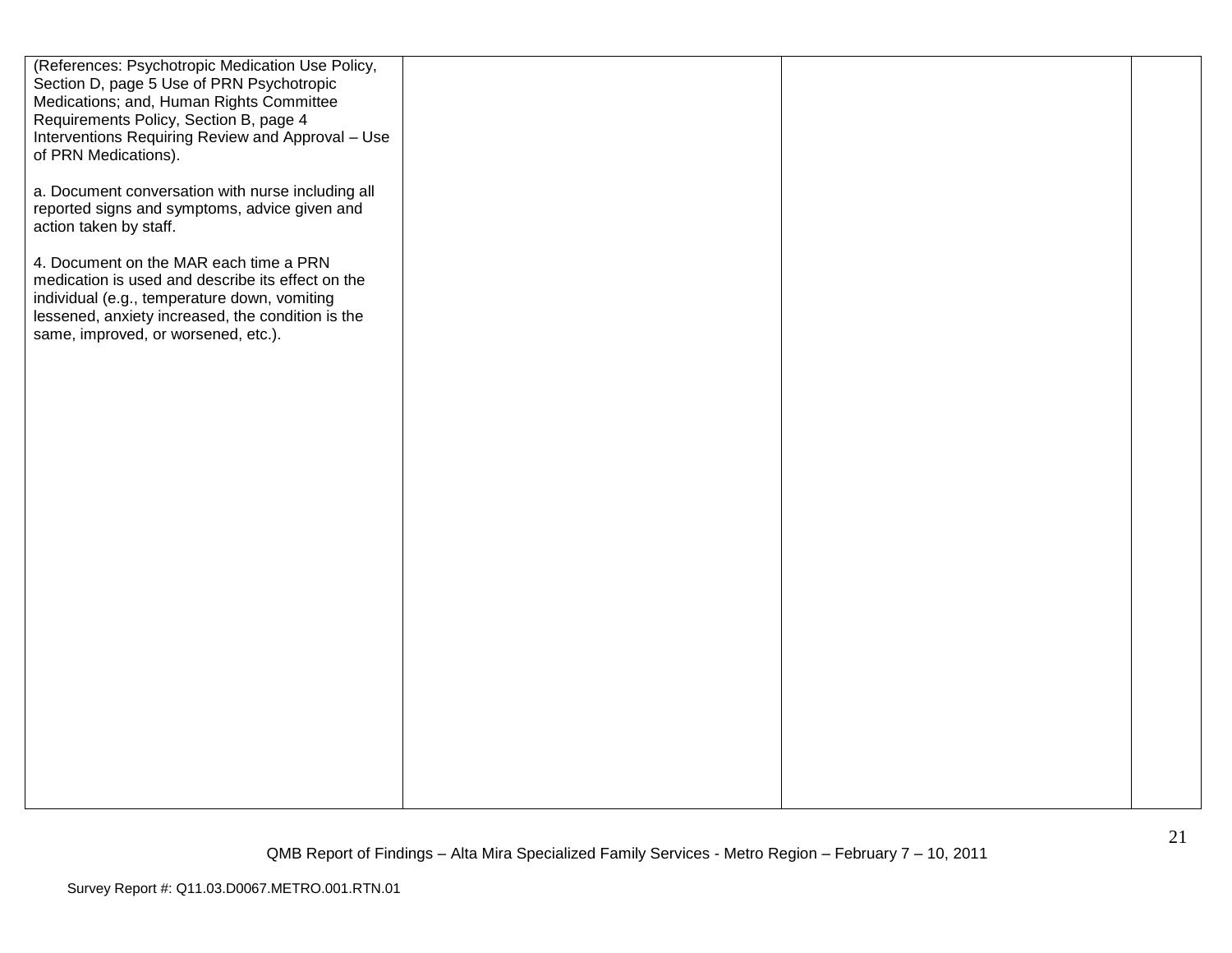| Tag # 1A15.2 & 5109 - Healthcare                      | <b>Scope and Severity Rating: D</b>                           |  |
|-------------------------------------------------------|---------------------------------------------------------------|--|
| <b>Documentation</b>                                  |                                                               |  |
| Developmental Disabilities (DD) Waiver Service        | Based on record review, the Agency failed to                  |  |
| Standards effective 4/1/2007                          | maintain the required documentation in the                    |  |
| <b>CHAPTER 1. III. PROVIDER AGENCY</b>                | Individuals Agency Record as required per standard            |  |
| DOCUMENTATION OF SERVICE DELIVERY AND                 | for 2 of 21 individuals.                                      |  |
| <b>LOCATION - Healthcare Documentation by</b>         |                                                               |  |
| <b>Nurses For Community Living Services,</b>          | The following were not found, incomplete and/or not           |  |
| <b>Community Inclusion Services and Private Duty</b>  | current:                                                      |  |
| <b>Nursing Services: Nursing services must be</b>     |                                                               |  |
| available as needed and documented for Provider       | • Special Health Care Needs:                                  |  |
| Agencies delivering Community Living Services,        | • Meal Time Plan                                              |  |
| Community Inclusion Services and Private Duty         | ° Individual #3 - As indicated by the IST section             |  |
| Nursing Services.                                     | of ISP the individual is required to have a plan.             |  |
| Chapter 1. III. E. (1 - 4) (1) Documentation of       |                                                               |  |
| nursing assessment activities                         | • Nutritional Plan                                            |  |
| (a) The following hierarchy shall be used to          | ° Individual #3 - As indicated by the IST section             |  |
| determine which provider agency is responsible for    | of ISP the individual is required to have a plan.             |  |
| completion of the HAT and MAAT and related            |                                                               |  |
| subsequent planning and training:                     | • Health Care Plans                                           |  |
| (i) Community living services provider agency;        | • Gastrointestinal                                            |  |
| (ii) Private duty nursing provider agency;            | <sup>o</sup> Individual #18 - As indicated by the IST section |  |
| (iii) Adult habilitation provider agency;             | of ISP the individual is required to have a plan.             |  |
| (iv) Community access provider agency; and            |                                                               |  |
| (v) Supported employment provider agency.             |                                                               |  |
| (b) The provider agency must arrange for their        |                                                               |  |
| nurse to complete the Health Assessment Tool          |                                                               |  |
| (HAT) and the Medication Administration               |                                                               |  |
| Assessment Tool (MAAT) on at least an annual          |                                                               |  |
| basis for each individual receiving community living, |                                                               |  |
| community inclusion or private duty nursing           |                                                               |  |
| services, unless the provider agency arranges for     |                                                               |  |
| the individual's Primary Care Practitioner (PCP) to   |                                                               |  |
| voluntarily complete these assessments in lieu of     |                                                               |  |
| the agency nurse. Agency nurses may also              |                                                               |  |
| complete these assessments in collaboration with      |                                                               |  |
| the Primary Care Practitioner if they believe such    |                                                               |  |
| consultation is necessary for an accurate             |                                                               |  |
| assessment. Family Living Provider Agencies have      |                                                               |  |
| the option of having the subcontracted caregiver      |                                                               |  |
| complete the HAT instead of the nurse or PCP, if      |                                                               |  |
| the caregiver is comfortable doing so. However, the   |                                                               |  |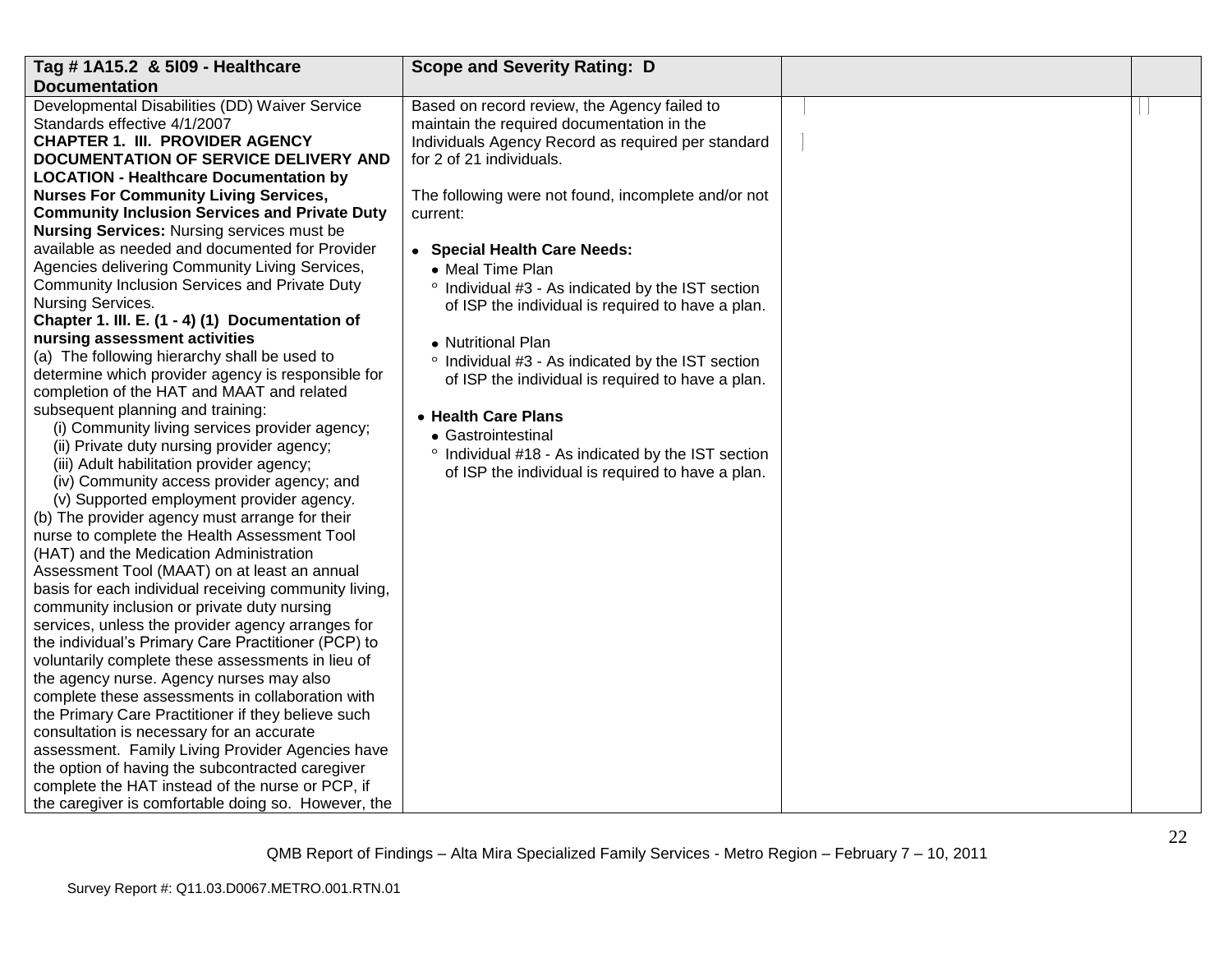| agency nurse must be available to assist the          |  |  |
|-------------------------------------------------------|--|--|
| caregiver upon request.                               |  |  |
| (c) For newly allocated individuals, the HAT and the  |  |  |
| MAAT must be completed within seventy-two (72)        |  |  |
| hours of admission into direct services or two weeks  |  |  |
| following the initial ISP, whichever comes first.     |  |  |
| (d) For individuals already in services, the HAT and  |  |  |
| the MAAT must be completed at least fourteen (14)     |  |  |
| days prior to the annual ISP meeting and submitted    |  |  |
| to all members of the interdisciplinary team. The     |  |  |
| HAT must also be completed at the time of any         |  |  |
| significant change in clinical condition and upon     |  |  |
| return from any hospitalizations. In addition to      |  |  |
| annually, the MAAT must be completed at the time      |  |  |
| of any significant change in clinical condition, when |  |  |
| a medication regime or route change requires          |  |  |
| delivery by licensed or certified staff, or when an   |  |  |
| individual has completed additional training          |  |  |
| designed to improve their skills to support self-     |  |  |
| administration (see DDSD Medication Assessment        |  |  |
| and Delivery Policy).                                 |  |  |
| (e) Nursing assessments conducted to determine        |  |  |
| current health status or to evaluate a change in      |  |  |
| clinical condition must be documented in a signed     |  |  |
| progress note that includes time and date as well as  |  |  |
| subjective information including the individual       |  |  |
| complaints, signs and symptoms noted by staff,        |  |  |
| family members or other team members; objective       |  |  |
| information including vital signs, physical           |  |  |
| examination, weight, and other pertinent data for the |  |  |
| given situation (e.g., seizure frequency, method in   |  |  |
| which temperature taken); assessment of the           |  |  |
| clinical status, and plan of action addressing        |  |  |
| relevant aspects of all active health problems and    |  |  |
| follow up on any recommendations of medical           |  |  |
| consultants.                                          |  |  |
| (2) Health related plans                              |  |  |
| (a) For individuals with chronic conditions that have |  |  |
| the potential to exacerbate into a life-threatening   |  |  |
| situation, a medical crisis prevention and            |  |  |
| intervention plan must be written by the nurse or     |  |  |
| other appropriately designated healthcare             |  |  |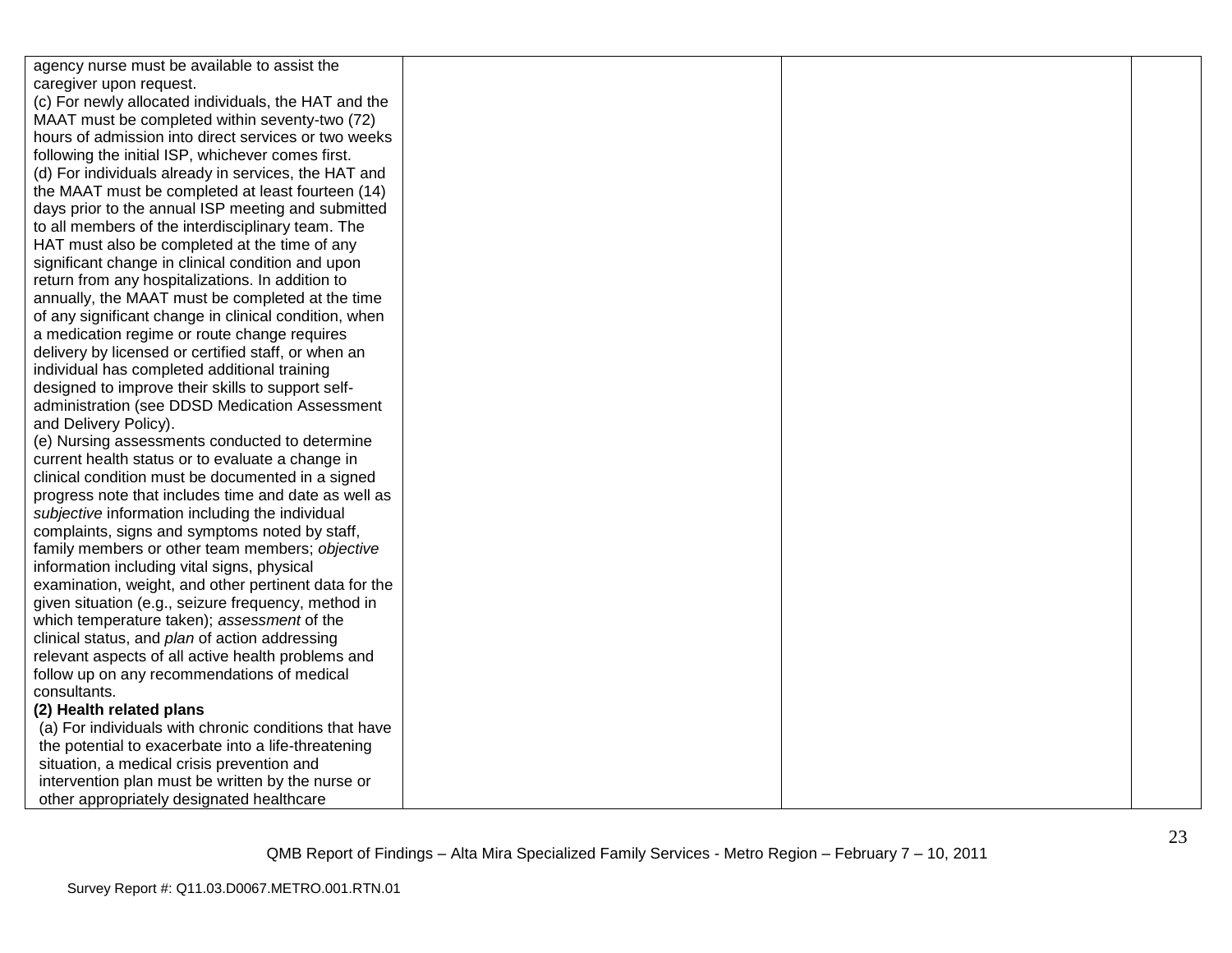| professional.                                          |  |  |
|--------------------------------------------------------|--|--|
| (b) Crisis prevention and intervention plans must be   |  |  |
| written in user-friendly language that is easily       |  |  |
| understood by those implementing the plan.             |  |  |
| (c) The nurse shall also document training             |  |  |
| regarding the crisis prevention and intervention       |  |  |
| plan delivered to agency staff and other team          |  |  |
| members, clearly indicating competency                 |  |  |
| determination for each trainee.                        |  |  |
| (d) If the individual receives services from separate  |  |  |
| agencies for community living and community            |  |  |
| inclusion services, nurses from each agency shall      |  |  |
| collaborate in the development of and training         |  |  |
| delivery for crisis prevention and intervention plans  |  |  |
| to assure maximum consistency across settings.         |  |  |
| (3) For all individuals with a HAT score of 4, 5 or 6, |  |  |
| the nurse shall develop a comprehensive healthcare     |  |  |
| plan that includes health related supports identified  |  |  |
| in the ISP (The healthcare plan is the equivalent of   |  |  |
| a nursing care plan; two separate documents are        |  |  |
| not required nor recommended):                         |  |  |
| (a) Each healthcare plan must include a statement      |  |  |
| of the person's healthcare needs and list              |  |  |
| measurable goals to be achieved through                |  |  |
| implementation of the healthcare plan. Needs           |  |  |
| statements may be based upon supports needed           |  |  |
| for the individual to maintain a current strength,     |  |  |
| ability or skill related to their health, prevention   |  |  |
| measures, and/or supports needed to remediate,         |  |  |
| minimize or manage an existing health condition.       |  |  |
| (b) Goals must be measurable and shall be revised      |  |  |
| when an individual has met the goal and has the        |  |  |
| potential to attain additional goals or no longer      |  |  |
| requires supports in order to maintain the goal.       |  |  |
| (c) Approaches described in the plan shall be          |  |  |
| individualized to reflect the individual's unique      |  |  |
| needs, provide guidance to the caregiver(s) and        |  |  |
| designed to support successful interactions. Some      |  |  |
| interventions may be carried out by staff, family      |  |  |
| members or other team members, and other               |  |  |
| interventions may be carried out directly by the       |  |  |
| nurse - persons responsible for each intervention      |  |  |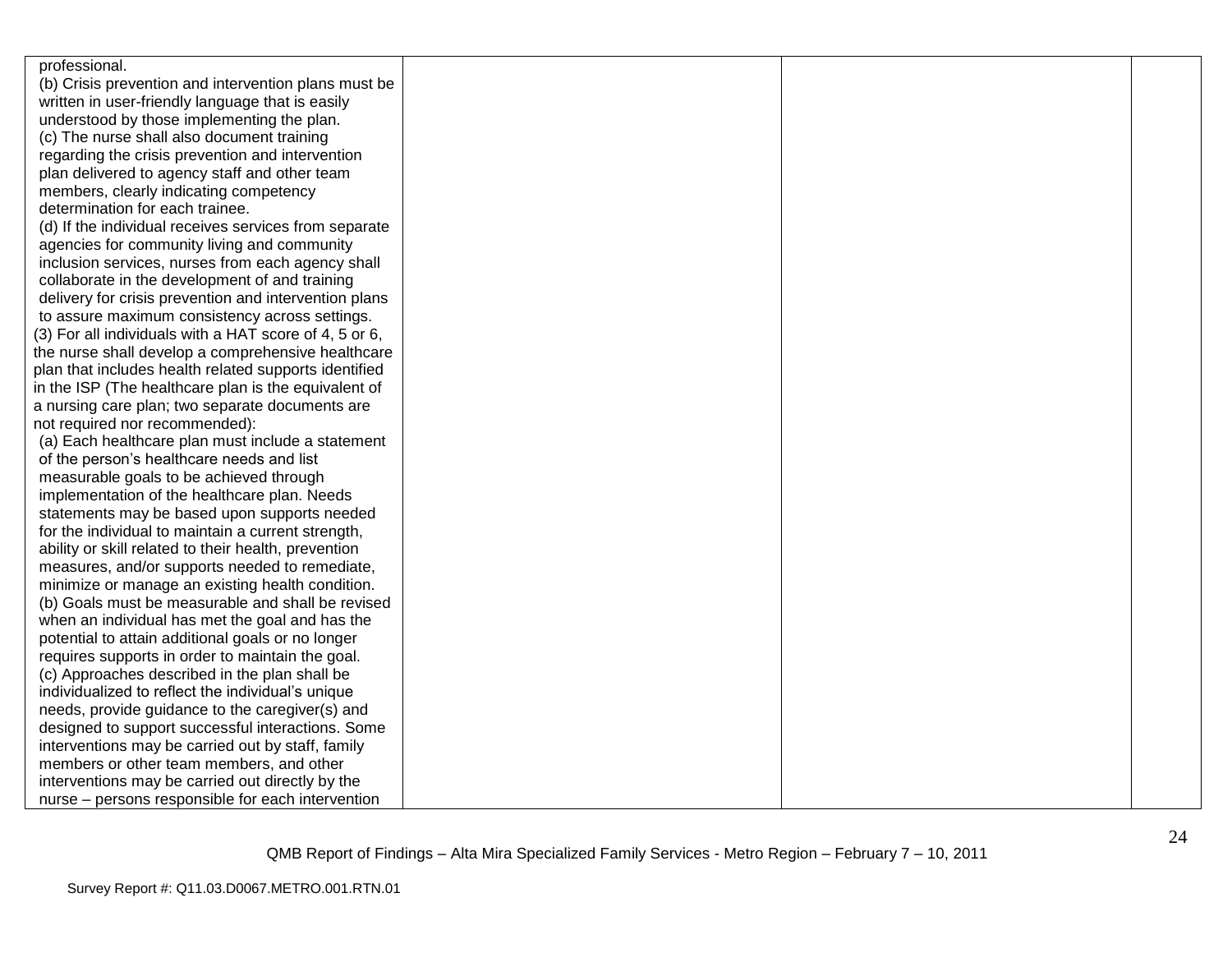shall be specified in the plan. (d) Healthcare plans shall be written in language that will be easily understood by the person(s) identified as implementing the interventions. (e) The nurse shall also document training on the healthcare plan delivered to agency staff and other team members, clearly indicating competency determination for each trainee. If the individual receives services from separate agencies for community living and community inclusion services, nurses from each agency shall collaborate in the development of and training delivery for healthcare plans to assure maximum consistency across settings.

(f) Healthcare plans must be updated to reflect relevant discharge orders whenever an individual returns to services following a hospitalization.

(g) All crisis prevention and intervention plans and healthcare plans shall include the individual's name and date on each page and shall be signed by the author.

(h) Crisis prevention and intervention plans as well as healthcare plans shall be reviewed by the nurse at least quarterly, and updated as needed.

#### **(4) General Nursing Documentation**

(a) The nurse shall complete legible and signed progress notes with date and time indicated that describe all interventions or interactions conducted with individuals served as well as all interactions with other healthcare providers serving the individual. All interactions shall be documented whether they occur by phone or in person. (b) For individuals with a HAT score of 4, 5 or 6, or who have identified health concerns in their ISP, the nurse shall provide the interdisciplinary team with a quarterly report that indicates current health status and progress to date on health related ISP desired outcomes and action plans as well as progress toward goals in the healthcare plan.

Developmental Disabilities (DD) Waiver Service Standards effective 4/1/2007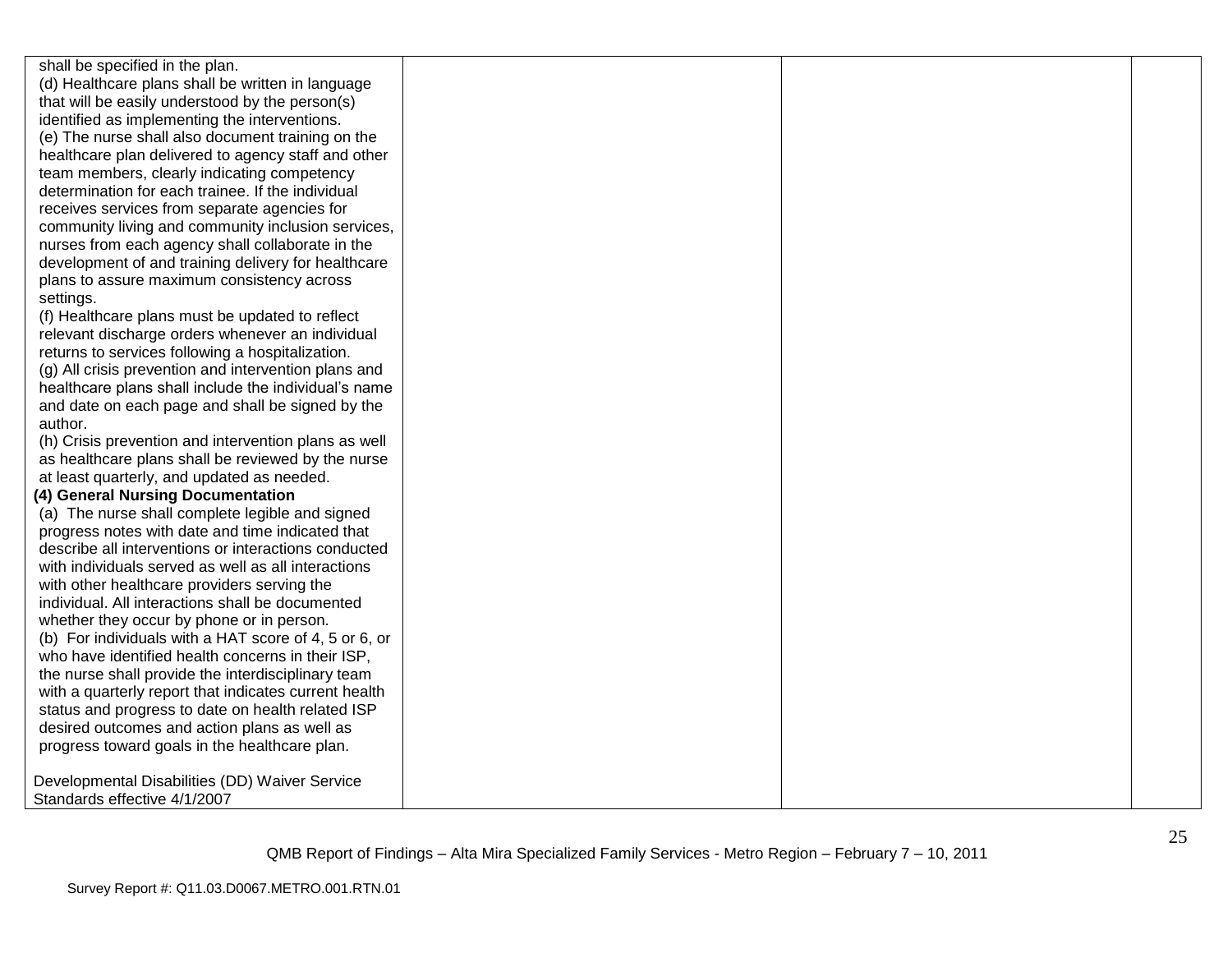| <b>CHAPTER 5 IV. COMMUNITY INCLUSION</b>                                                           |  |  |
|----------------------------------------------------------------------------------------------------|--|--|
| <b>SERVICES PROVIDER AGENCY</b><br><b>REQUIREMENTS</b>                                             |  |  |
| <b>B. IDT Coordination</b>                                                                         |  |  |
| (1) Community Inclusion Services Provider                                                          |  |  |
| Agencies shall participate on the IDT as specified in                                              |  |  |
| the ISP Regulations (7.26.5 NMAC), and shall                                                       |  |  |
| ensure direct support staff participation as needed                                                |  |  |
| to plan effectively for the individual; and                                                        |  |  |
|                                                                                                    |  |  |
| (2) Coordinate with the IDT to ensure that each<br>individual participating in Community Inclusion |  |  |
| Services who has a score of 4, 5, or 6 on the HAT                                                  |  |  |
| has a Health Care Plan developed by a licensed                                                     |  |  |
| nurse, and if applicable, a Crisis                                                                 |  |  |
| Prevention/Intervention Plan.                                                                      |  |  |
|                                                                                                    |  |  |
|                                                                                                    |  |  |
|                                                                                                    |  |  |
|                                                                                                    |  |  |
|                                                                                                    |  |  |
|                                                                                                    |  |  |
|                                                                                                    |  |  |
|                                                                                                    |  |  |
|                                                                                                    |  |  |
|                                                                                                    |  |  |
|                                                                                                    |  |  |
|                                                                                                    |  |  |
|                                                                                                    |  |  |
|                                                                                                    |  |  |
|                                                                                                    |  |  |
|                                                                                                    |  |  |
|                                                                                                    |  |  |
|                                                                                                    |  |  |
|                                                                                                    |  |  |
|                                                                                                    |  |  |
|                                                                                                    |  |  |
|                                                                                                    |  |  |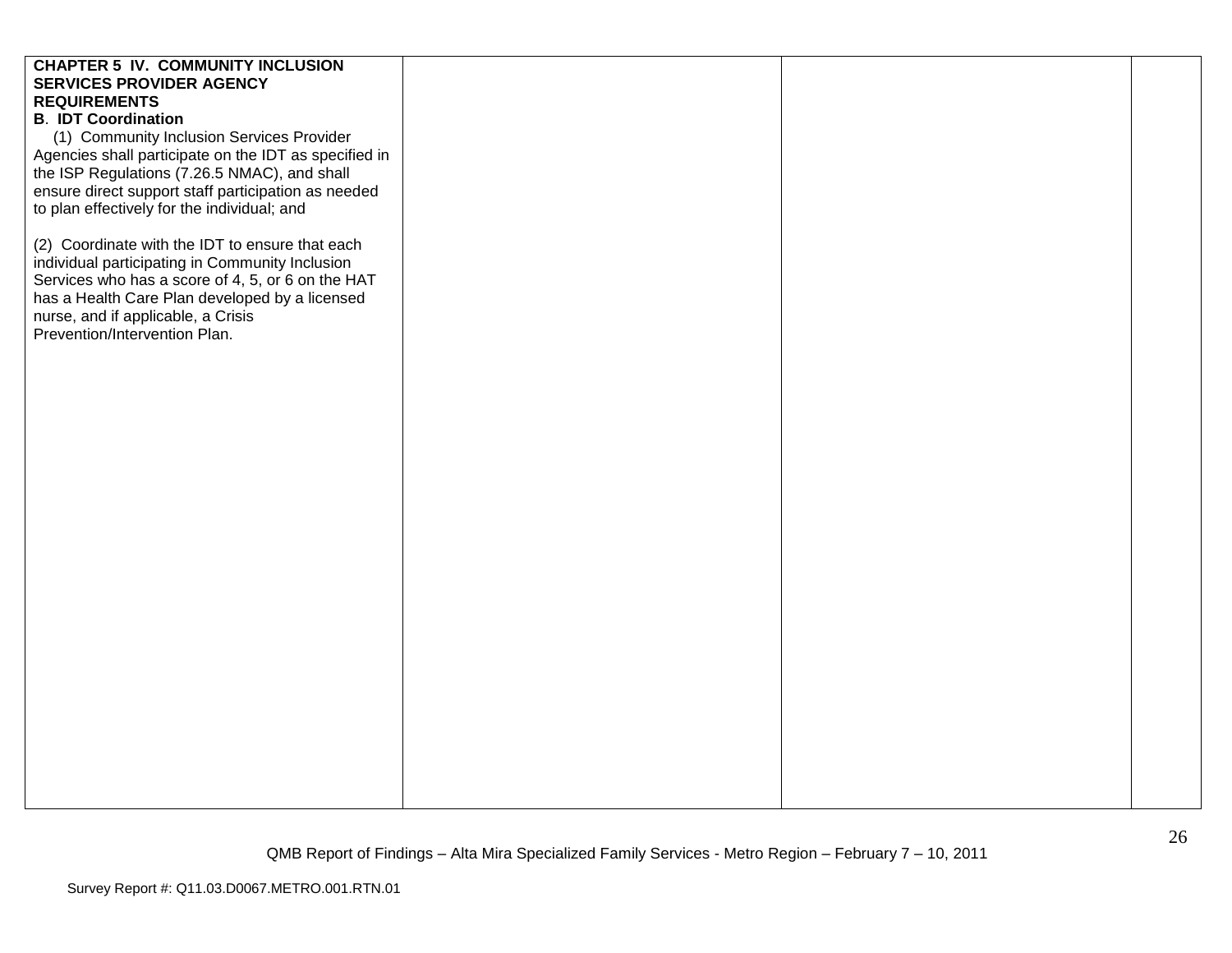| Tag #1A20 DSP Training Documents                                                             | <b>Scope and Severity Rating: D</b>                 |  |
|----------------------------------------------------------------------------------------------|-----------------------------------------------------|--|
| Developmental Disabilities (DD) Waiver Service                                               | Based on record review, the Agency failed to ensure |  |
| Standards effective 4/1/2007                                                                 | that Orientation and Training requirements were met |  |
| <b>CHAPTER 1 IV. GENERAL REQUIREMENTS</b>                                                    | for 1 of 133 Direct Service Professionals.          |  |
| FOR PROVIDER AGENCY SERVICE                                                                  |                                                     |  |
| <b>PERSONNEL:</b> The objective of this section is to                                        | Review of Direct Service Professional training      |  |
| establish personnel standards for DD Medicaid                                                | records found no evidence of the following required |  |
| Waiver Provider Agencies for the following services:                                         | DOH/DDSD trainings and certification being          |  |
| Community Living Supports, Community Inclusion                                               | completed:                                          |  |
| Services, Respite, Substitute Care and Personal                                              |                                                     |  |
| Support Companion Services. These standards                                                  | • Person-Centered Planning (1-Day) (DSP #76)        |  |
| apply to all personnel who provide services, whether                                         |                                                     |  |
| directly employed or subcontracting with the                                                 |                                                     |  |
| Provider Agency. Additional personnel requirements                                           |                                                     |  |
| and qualifications may be applicable for specific                                            |                                                     |  |
| service standards.                                                                           |                                                     |  |
| <b>C. Orientation and Training Requirements:</b>                                             |                                                     |  |
| Orientation and training for direct support staff and                                        |                                                     |  |
| his or her supervisors shall comply with the                                                 |                                                     |  |
| DDSD/DOH Policy Governing the Training                                                       |                                                     |  |
| Requirements for Direct Support Staff and Internal                                           |                                                     |  |
| Service Coordinators Serving Individuals with                                                |                                                     |  |
| Developmental Disabilities to include the following:                                         |                                                     |  |
| (1) Each new employee shall receive appropriate                                              |                                                     |  |
| orientation, including but not limited to, all                                               |                                                     |  |
| policies relating to fire prevention, accident                                               |                                                     |  |
| prevention, incident management and                                                          |                                                     |  |
| reporting, and emergency procedures; and<br>Individual-specific training for each individual |                                                     |  |
| (2)<br>under his or her direct care, as described in the                                     |                                                     |  |
| individual service plan, prior to working alone                                              |                                                     |  |
| with the individual.                                                                         |                                                     |  |
| <b>Department of Health (DOH)</b>                                                            |                                                     |  |
| <b>Developmental Disabilities Supports Division</b>                                          |                                                     |  |
| (DDSD) Policy - Policy Title: Training                                                       |                                                     |  |
| <b>Requirements for Direct Service Agency Staff</b>                                          |                                                     |  |
| Policy - Eff. March 1, 2007 - II. POLICY                                                     |                                                     |  |
| <b>STATEMENTS:</b>                                                                           |                                                     |  |
|                                                                                              |                                                     |  |
| A. Individuals shall receive services from competent                                         |                                                     |  |
| and qualified staff.                                                                         |                                                     |  |
| B. Staff shall complete individual-specific (formerly                                        |                                                     |  |
| known as "Addendum B") training requirements in                                              |                                                     |  |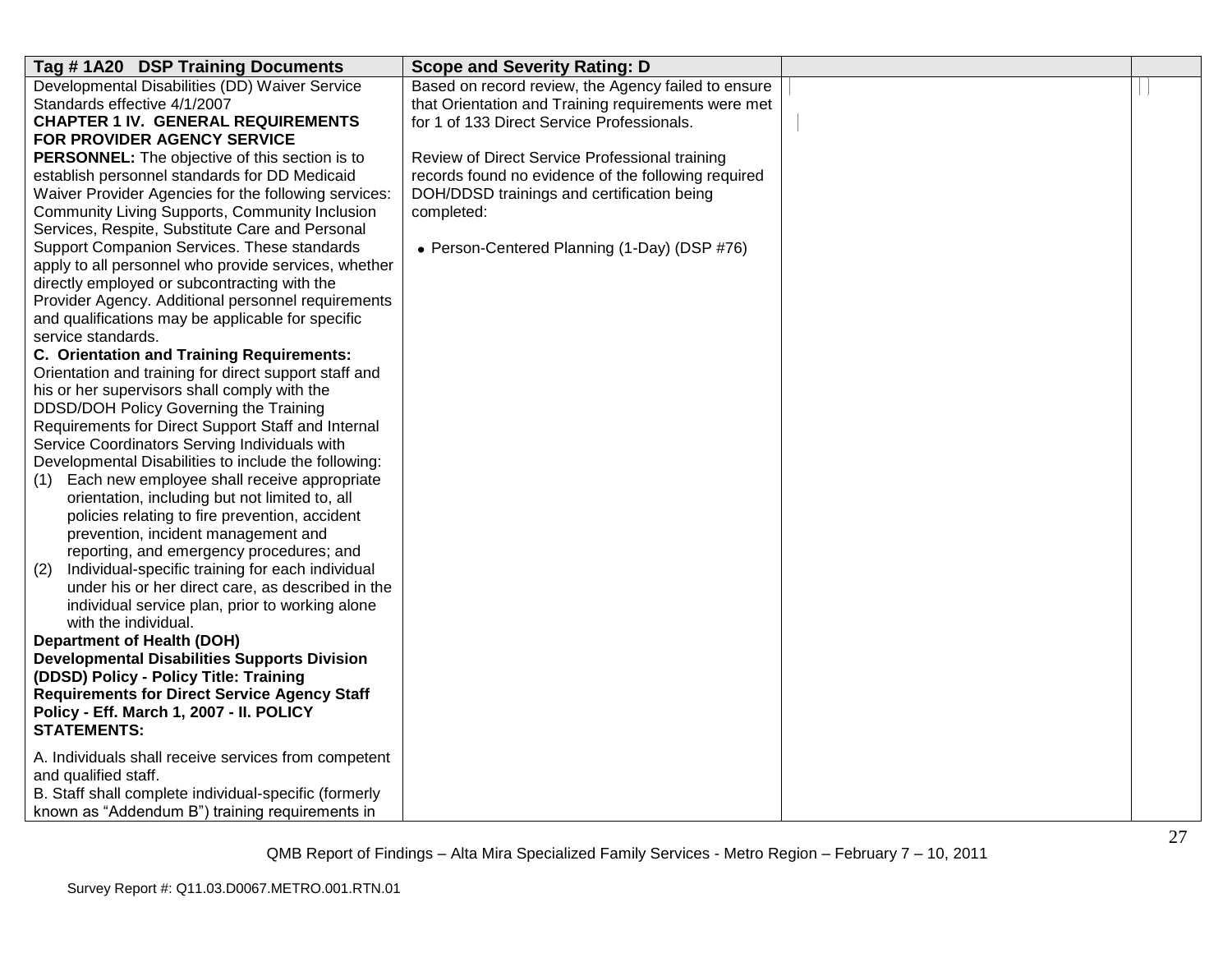| accordance with the specifications described in the   |  |  |
|-------------------------------------------------------|--|--|
| individual service plan (ISP) of each individual      |  |  |
| served.                                               |  |  |
| C. Staff shall complete training on DOH-approved      |  |  |
| incident reporting procedures in accordance with 7    |  |  |
| <b>NMAC 1.13.</b>                                     |  |  |
| D. Staff providing direct services shall complete     |  |  |
| training in universal precautions on an annual basis. |  |  |
| The training materials shall meet Occupational        |  |  |
| Safety and Health Administration (OSHA)               |  |  |
| requirements.                                         |  |  |
| E. Staff providing direct services shall maintain     |  |  |
| certification in first aid and CPR. The training      |  |  |
| materials shall meet OSHA requirements/guidelines.    |  |  |
| F. Staff who may be exposed to hazardous              |  |  |
| chemicals shall complete relevant training in         |  |  |
| accordance with OSHA requirements.                    |  |  |
| G. Staff shall be certified in a DDSD-approved        |  |  |
| behavioral intervention system (e.g., Mandt, CPI)     |  |  |
| before using physical restraint techniques. Staff     |  |  |
| members providing direct services shall maintain      |  |  |
| certification in a DDSD-approved behavioral           |  |  |
| intervention system if an individual they support has |  |  |
| a behavioral crisis plan that includes the use of     |  |  |
| physical restraint techniques.                        |  |  |
| H. Staff shall complete and maintain certification in |  |  |
| a DDSD-approved medication course in accordance       |  |  |
| with the DDSD Medication Delivery Policy M-001.       |  |  |
| I. Staff providing direct services shall complete     |  |  |
| safety training within the first thirty (30) days of  |  |  |
| employment and before working alone with an           |  |  |
| individual receiving services.                        |  |  |
|                                                       |  |  |
|                                                       |  |  |
|                                                       |  |  |
|                                                       |  |  |
|                                                       |  |  |
|                                                       |  |  |
|                                                       |  |  |
|                                                       |  |  |
|                                                       |  |  |
|                                                       |  |  |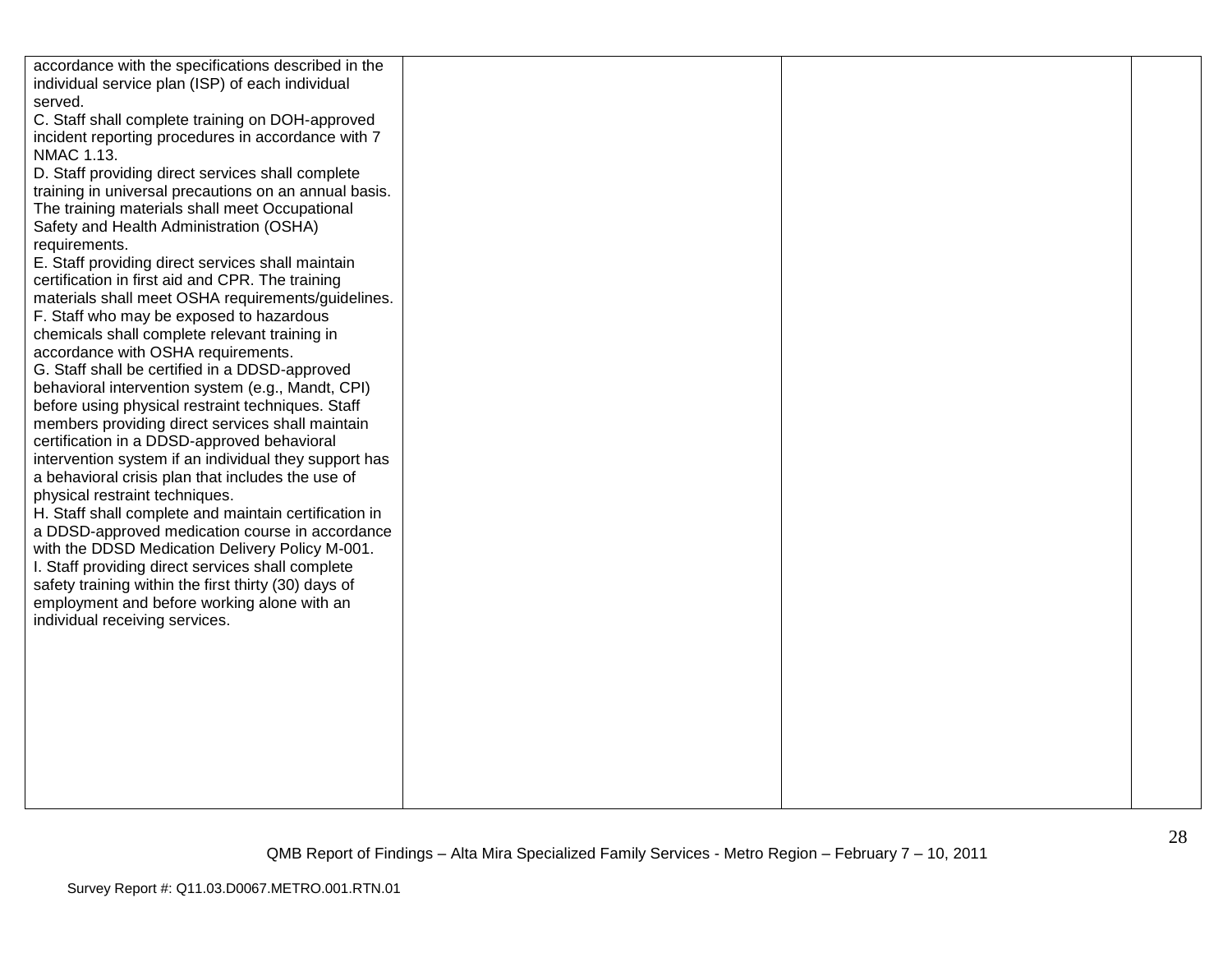| Tag #1A29 Complaints / Grievances -                                                                                                                                                                                                                                                                                                                                                                                                                                                                  | <b>Scope and Severity Rating: A</b>                                                                                                                                                                                                                      |                |
|------------------------------------------------------------------------------------------------------------------------------------------------------------------------------------------------------------------------------------------------------------------------------------------------------------------------------------------------------------------------------------------------------------------------------------------------------------------------------------------------------|----------------------------------------------------------------------------------------------------------------------------------------------------------------------------------------------------------------------------------------------------------|----------------|
| Acknowledgement                                                                                                                                                                                                                                                                                                                                                                                                                                                                                      |                                                                                                                                                                                                                                                          |                |
| <b>NMAC 7.26.3.6</b><br>These regulations set out rights that the<br>А.<br>department expects all providers of services to<br>individuals with developmental disabilities to<br>respect. These regulations are intended to<br>complement the department's Client Complaint<br>Procedures (7 NMAC 26.4) [now 7.26.4 NMAC].                                                                                                                                                                            | Based on record review, the Agency failed to<br>provide documentation, the complaint procedure<br>had been made available to individuals or their legal<br>guardians for 1 of 21 individuals.<br>• Grievance/Complaint Procedure<br>Acknowledgement (#3) |                |
| NMAC 7.26.3.13 Client Complaint Procedure<br>Available. A complainant may initiate a complaint<br>as provided in the client complaint procedure to<br>resolve complaints alleging that a service provider<br>has violated a client's rights as described in Section<br>10 [now 7.26.3.10 NMAC]. The department will<br>enforce remedies for substantiated complaints of<br>violation of a client's rights as provided in client<br>complaint procedure. [09/12/94; 01/15/97;<br>Recompiled 10/31/01] |                                                                                                                                                                                                                                                          |                |
| NMAC 7.26.4.13 Complaint Process:<br>A. (2). The service provider's complaint or<br>grievance procedure shall provide, at a minimum,<br>that: (a) the client is notified of the service provider's<br>complaint or grievance procedure                                                                                                                                                                                                                                                               |                                                                                                                                                                                                                                                          |                |
|                                                                                                                                                                                                                                                                                                                                                                                                                                                                                                      |                                                                                                                                                                                                                                                          | $\mathfrak{D}$ |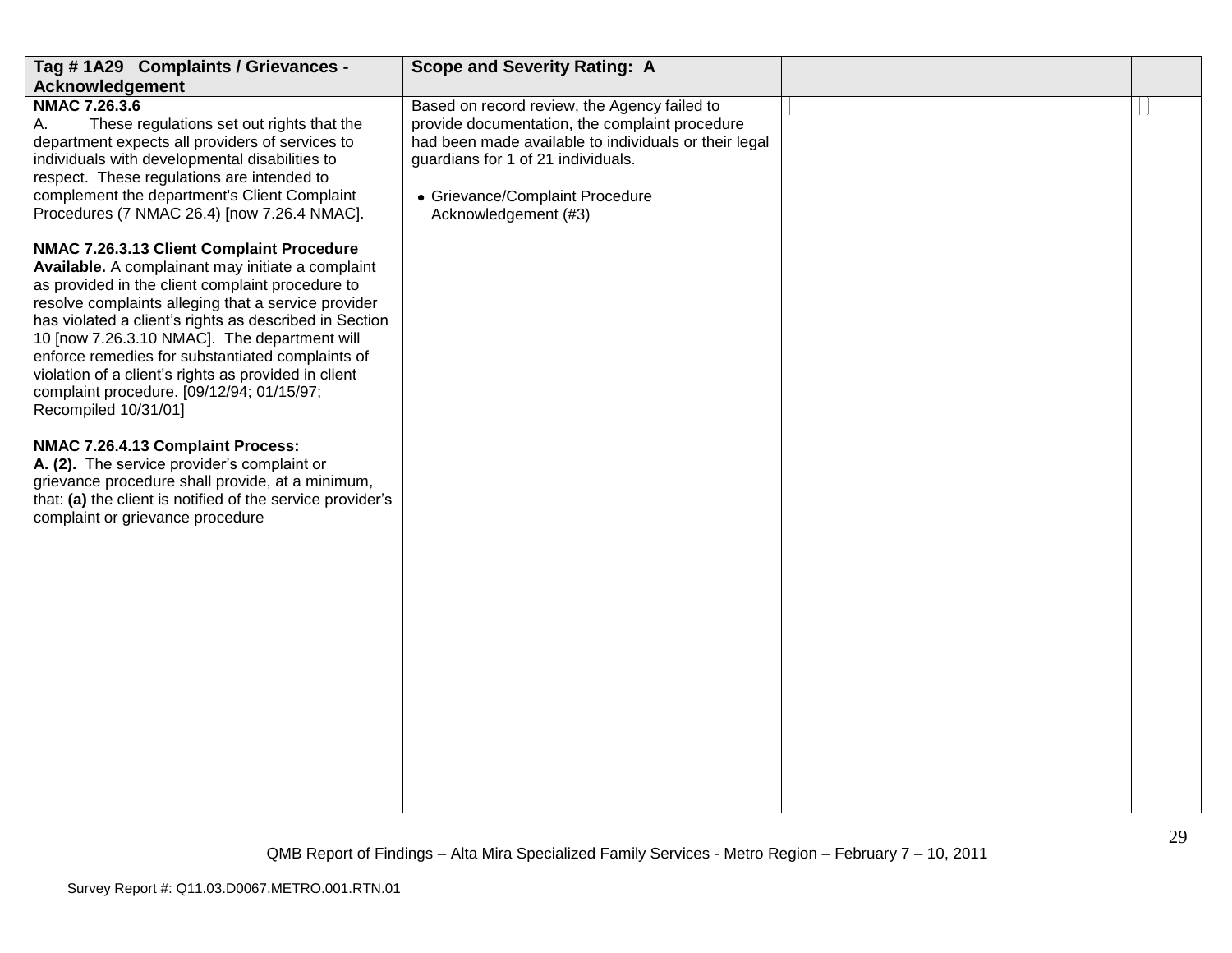| Tag #1A31 (CoP) Client Rights/Human                                                                                                                                                                                                                                                                                                                                                                                                                                                                                                                                                                                                                    | <b>Scope and Severity Rating: D</b>                                                                                                                                                                              |  |
|--------------------------------------------------------------------------------------------------------------------------------------------------------------------------------------------------------------------------------------------------------------------------------------------------------------------------------------------------------------------------------------------------------------------------------------------------------------------------------------------------------------------------------------------------------------------------------------------------------------------------------------------------------|------------------------------------------------------------------------------------------------------------------------------------------------------------------------------------------------------------------|--|
| <b>Rights</b>                                                                                                                                                                                                                                                                                                                                                                                                                                                                                                                                                                                                                                          |                                                                                                                                                                                                                  |  |
| 7.26.3.11 RESTRICTIONS OR LIMITATION OF<br><b>CLIENT'S RIGHTS:</b><br>A. A service provider shall not restrict or limit a<br>client's rights except:                                                                                                                                                                                                                                                                                                                                                                                                                                                                                                   | A review of Agency Individual files indicated 1 of 21<br>Individuals required Human Rights Committee<br>Approval for restrictions.                                                                               |  |
| (1) where the restriction or limitation is allowed in<br>an emergency and is necessary to prevent<br>imminent risk of physical harm to the client or<br>another person; or<br>(2) where the interdisciplinary team has determined<br>that the client's limited capacity to exercise the right<br>threatens his or her physical safety; or<br>(3) as provided for in Section 10.1.14 [now<br>Subsection N of 7.26.3.10 NMAC].                                                                                                                                                                                                                           | No documentation was found regarding Human<br>Rights Approval for the following:<br>• Psychotropic Medications to control behaviors.<br>No evidence found of Human Rights Committee<br>approval. (Individual #3) |  |
| B. Any emergency intervention to prevent physical<br>harm shall be reasonable to prevent harm, shall be<br>the least restrictive intervention necessary to meet<br>the emergency, shall be allowed no longer than<br>necessary and shall be subject to interdisciplinary<br>team (IDT) review. The IDT upon completion of its<br>review may refer its findings to the office of quality<br>assurance. The emergency intervention may be<br>subject to review by the service provider's<br>behavioral support committee or human rights<br>committee in accordance with the behavioral<br>support policies or other department regulation or<br>policy. |                                                                                                                                                                                                                  |  |
| C. The service provider may adopt reasonable<br>program policies of general applicability to clients<br>served by that service provider that do not violate<br>client rights. [09/12/94; 01/15/97; Recompiled<br>10/31/01]                                                                                                                                                                                                                                                                                                                                                                                                                             |                                                                                                                                                                                                                  |  |
| <b>Long Term Services Division</b><br><b>Policy Title: Human Rights Committee</b><br>Requirements Eff Date: March 1, 2003<br><b>IV. POLICY STATEMENT - Human Rights</b><br>Committees are required for residential service<br>provider agencies. The purpose of these                                                                                                                                                                                                                                                                                                                                                                                  |                                                                                                                                                                                                                  |  |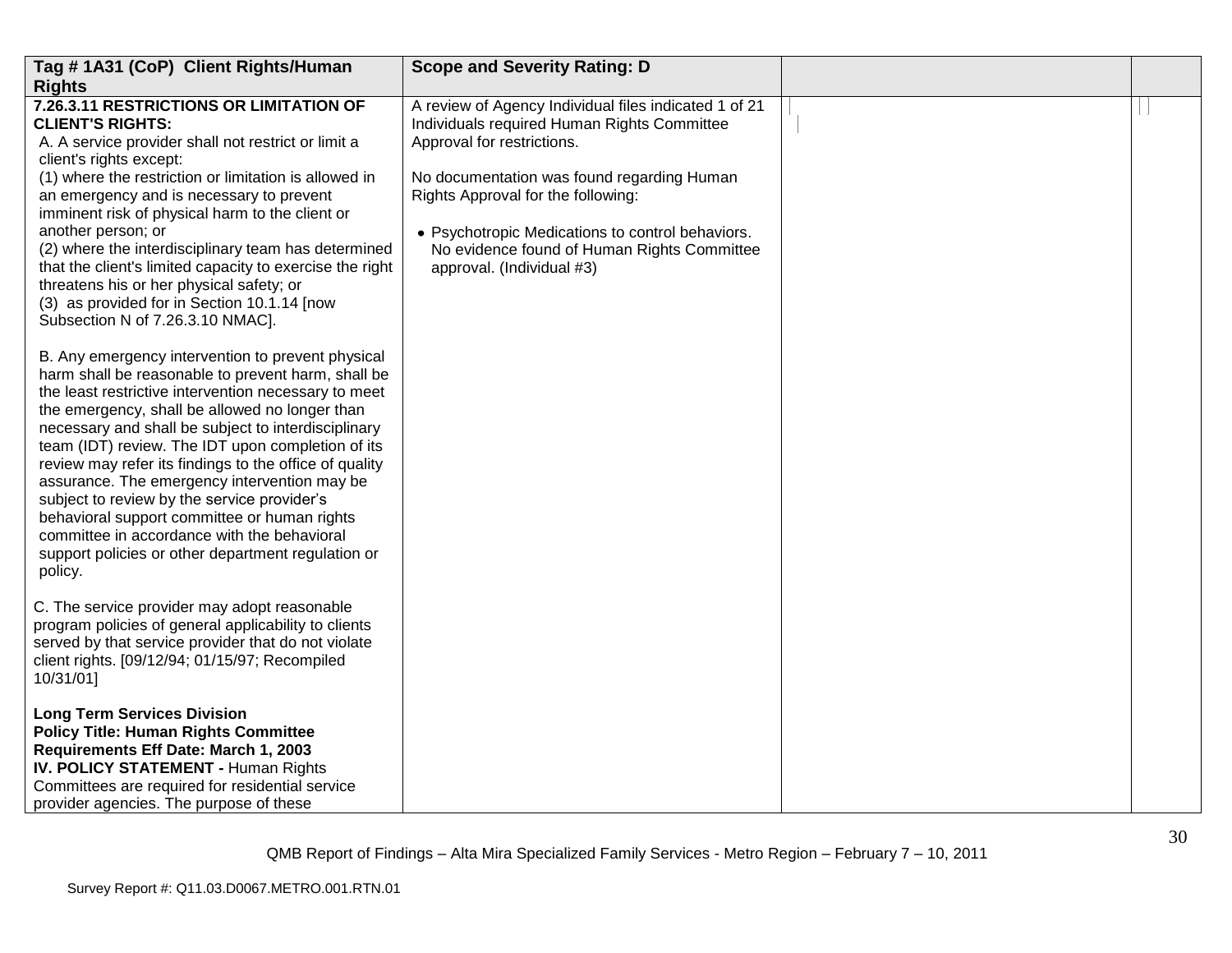| committees with respect to the provision of Behavior<br>Supports is to review and monitor the<br>implementation of certain Behavior Support Plans.                                                                                                                                                                                                                     |  |  |
|------------------------------------------------------------------------------------------------------------------------------------------------------------------------------------------------------------------------------------------------------------------------------------------------------------------------------------------------------------------------|--|--|
| Human Rights Committees may not approve any of<br>the interventions specifically prohibited in the<br>following policies:<br>• Aversive Intervention Prohibitions<br>• Psychotropic Medications Use<br>• Behavioral Support Service Provision.                                                                                                                         |  |  |
| A Human Rights Committee may also serve other<br>agency functions as appropriate, such as the review<br>of internal policies on sexuality and incident<br>management follow-up.                                                                                                                                                                                        |  |  |
| A. HUMAN RIGHTS COMMITTEE ROLE IN<br><b>BEHAVIOR SUPPORTS</b><br>Only those Behavior Support Plans with an aversive<br>intervention included as part of the plan or<br>associated Crisis Intervention Plan need to be<br>reviewed prior to implementation. Plans not<br>containing aversive interventions do not require<br>Human Rights Committee review or approval. |  |  |
| 2. The Human Rights Committee will determine and<br>adopt a written policy stating the frequency and<br>purpose of meetings. Behavior Support Plans<br>approved by the Human Rights Committee will be<br>reviewed at least quarterly.                                                                                                                                  |  |  |
| 3. Records, including minutes of all meetings will be<br>retained at the agency with primary responsibility for<br>implementation for at least five years from the<br>completion of each individual's Individual Service<br>Plan.                                                                                                                                      |  |  |
| <b>Department of Health Developmental Disabilities</b><br><b>Supports Division (DDSD) - Procedure Title:</b><br><b>Medication Assessment and Delivery Procedure</b><br>Eff Date: November 1, 2006<br><b>B. 1. e.</b> If the PRN medication is to be used in                                                                                                            |  |  |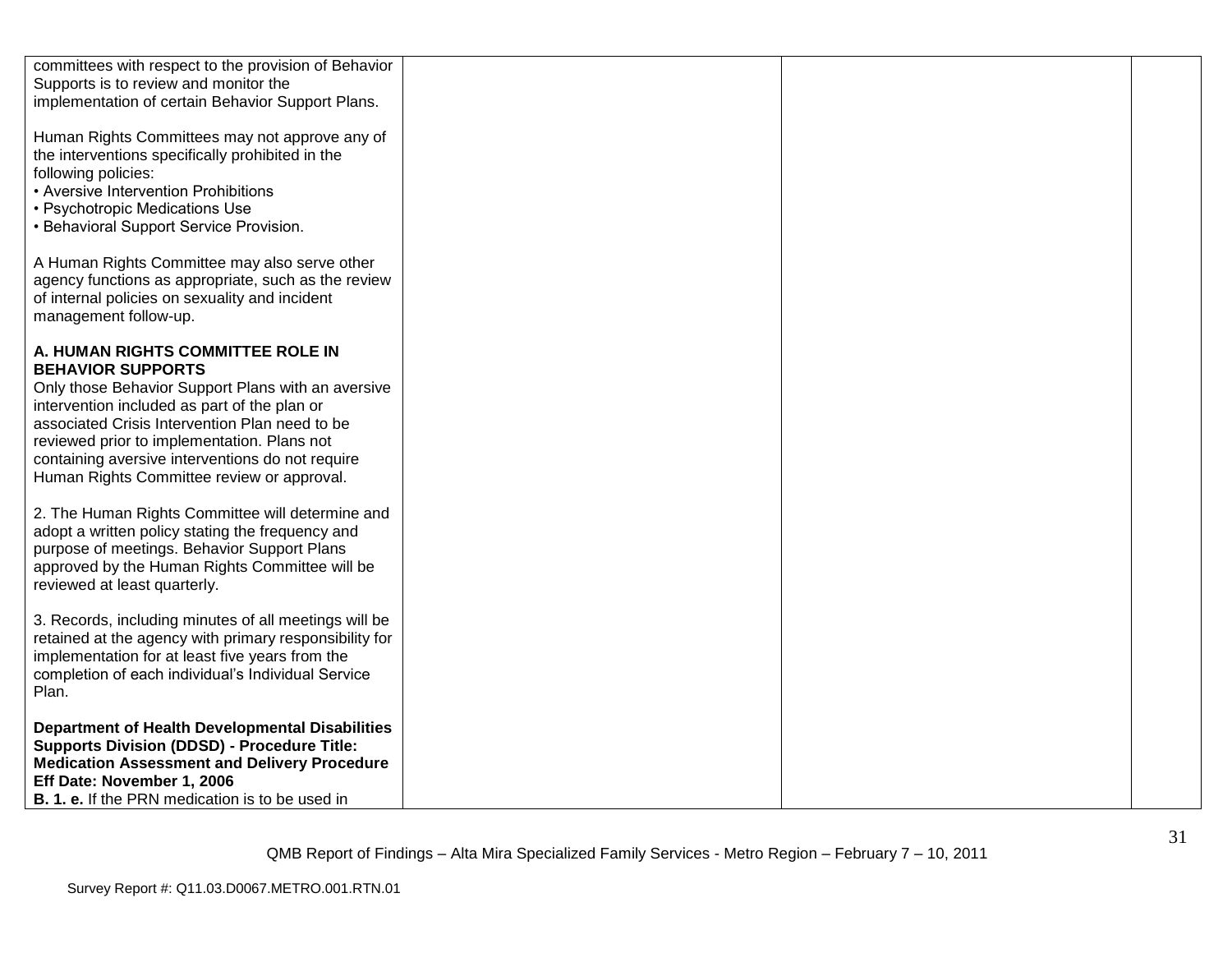| response to psychiatric and/or behavioral symptoms    |  |  |
|-------------------------------------------------------|--|--|
| in addition to the above requirements, obtain current |  |  |
| written consent from the individual, guardian or      |  |  |
| surrogate health decision maker and submit for        |  |  |
| review by the agency's Human Rights Committee         |  |  |
| (References: Psychotropic Medication Use Policy,      |  |  |
| Section D, page 5 Use of PRN Psychotropic             |  |  |
|                                                       |  |  |
| Medications; and, Human Rights Committee              |  |  |
| Requirements Policy, Section B, page 4                |  |  |
| Interventions Requiring Review and Approval - Use     |  |  |
| of PRN Medications).                                  |  |  |
|                                                       |  |  |
|                                                       |  |  |
|                                                       |  |  |
|                                                       |  |  |
|                                                       |  |  |
|                                                       |  |  |
|                                                       |  |  |
|                                                       |  |  |
|                                                       |  |  |
|                                                       |  |  |
|                                                       |  |  |
|                                                       |  |  |
|                                                       |  |  |
|                                                       |  |  |
|                                                       |  |  |
|                                                       |  |  |
|                                                       |  |  |
|                                                       |  |  |
|                                                       |  |  |
|                                                       |  |  |
|                                                       |  |  |
|                                                       |  |  |
|                                                       |  |  |
|                                                       |  |  |
|                                                       |  |  |
|                                                       |  |  |
|                                                       |  |  |
|                                                       |  |  |
|                                                       |  |  |
|                                                       |  |  |
|                                                       |  |  |
|                                                       |  |  |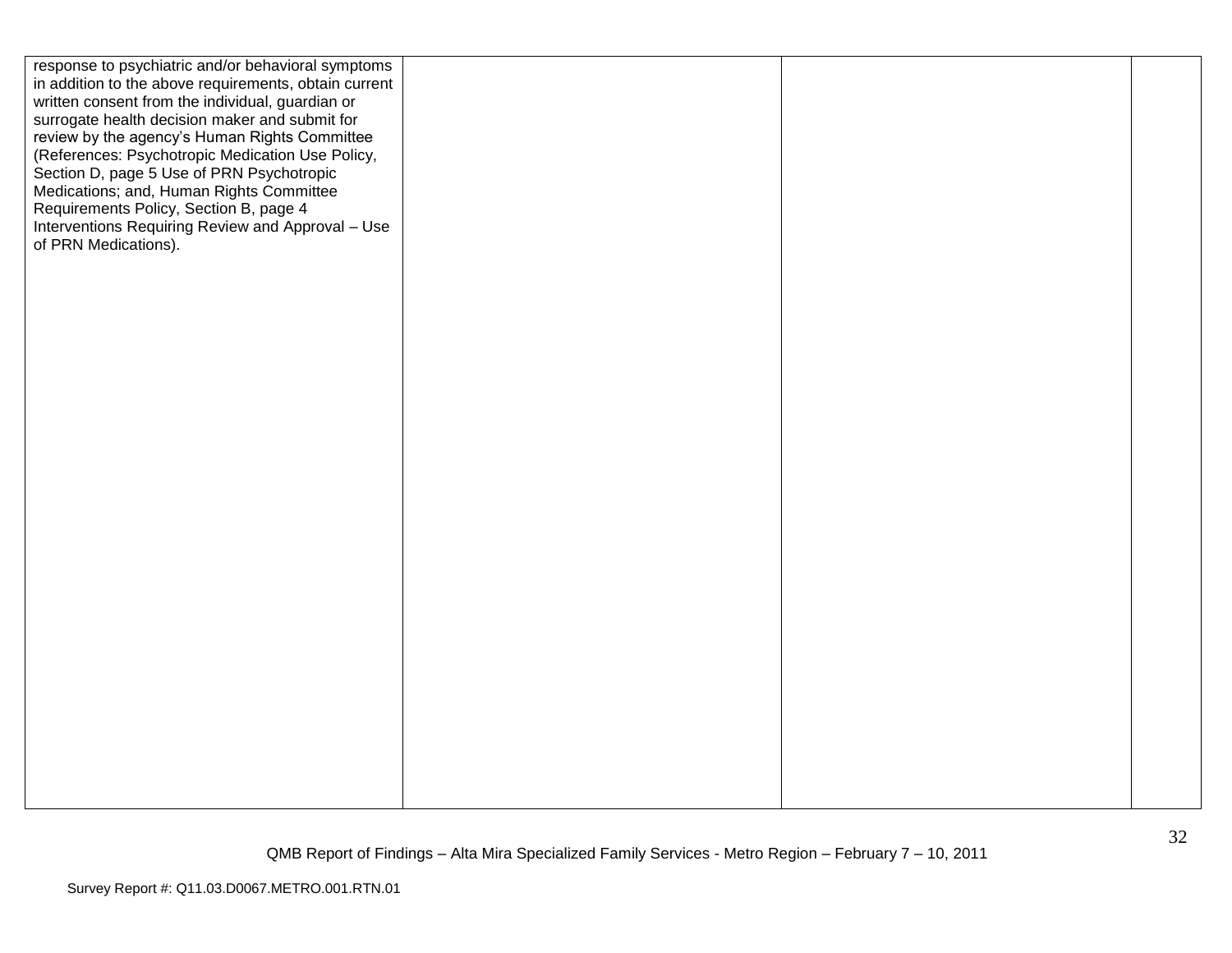| Tag #1A37 Individual Specific Training                                                                                                                                                                                                                                                                                                                                                                                                                                                                                                                                                                                                                                                                                           | <b>Scope and Severity Rating: D</b>                                                                                                                                                                                                                                                               |  |
|----------------------------------------------------------------------------------------------------------------------------------------------------------------------------------------------------------------------------------------------------------------------------------------------------------------------------------------------------------------------------------------------------------------------------------------------------------------------------------------------------------------------------------------------------------------------------------------------------------------------------------------------------------------------------------------------------------------------------------|---------------------------------------------------------------------------------------------------------------------------------------------------------------------------------------------------------------------------------------------------------------------------------------------------|--|
| Developmental Disabilities (DD) Waiver Service<br>Standards effective 4/1/2007<br><b>CHAPTER 1 IV. GENERAL REQUIREMENTS</b><br>FOR PROVIDER AGENCY SERVICE<br><b>PERSONNEL:</b> The objective of this section is to<br>establish personnel standards for DD Medicaid<br>Waiver Provider Agencies for the following services:<br><b>Community Living Supports, Community Inclusion</b><br>Services, Respite, Substitute Care and Personal<br>Support Companion Services. These standards<br>apply to all personnel who provide services, whether<br>directly employed or subcontracting with the<br>Provider Agency. Additional personnel requirements<br>and qualifications may be applicable for specific<br>service standards. | Based on record review, the Agency failed to ensure<br>that Individual Specific Training requirements were<br>met for 7 of 142 Agency Personnel.<br>Review of personnel records found no evidence of<br>the following:<br>• Individual Specific Training (#173, 174, 175,<br>176, 177, 179 & 181) |  |
| <b>C. Orientation and Training Requirements:</b><br>Orientation and training for direct support staff and<br>his or her supervisors shall comply with the<br>DDSD/DOH Policy Governing the Training<br>Requirements for Direct Support Staff and Internal<br>Service Coordinators Serving Individuals with<br>Developmental Disabilities to include the following:<br>Individual-specific training for each individual<br>(2)<br>under his or her direct care, as described in the<br>individual service plan, prior to working alone<br>with the individual.                                                                                                                                                                    |                                                                                                                                                                                                                                                                                                   |  |
| <b>Department of Health (DOH)</b><br><b>Developmental Disabilities Supports Division</b><br>(DDSD) Policy - Policy Title: Training<br><b>Requirements for Direct Service Agency Staff</b><br>Policy - Eff. March 1, 2007 - II. POLICY<br><b>STATEMENTS:</b>                                                                                                                                                                                                                                                                                                                                                                                                                                                                      |                                                                                                                                                                                                                                                                                                   |  |
| A. Individuals shall receive services from competent<br>and qualified staff.<br><b>B.</b> Staff shall complete individual-specific (formerly<br>known as "Addendum B") training requirements in<br>accordance with the specifications described in the<br>individual service plan (ISP) of each individual<br>served.                                                                                                                                                                                                                                                                                                                                                                                                            |                                                                                                                                                                                                                                                                                                   |  |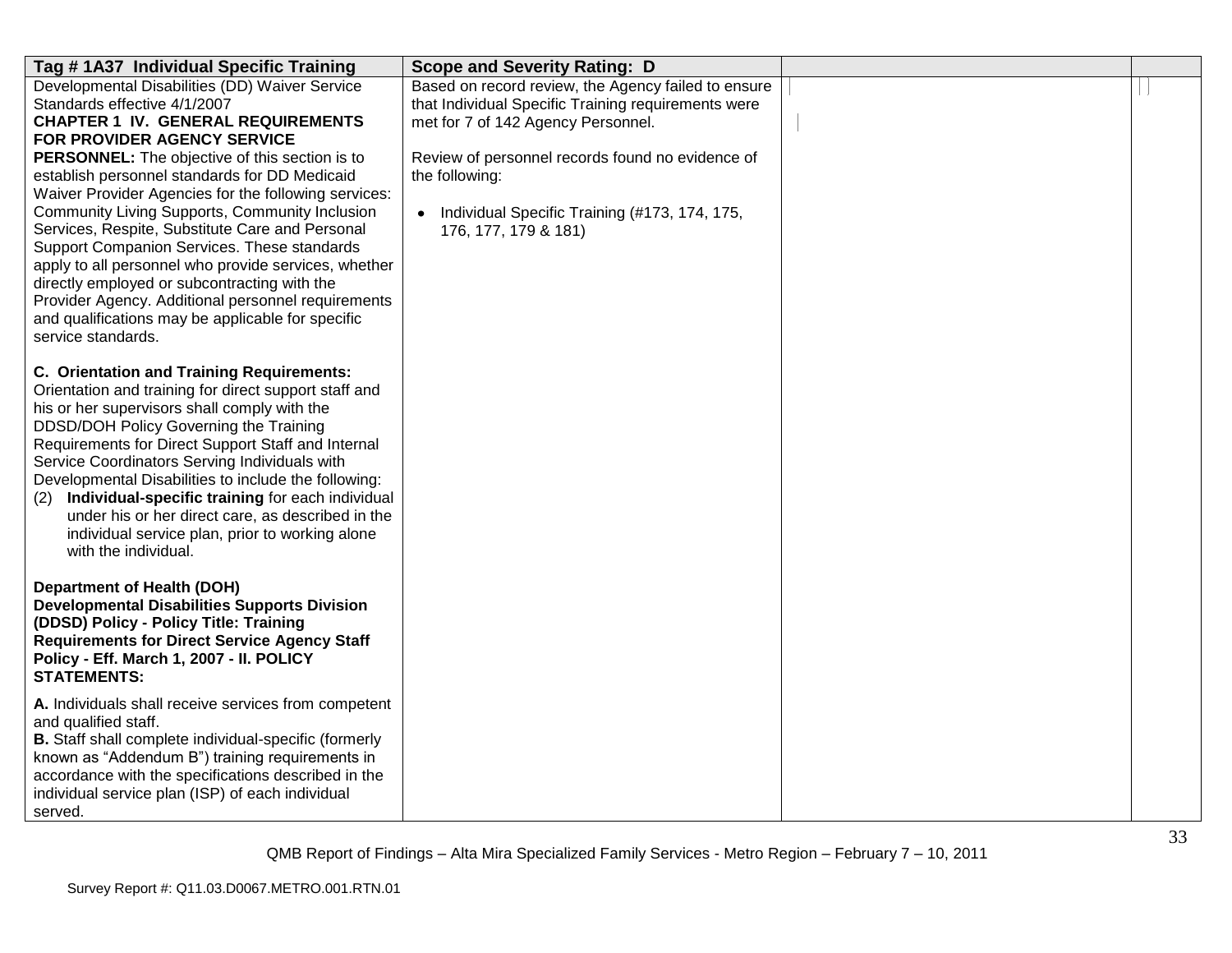| Tag # 6L13 (CoP) - CL Healthcare Reqts.                                                           | <b>Scope and Severity Rating: D</b>                |  |
|---------------------------------------------------------------------------------------------------|----------------------------------------------------|--|
| Developmental Disabilities (DD) Waiver Service                                                    | Based on record review, the Agency failed to       |  |
| Standards effective 4/1/2007                                                                      | provide documentation of annual physical           |  |
| <b>CHAPTER 6. VI. GENERAL REQUIREMENTS</b>                                                        | examinations and/or other examinations as          |  |
| <b>FOR COMMUNITY LIVING</b>                                                                       | specified by a licensed physician for 3 of 21      |  |
| G. Health Care Requirements for Community                                                         | individuals receiving Community Living Services.   |  |
| <b>Living Services.</b>                                                                           |                                                    |  |
| (1) The Community Living Service providers shall                                                  | The following was not found, incomplete and/or not |  |
| ensure completion of a HAT for each individual                                                    | current:                                           |  |
| receiving this service. The HAT shall be completed                                                |                                                    |  |
| 2 weeks prior to the annual ISP meeting and                                                       | • Dental Exam                                      |  |
| submitted to the Case Manager and all other IDT                                                   | ° Individual #3 - As indicated by the DDSD file    |  |
| Members. A revised HAT is required to also be                                                     | matrix Dental Exams are to be conducted            |  |
| submitted whenever the individual's health status                                                 | annually. No evidence of exam was found.           |  |
| changes significantly. For individuals who are newly                                              |                                                    |  |
| allocated to the DD Waiver program, the HAT may                                                   | ° Individual #9 - As indicated by the DDSD file    |  |
| be completed within 2 weeks following the initial ISP                                             | matrix Dental Exams are to be conducted            |  |
| meeting and submitted with any strategies and<br>support plans indicated in the ISP, or within 72 | annually. No evidence of exam was found.           |  |
| hours following admission into direct services, which                                             |                                                    |  |
| ever comes first.                                                                                 | ° Individual #11 - As indicated by the DDSD file   |  |
| (2) Each individual will have a Health Care                                                       | matrix Dental Exams are to be conducted            |  |
| Coordinator, designated by the IDT. When the                                                      | annually. No evidence of exam was found.           |  |
| individual's HAT score is 4, 5 or 6 the Health Care                                               |                                                    |  |
| Coordinator shall be an IDT member, other than the                                                |                                                    |  |
| individual. The Health Care Coordinator shall                                                     |                                                    |  |
| oversee and monitor health care services for the                                                  |                                                    |  |
| individual in accordance with these standards. In                                                 |                                                    |  |
| circumstances where no IDT member voluntarily                                                     |                                                    |  |
| accepts designation as the health care coordinator,                                               |                                                    |  |
| the community living provider shall assign a staff                                                |                                                    |  |
| member to this role.                                                                              |                                                    |  |
| (3) For each individual receiving Community Living                                                |                                                    |  |
| Services, the provider agency shall ensure and                                                    |                                                    |  |
| document the following:                                                                           |                                                    |  |
| (a) Provision of health care oversight consistent                                                 |                                                    |  |
| with these Standards as detailed in Chapter                                                       |                                                    |  |
| One section III E: Healthcare Documentation                                                       |                                                    |  |
| by Nurses For Community Living Services,                                                          |                                                    |  |
| <b>Community Inclusion Services and Private</b>                                                   |                                                    |  |
| Duty Nursing Services.                                                                            |                                                    |  |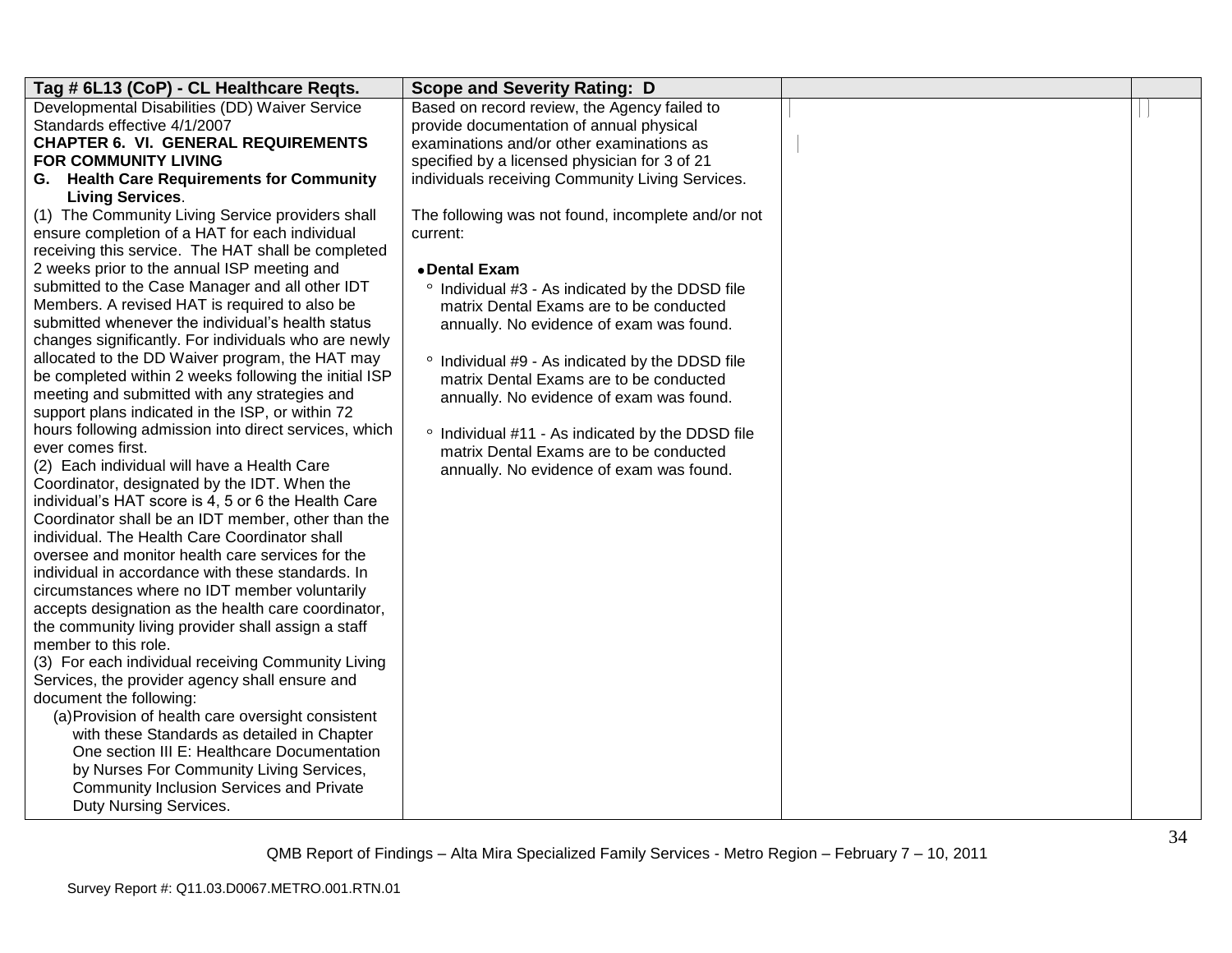| b) That each individual with a score of 4, 5, or 6  |  |  |
|-----------------------------------------------------|--|--|
| on the HAT, has a Health Care Plan                  |  |  |
| developed by a licensed nurse.                      |  |  |
| (c) That an individual with chronic condition(s)    |  |  |
| with the potential to exacerbate into a life        |  |  |
| threatening condition, has Crisis Prevention/       |  |  |
| Intervention Plan(s) developed by a licensed        |  |  |
| nurse or other appropriate professional for         |  |  |
| each such condition.                                |  |  |
| (4) That an average of 3 hours of documented        |  |  |
| nutritional counseling is available annually, if    |  |  |
| recommended by the IDT.                             |  |  |
| (5) That the physical property and grounds are free |  |  |
| of hazards to the individual's health and safety.   |  |  |
| (6) In addition, for each individual receiving      |  |  |
| Supported Living or Family Living Services, the     |  |  |
| provider shall verify and document the following:   |  |  |
| (a) The individual has a primary licensed           |  |  |
| physician;                                          |  |  |
| (b) The individual receives an annual physical      |  |  |
| examination and other examinations as               |  |  |
| specified by a licensed physician;                  |  |  |
| (c) The individual receives annual dental check-    |  |  |
| ups and other check-ups as specified by a           |  |  |
| licensed dentist;                                   |  |  |
|                                                     |  |  |
| (d) The individual receives eye examinations as     |  |  |
| specified by a licensed optometrist or              |  |  |
| ophthalmologist; and                                |  |  |
| (e) Agency activities that occur as follow-up to    |  |  |
| medical appointments (e.g. treatment, visits to     |  |  |
| specialists, changes in medication or daily         |  |  |
| routine).                                           |  |  |
|                                                     |  |  |
|                                                     |  |  |
|                                                     |  |  |
|                                                     |  |  |
|                                                     |  |  |
|                                                     |  |  |
|                                                     |  |  |
|                                                     |  |  |
|                                                     |  |  |
|                                                     |  |  |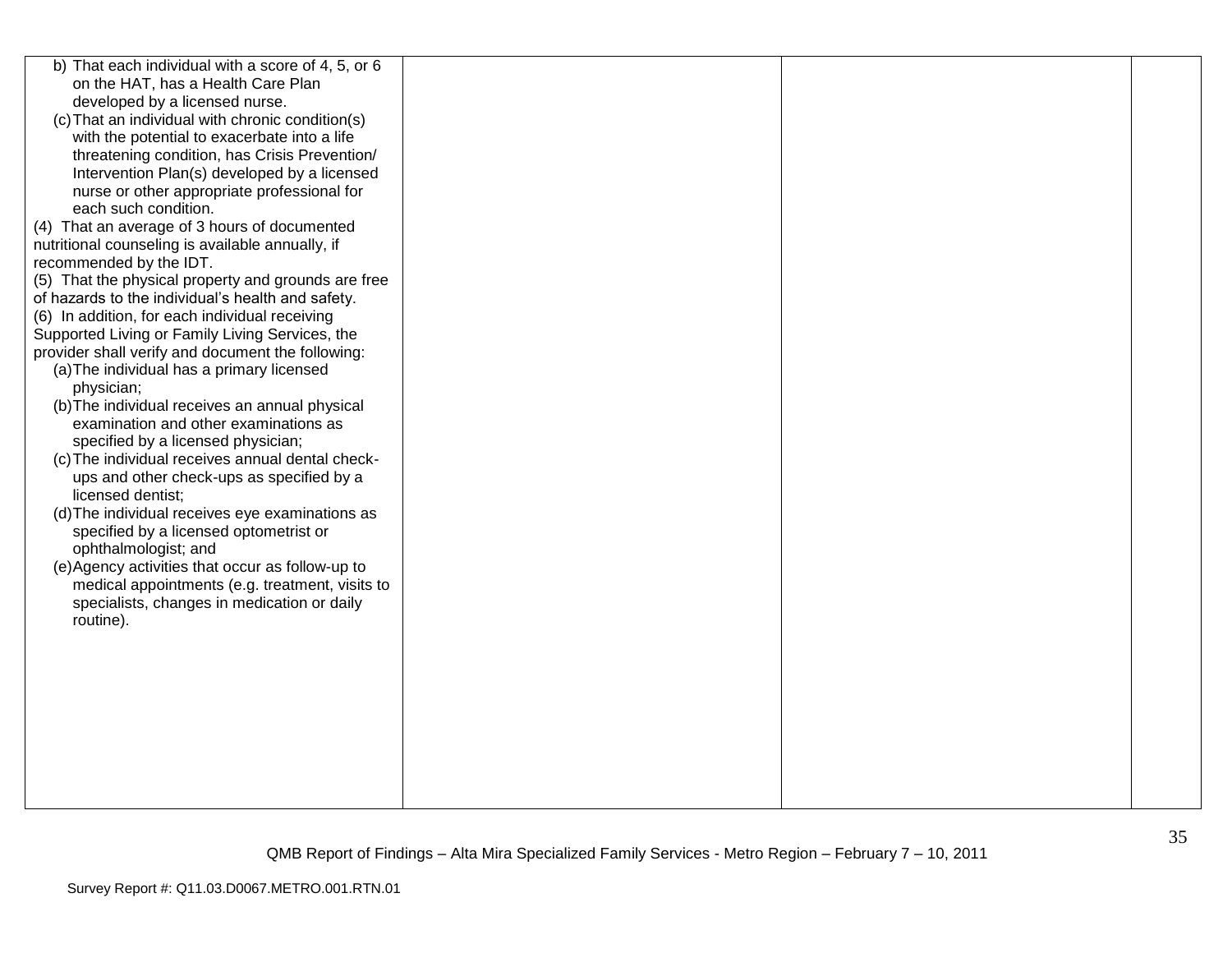| Tag # 6L14 Residential Case File                                                               | <b>Scope and Severity Rating: E</b>                           |  |
|------------------------------------------------------------------------------------------------|---------------------------------------------------------------|--|
| Developmental Disabilities (DD) Waiver Service                                                 | Based on record review, the Agency failed to                  |  |
| Standards effective 4/1/2007                                                                   | maintain a complete and confidential case file in the         |  |
| <b>CHAPTER 6. VIII. COMMUNITY LIVING</b><br><b>SERVICE PROVIDER AGENCY REQUIREMENTS</b>        | residence for 9 of 21 Individuals receiving Family            |  |
| A. Residence Case File: For individuals receiving                                              | Living Services.                                              |  |
| Supported Living or Family Living, the Agency shall                                            | The following was not found, incomplete and/or not            |  |
| maintain in the individual's home a complete and                                               | current:                                                      |  |
| current confidential case file for each individual. For                                        |                                                               |  |
| individuals receiving Independent Living Services,                                             | • Current Emergency & Personal Identification                 |  |
| rather than maintaining this file at the individual's                                          | Information                                                   |  |
| home, the complete and current confidential case                                               | $\circ$<br>Did not contain Pharmacy Information (#21)         |  |
| file for each individual shall be maintained at the                                            |                                                               |  |
| agency's administrative site. Each file shall include                                          | • Positive Behavioral Plan (#1 & 3)                           |  |
| the following:<br>(1) Complete and current ISP and all supplemental                            |                                                               |  |
| plans specific to the individual;                                                              | • Positive Behavioral Crisis Plan (#15)                       |  |
| (2) Complete and current Health Assessment Tool;                                               |                                                               |  |
| (3) Current emergency contact information, which                                               | • Speech Therapy Plan (#12, 15 & 18)                          |  |
| includes the individual's address, telephone                                                   | • Occupational Therapy Plan (#11, 15 & 18)                    |  |
| number, names and telephone numbers of                                                         |                                                               |  |
| residential Community Living Support providers,                                                | • Physical Therapy Plan (#11, 17 & 18)                        |  |
| relatives, or guardian or conservator, primary care                                            |                                                               |  |
| physician's name(s) and telephone number(s),                                                   | • Special Health Care Needs                                   |  |
| pharmacy name, address and telephone number<br>and dentist name, address and telephone number, | Meal Time Plan (#3 & 18)                                      |  |
| and health plan;                                                                               |                                                               |  |
|                                                                                                | • Health Care Plans                                           |  |
| (4) Up-to-date progress notes, signed and dated by                                             | Skin Integrity (#13)                                          |  |
| the person making the note for at least the past                                               |                                                               |  |
| month (older notes may be transferred to the<br>agency office);                                | • Crisis Plan                                                 |  |
|                                                                                                | Allergies (#13)                                               |  |
| (5) Data collected to document ISP Action Plan                                                 | Gastrointestinal (#18)                                        |  |
| implementation                                                                                 | • Progress Notes/Daily Contacts Logs:                         |  |
| (6) Progress notes written by direct care staff and                                            | Individual #3 - None found for February $1 - 10$ ,<br>$\circ$ |  |
| by nurses regarding individual health status and                                               | 2011                                                          |  |
| physical conditions including action taken in                                                  |                                                               |  |
| response to identified changes in condition for at                                             | Individual #15 - None found for February $1 - 9$ ,            |  |
| least the past month;                                                                          | 2011                                                          |  |
| (7) Physician's or qualified health care providers<br>written orders;                          |                                                               |  |
| (8) Progress notes documenting implementation of                                               |                                                               |  |
|                                                                                                |                                                               |  |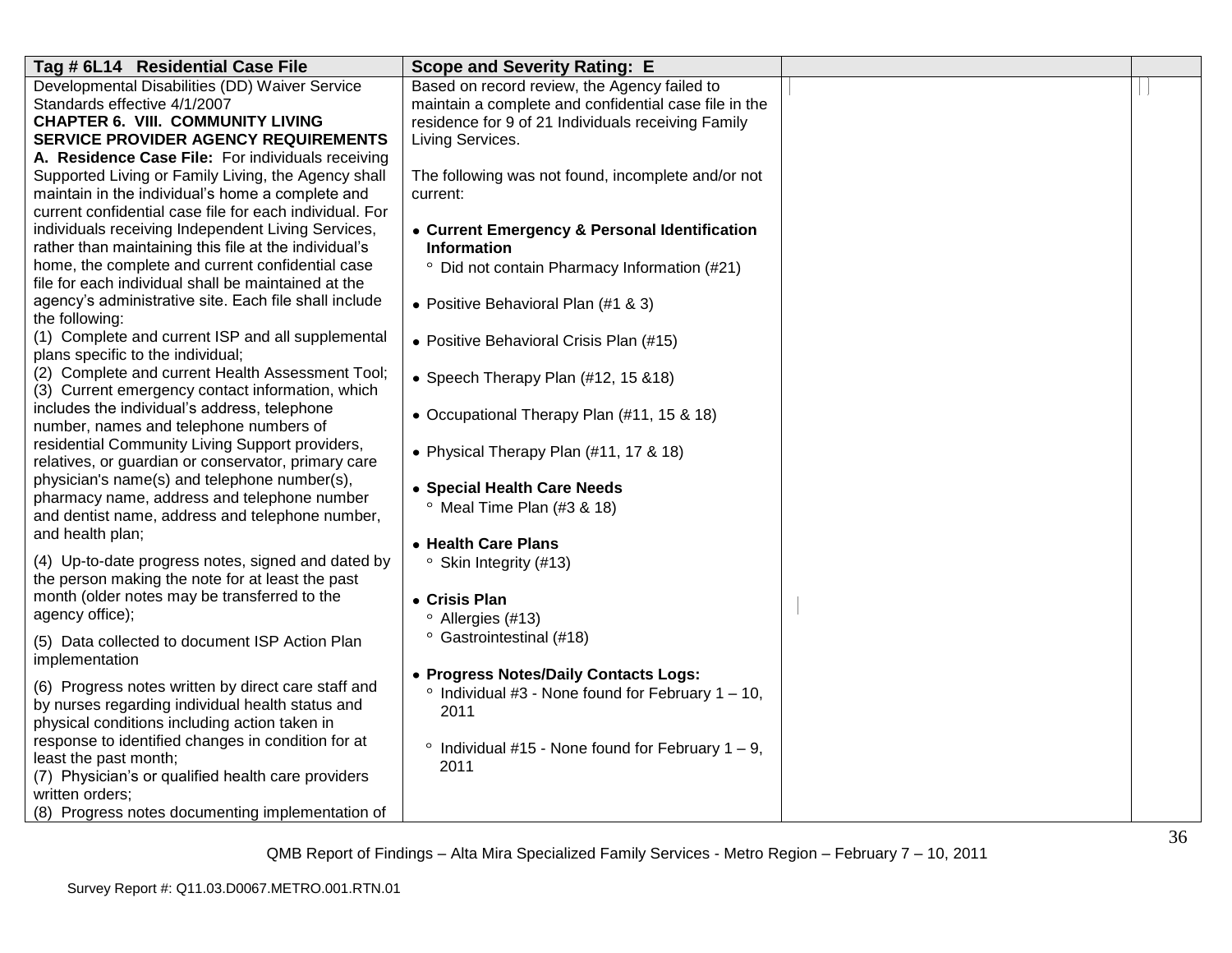| a physician's or qualified health care provider's    |  |  |
|------------------------------------------------------|--|--|
| order(s);                                            |  |  |
| (9) Medication Administration Record (MAR) for the   |  |  |
| past three (3) months which includes:                |  |  |
| (a) The name of the individual;                      |  |  |
| (b) A transcription of the healthcare practitioners  |  |  |
| prescription including the brand and generic         |  |  |
| name of the medication;                              |  |  |
| Diagnosis for which the medication is<br>(C)         |  |  |
| prescribed;                                          |  |  |
| (d) Dosage, frequency and method/route of            |  |  |
| delivery;                                            |  |  |
| (e) Times and dates of delivery;                     |  |  |
| Initials of person administering or assisting with   |  |  |
| medication; and                                      |  |  |
| (g) An explanation of any medication irregularity,   |  |  |
| allergic reaction or adverse effect.                 |  |  |
| (h) For PRN medication an explanation for the use    |  |  |
| of the PRN must include:                             |  |  |
| (i) Observable signs/symptoms or                     |  |  |
| circumstances in which the medication is to          |  |  |
| be used, and                                         |  |  |
| (ii) Documentation of the effectiveness/result       |  |  |
| of the PRN delivered.                                |  |  |
| A MAR is not required for individuals<br>(1)         |  |  |
| participating in Independent Living Services         |  |  |
| who self-administer their own medication.            |  |  |
| However, when medication administration is           |  |  |
| provided as part of the Independent Living           |  |  |
| Service a MAR must be maintained at the              |  |  |
| individual's home and an updated copy must           |  |  |
| be placed in the agency file on a weekly basis.      |  |  |
| (10) Record of visits to healthcare practitioners    |  |  |
| including any treatment provided at the visit and a  |  |  |
| record of all diagnostic testing for the current ISP |  |  |
| year; and                                            |  |  |
| (11) Medical History to include: demographic data,   |  |  |
| current and past medical diagnoses including the     |  |  |
| cause (if known) of the developmental disability and |  |  |
| any psychiatric diagnosis, allergies (food,          |  |  |
| environmental, medications), status of routine adult |  |  |
| health care screenings, immunizations, hospital      |  |  |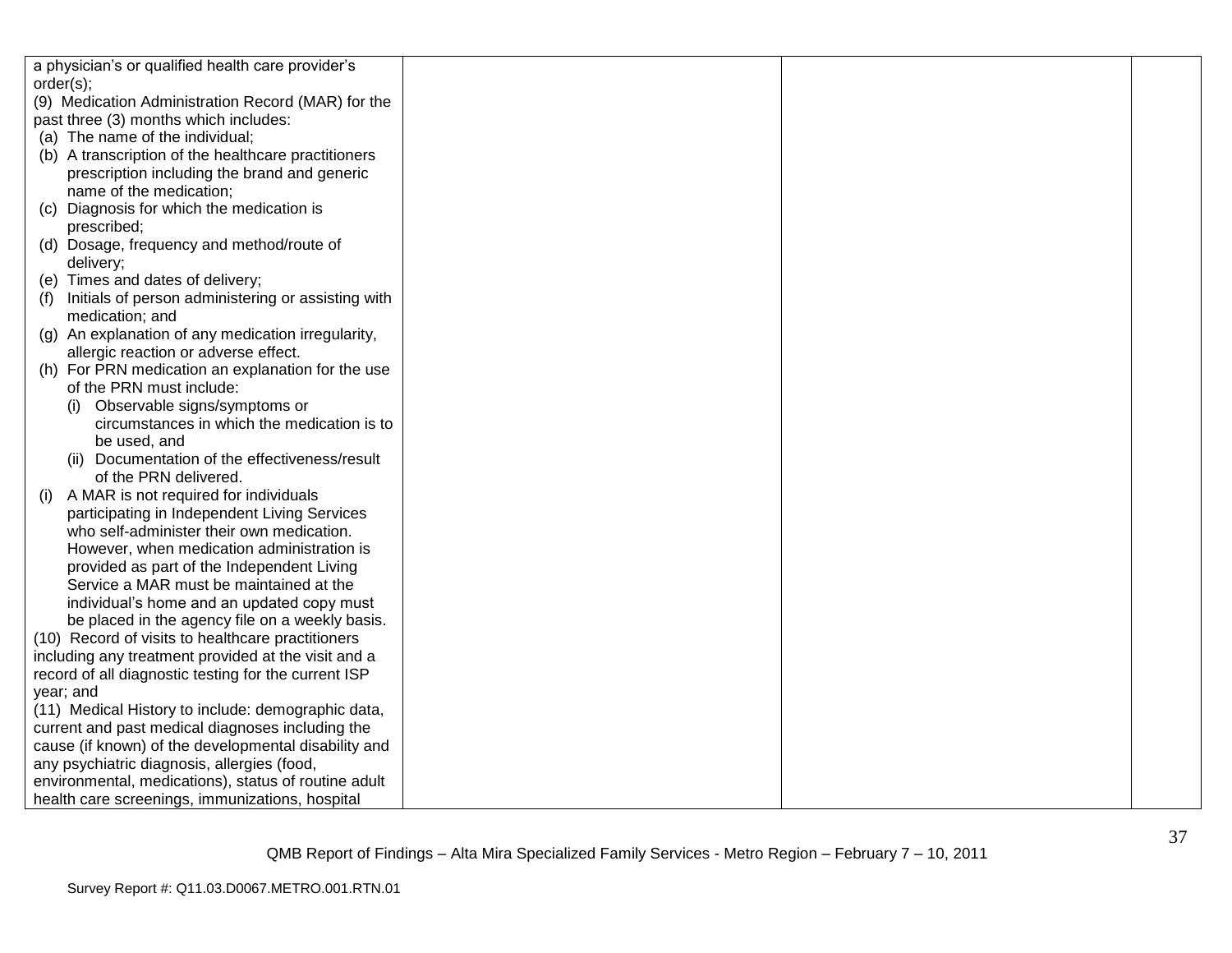| discharge summaries for past twelve (12) months,<br>past medical history including hospitalizations,<br>surgeries, injuries, family history and current<br>physical exam. |  |  |
|---------------------------------------------------------------------------------------------------------------------------------------------------------------------------|--|--|
|                                                                                                                                                                           |  |  |
|                                                                                                                                                                           |  |  |
|                                                                                                                                                                           |  |  |
|                                                                                                                                                                           |  |  |
|                                                                                                                                                                           |  |  |
|                                                                                                                                                                           |  |  |
|                                                                                                                                                                           |  |  |
|                                                                                                                                                                           |  |  |
|                                                                                                                                                                           |  |  |
|                                                                                                                                                                           |  |  |
|                                                                                                                                                                           |  |  |
|                                                                                                                                                                           |  |  |
|                                                                                                                                                                           |  |  |
|                                                                                                                                                                           |  |  |
|                                                                                                                                                                           |  |  |
|                                                                                                                                                                           |  |  |
|                                                                                                                                                                           |  |  |
|                                                                                                                                                                           |  |  |
|                                                                                                                                                                           |  |  |
|                                                                                                                                                                           |  |  |
|                                                                                                                                                                           |  |  |
|                                                                                                                                                                           |  |  |
|                                                                                                                                                                           |  |  |
|                                                                                                                                                                           |  |  |
|                                                                                                                                                                           |  |  |
|                                                                                                                                                                           |  |  |
|                                                                                                                                                                           |  |  |
|                                                                                                                                                                           |  |  |
|                                                                                                                                                                           |  |  |
|                                                                                                                                                                           |  |  |
|                                                                                                                                                                           |  |  |
|                                                                                                                                                                           |  |  |
|                                                                                                                                                                           |  |  |
|                                                                                                                                                                           |  |  |
|                                                                                                                                                                           |  |  |
|                                                                                                                                                                           |  |  |
|                                                                                                                                                                           |  |  |
|                                                                                                                                                                           |  |  |
|                                                                                                                                                                           |  |  |
|                                                                                                                                                                           |  |  |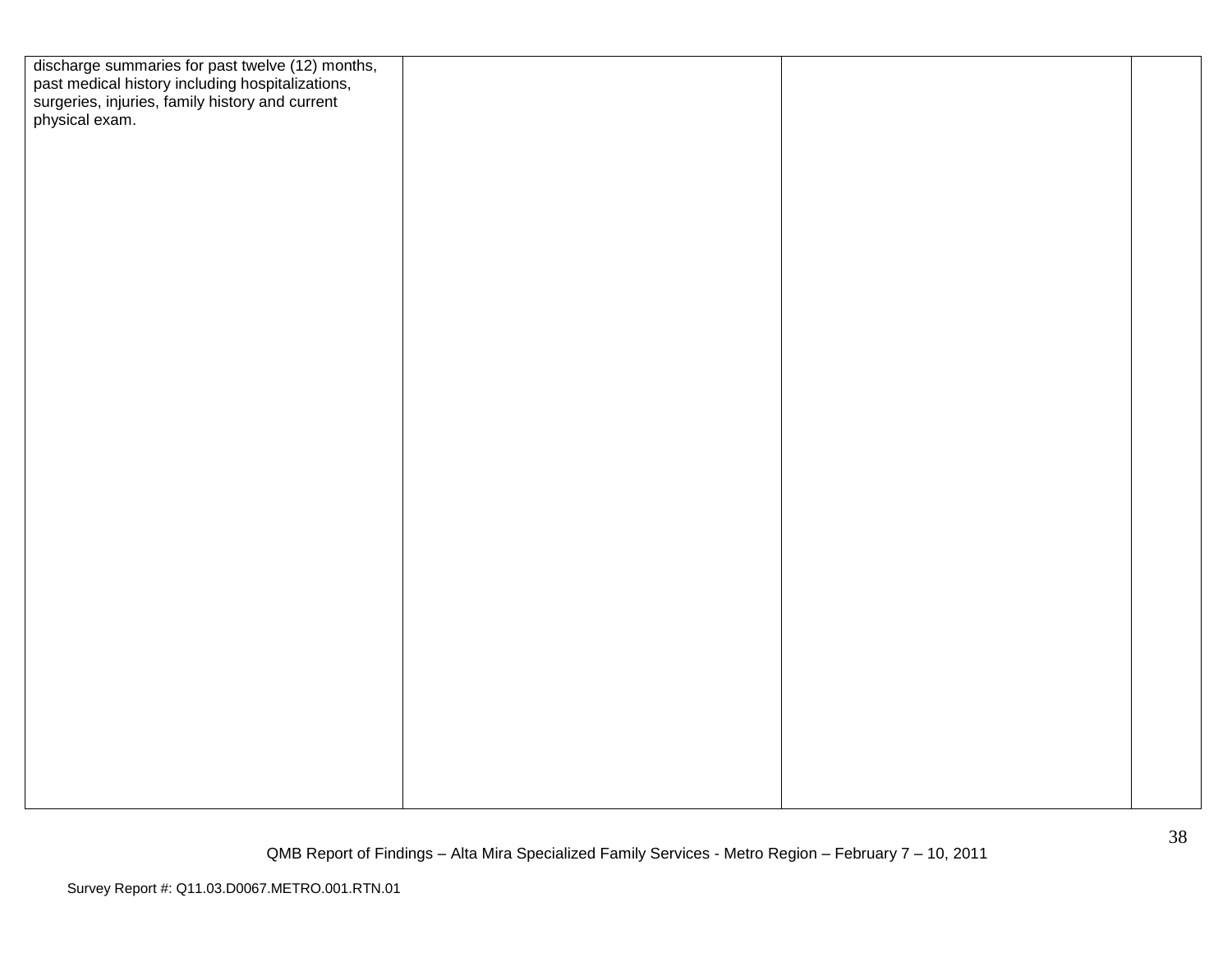| Tag # 6L25 (CoP) Residential Health &                                                           | <b>Scope and Severity Rating: E</b>                  |  |
|-------------------------------------------------------------------------------------------------|------------------------------------------------------|--|
| <b>Safety (Supported Living &amp; Family Living)</b>                                            |                                                      |  |
| Developmental Disabilities (DD) Waiver Service                                                  | Based on observation, the Agency failed to ensure    |  |
| Standards effective 4/1/2007                                                                    | that each individual's residence met all             |  |
| <b>CHAPTER 6. VIII. COMMUNITY LIVING</b>                                                        | requirements within the standard for 4 of 21 Family  |  |
| <b>SERVICE PROVIDER AGENCY REQUIREMENTS</b>                                                     | Living residences.                                   |  |
| L. Residence Requirements for Family Living                                                     |                                                      |  |
| <b>Services and Supported Living Services</b>                                                   | The following items were not found, not functioning  |  |
| (1) Supported Living Services and Family Living                                                 | or incomplete:                                       |  |
| Services providers shall assure that each                                                       |                                                      |  |
| individual's residence has:                                                                     | • Family Living Requirements:                        |  |
| (a) Battery operated or electric smoke detectors,                                               |                                                      |  |
| heat sensors, or a sprinkler system installed in                                                | • General-purpose first aid kit (#14)                |  |
| the residence;                                                                                  |                                                      |  |
| (b) General-purpose first aid kit;                                                              | • Accessible telephone numbers of poison control     |  |
| (c) When applicable due to an individual's health                                               | centers located within the line of sight of the      |  |
| status, a blood borne pathogens kit;                                                            | telephone (#5)                                       |  |
| (d) Accessible written procedures for emergency                                                 |                                                      |  |
| evacuation e.g. fire and weather-related                                                        | • Accessible written procedures for the safe storage |  |
| threats;                                                                                        | of all medications with dispensing instructions for  |  |
| (e) Accessible telephone numbers of poison                                                      | each individual that are consistent with the         |  |
| control centers located within the line of sight of                                             | Assisting with Medication Administration training    |  |
| the telephone;                                                                                  | or each individual's ISP (#3)                        |  |
| Accessible written documentation of actual<br>(f)                                               |                                                      |  |
| evacuation drills occurring at least three (3)<br>times a year. For Supported Living evacuation | • Accessible written procedures for emergency        |  |
| drills shall occur at least once a year during                                                  | placement and relocation of individuals in the       |  |
| each shift;                                                                                     | event of an emergency evacuation that makes the      |  |
| Accessible written procedures for the safe                                                      | residence unsuitable for occupancy. The              |  |
| $\left( \mathbf{q} \right)$<br>storage of all medications with dispensing                       | emergency evacuation procedures shall address,       |  |
| instructions for each individual that are                                                       | but are not limited to, fire, chemical and/or        |  |
| consistent with the Assisting with Medication                                                   | hazardous waste spills, and flooding (#3 & 18)       |  |
| Administration training or each individual's ISP;                                               |                                                      |  |
| and                                                                                             |                                                      |  |
| (h) Accessible written procedures for emergency                                                 |                                                      |  |
| placement and relocation of individuals in the                                                  |                                                      |  |
| event of an emergency evacuation that makes                                                     |                                                      |  |
| the residence unsuitable for occupancy. The                                                     |                                                      |  |
| emergency evacuation procedures shall                                                           |                                                      |  |
| address, but are not limited to, fire, chemical                                                 |                                                      |  |
| and/or hazardous waste spills, and flooding.                                                    |                                                      |  |
|                                                                                                 |                                                      |  |
|                                                                                                 |                                                      |  |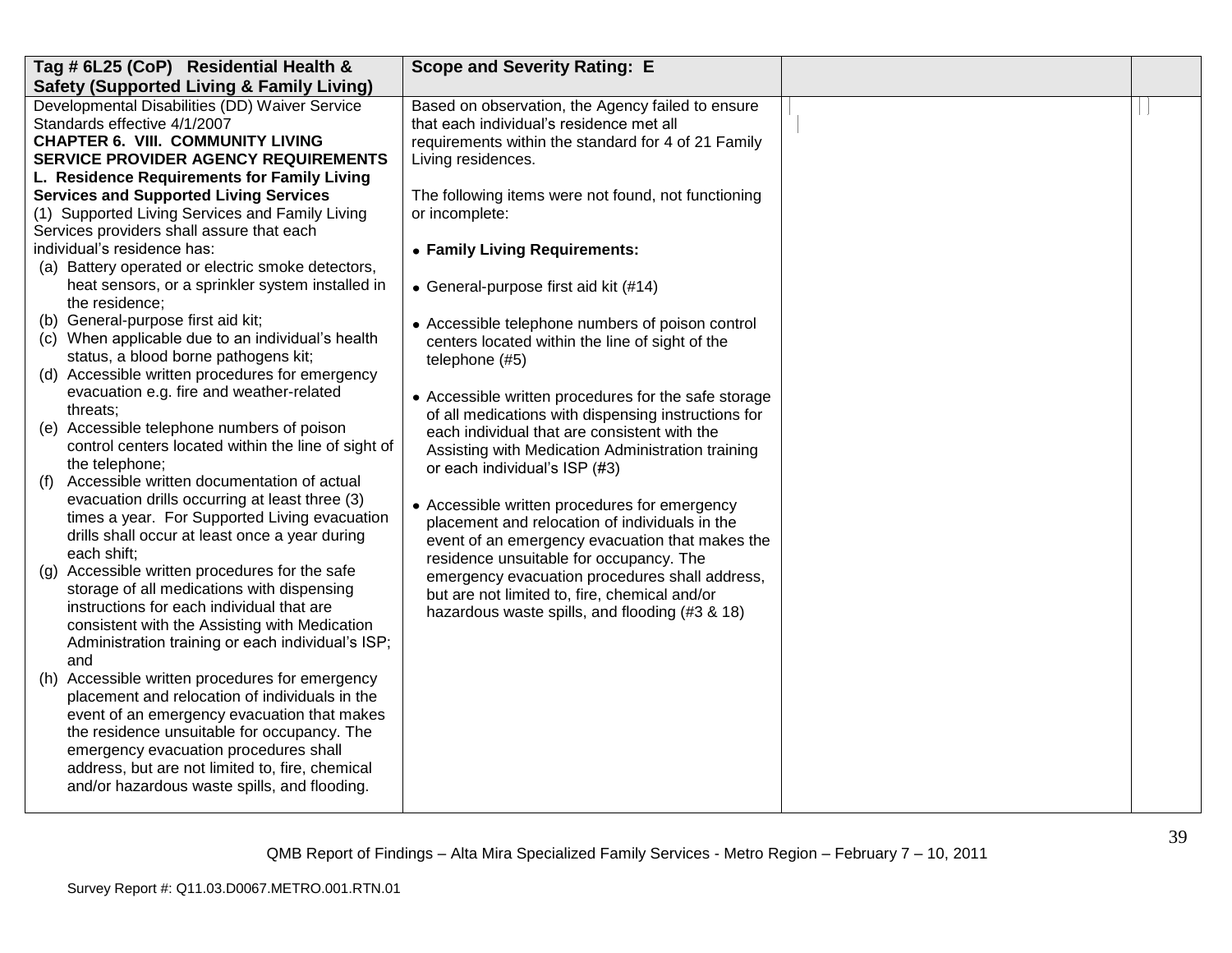## **ADDITIONAL FINDINGS: Reimbursement Deficiencies**

### **BILLING TAG #1A12**

Developmental Disabilities (DD) Waiver Service Standards effective 4/1/2007 **Chapter 1. III. PROVIDER AGENCY DOCUMENTATION OF SERVICE DELIVERY AND LOCATION**

**B. Billable Units:** The documentation of the billable time spent with an individual shall be kept on the written or electronic record that is prepared prior to a request for reimbursement from the HSD. For each unit billed, the record shall contain the following:

- (1) Date, start and end time of each service encounter or other billable service interval;
- (2) A description of what occurred during the encounter or service interval; and
- (3) The signature or authenticated name of staff providing the service.

Billing for Community Living (Family Living) services was reviewed for 21 of 21 individuals. Progress notes and billing records supported billing activities for the months of October, November and December 2010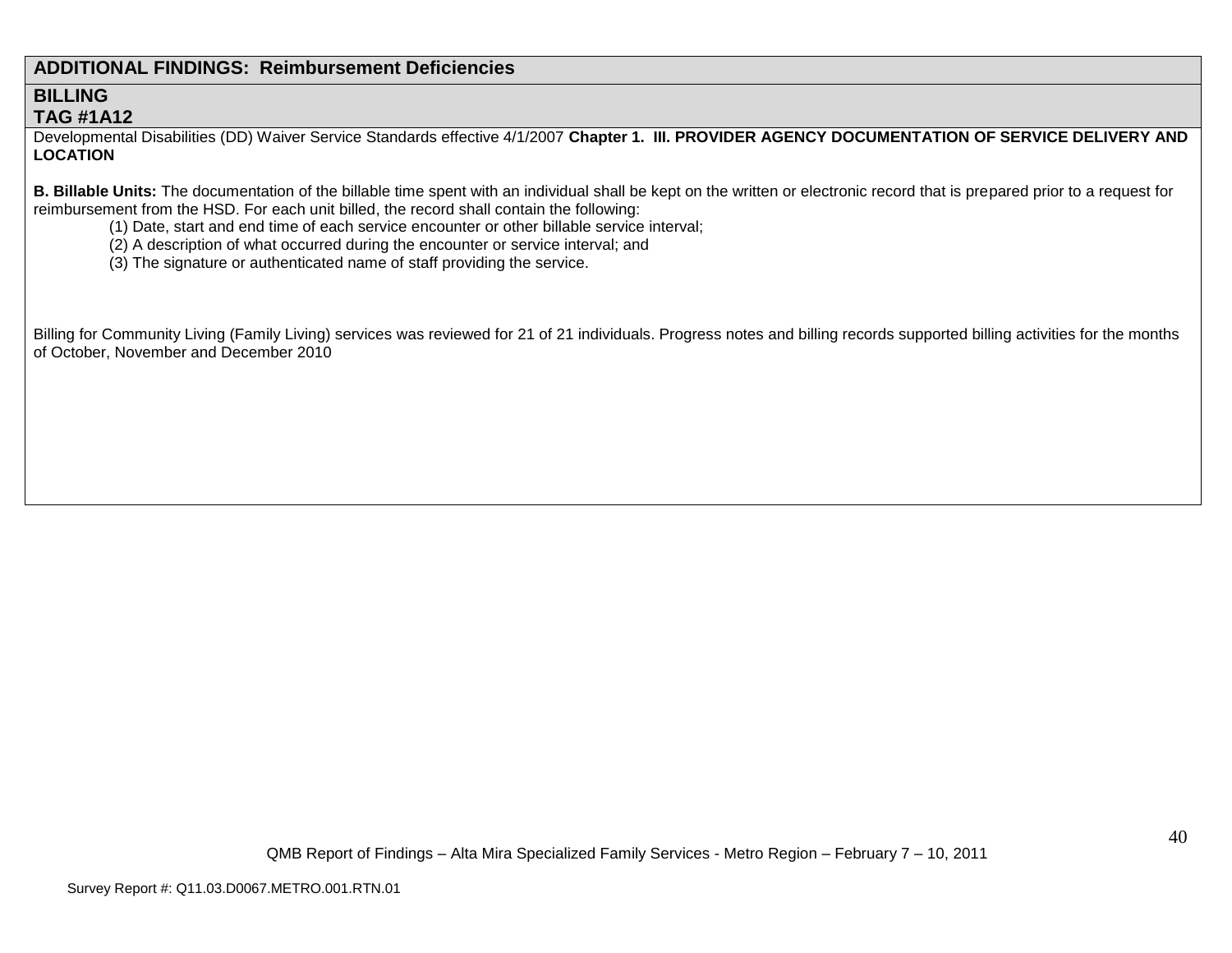Date: May 9, 2011 To: Jim Copeland, Executive Director Provider: Alta Mira Specialized Family Services Address: 1605 Carlisle NE State/Zip: Albuquerque, New Mexico 87110 E-mail Address: [jcopeland@altamiranm.org](mailto:jcopeland@altamiranm.org) CC: Annie Grubelnik, Board Chair President Address: 8418 Cherry Hills Road NE State/Zip: Albuquerque, New Mexico 87111 Region: Metro Survey Date: February 7 – 10, 2011<br>Program Surveyed: Developmental Disabil Developmental Disabilities Waiver Service Surveyed: Community Living (Family Living) Survey Type: Routine

RE: Request for an Informal Reconsideration of Findings

Dear Mr. Copeland,

Your request for a Reconsideration of Findings was received on April 18, 2011. Your request and the supporting evidence provided have been reviewed. Based on the review of applicable standards and regulations, review of the survey process and the evidence you provided, the following determinations have been made:

Regarding Tag # 1A37 Determination: The IRF committee is removing the original finding in the report of findings.

This concludes the Informal Reconsideration of Finding process. The IRF process is separate and apart from the Informal Dispute Resolution process or the Medicaid Fair Hearing process when DOH sanctions are imposed on a provider.

Thank you. Respectfully,